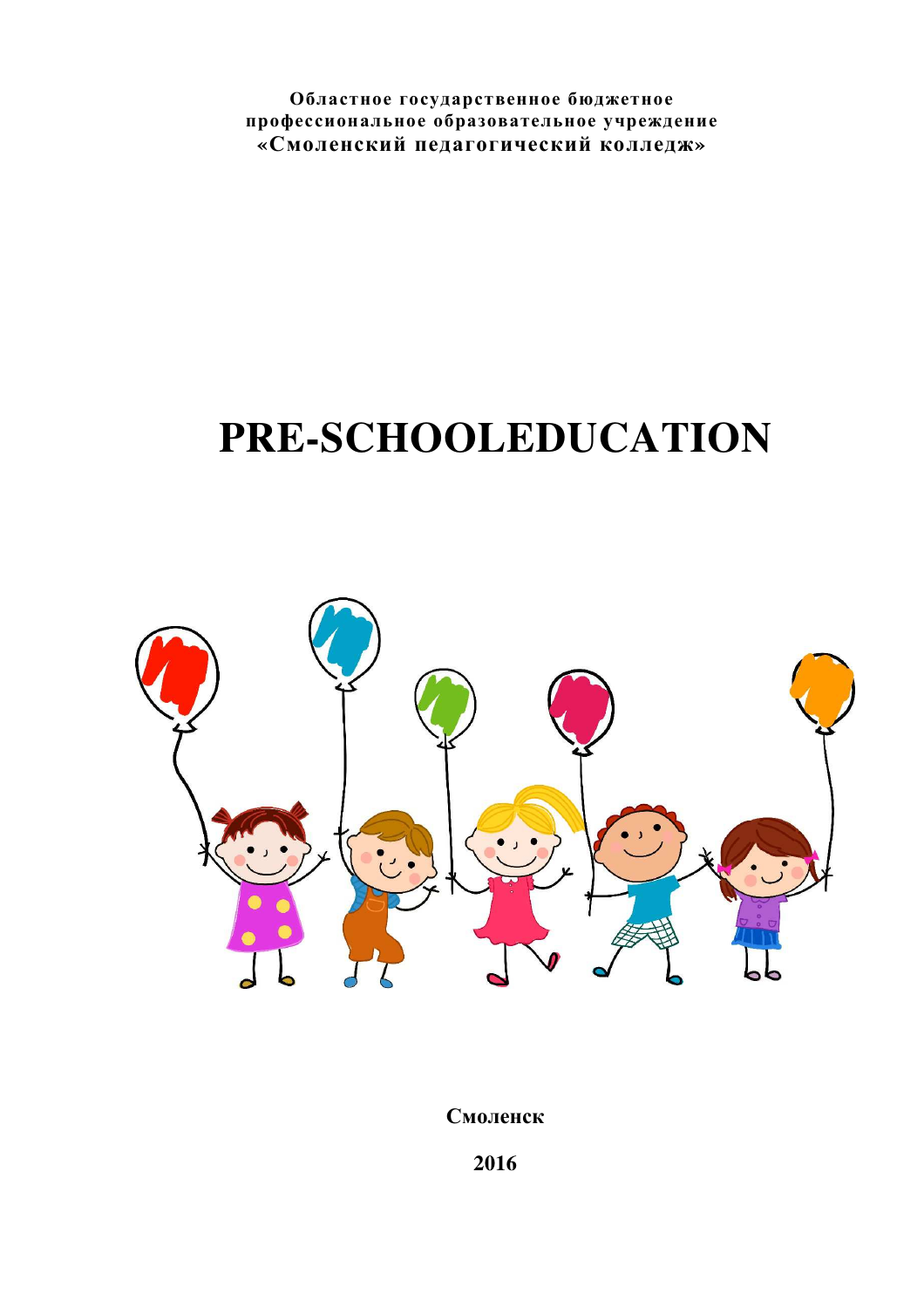**74.268.1 (Англ) я 723 И.48** 

#### **Печатается по решению редакционно-издательского совета Смоленского педагогического колледжа от 10.10.2016 г.**

#### **Редакционная коллегия:**

Полторацкая Н.Л. – директор ОГБПОУ «Смоленский педагогический колледж»;

Павлова М.Н. – зам. директора по УПР ОГБПОУ «Смоленский педагогический колледж»;

Сынкина Л.Ф. – зав. кафедрой лингвистических дисциплин, преподаватель русского языка и литературы

#### **Компьютерная верстка:**

Мартынов Н.В. – зав. отделением по учебной работе

Ильющенкова Е.Н. Pre-SchoolEducation: уч. пособие / Е.Н. Ильющенкова. – Смоленск: ОГБПОУ «Смоленский педагогический колледж», 2016. – 54 с.

**74.268.1 (Англ) я 723**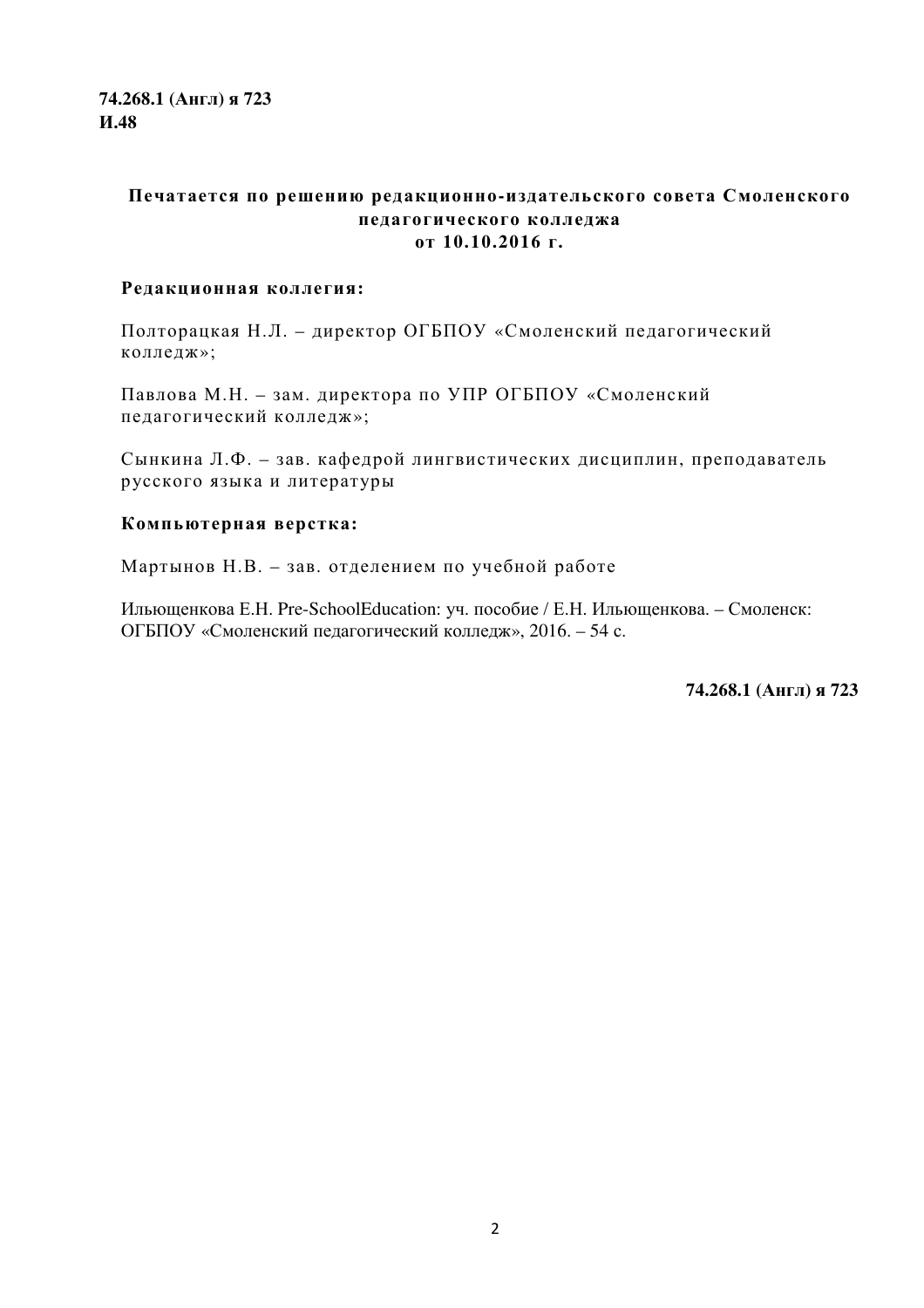Учебное пособие «Pre-SchoolEducation» соответствует требованиям ФГОС СПО специальности «Дошкольное образование» и предназначено для профессионально-ориентированного обучения английскому языку обучающихся данной специальности.

Цель пособия – формирование у обучающихся профессиональной и коммуникативной иноязычной компетенции для успешного выполнения дальнейшей профессиональной деятельности.

Учебное пособие состоит из профессионально-ориентированных текстов, которые знакомят обучающихся с подходами к обучению и воспитанию детей, организацией работы в дошкольном образовательном учреждении, возрастными особенностями детей и т.п. Содержание текстов дает возможность обучающимся получить дополнительные профессиональные знания и расширить свой профессиональный кругозор. Тексты сопровождаются заданиями, направленными на овладение и закрепление активного лексического материала и терминологии по специальности, формирование и развитие навыков и умений работы с текстом, его перевода, извлечение полезной информации, совершенствование навыков общения на английском языке на профессиональные темы, приобретение навыков комментирования, аргументирования, ведения дискуссии.

Учебное пособие обеспечивает все аспекты учебной деятельности и может использоваться для подготовки обучающихся к участию в конкурсе WorldSkills.

Составитель: Ильющенкова Е.Н., преподаватель английского языка ОГБПОУ «Смоленский педагогический колледж»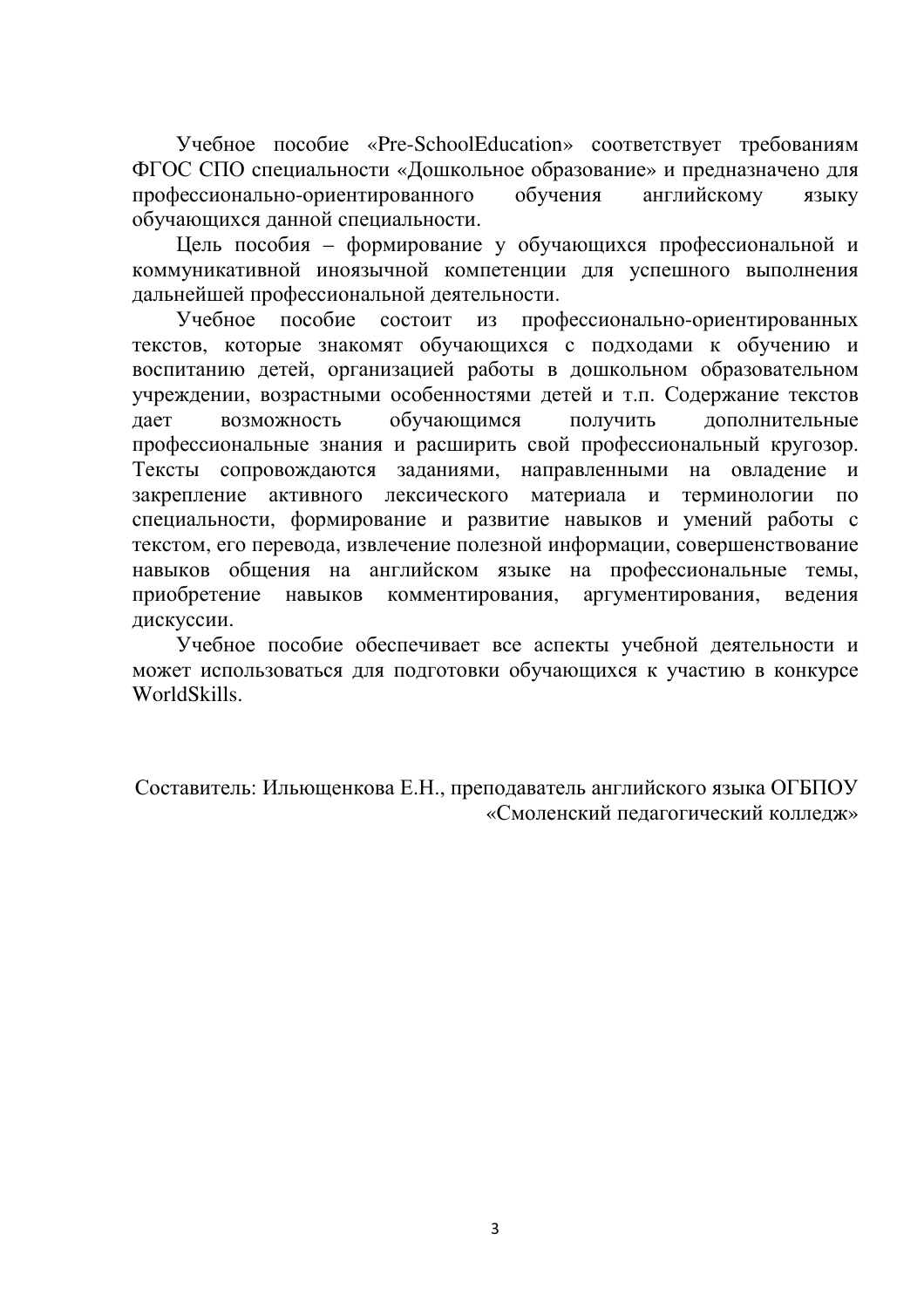|                                                             | $C_{\rm TD}$ . |
|-------------------------------------------------------------|----------------|
| State Education Policyin the Field of Pre-School Education. | 5              |
| Status of the Pre-school System in the Russian Federation   | $\tau$         |
| The United Nations Convention on the Rights of the Child    | 13             |
| Daily Lifeina Regular Russian Kindergarten                  | 16             |
| The Role of Kindergartenin Child Development                | 20             |
| Kindergarten Teacher                                        | 22             |
| <b>Skills and Strength</b>                                  | 23             |
| <b>Job Description</b>                                      | 24             |
| Age Characteristics of Young Learners                       | 27             |
| Pre-School Activities                                       | 31             |
| <b>Routines and Health</b>                                  | 35             |
| <b>General Interests</b>                                    | 38             |
| Physical Education of a Child in a Kindergarten             | 40             |
| <b>Montessori Education</b>                                 | 43             |
| <b>Waldorf Education</b>                                    | 46             |
| <b>Quotation About Early Learning</b>                       | 49             |
| Sources                                                     | 51             |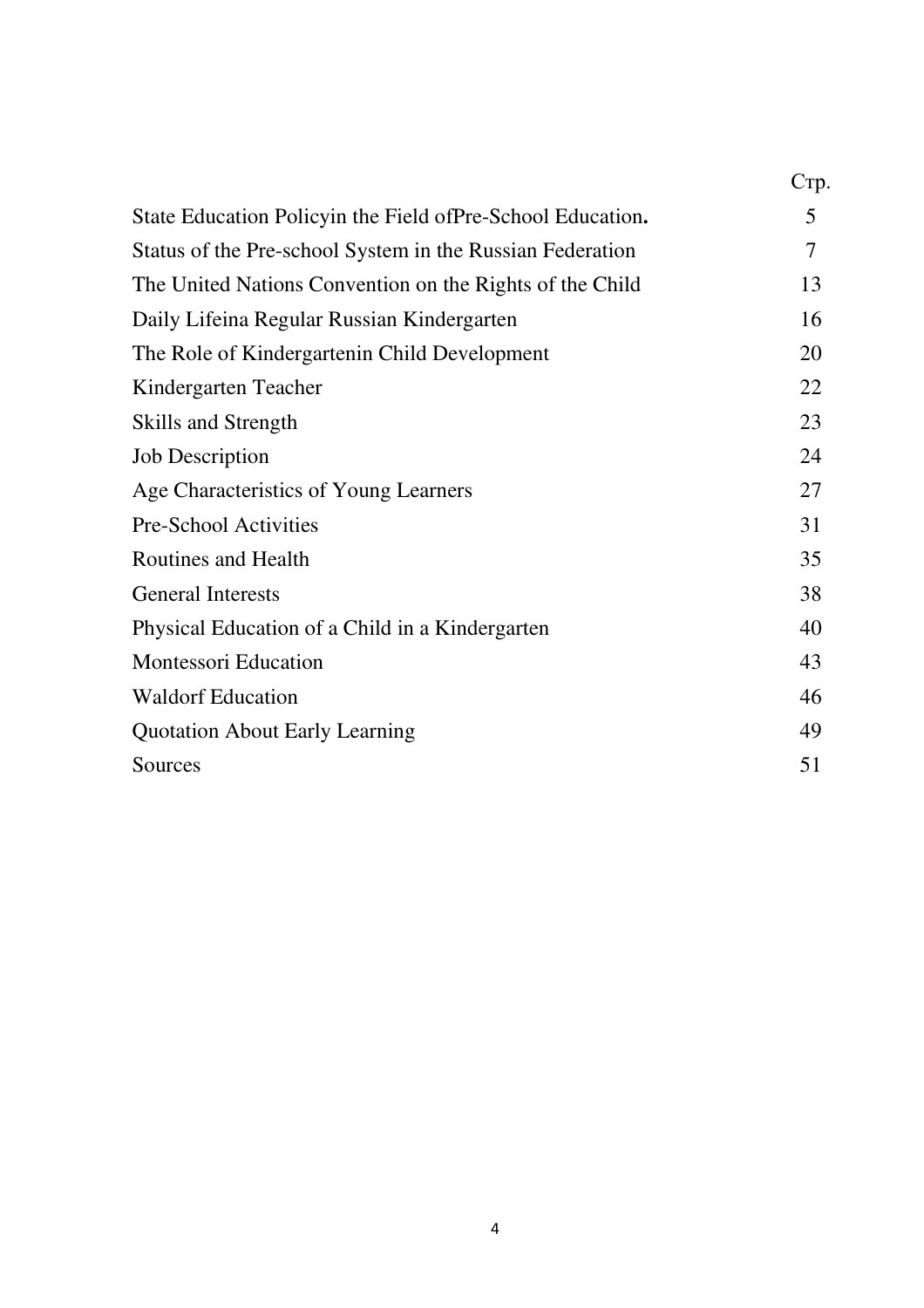### **STATE EDUCATION POLICY IN THE FIELD OF PRESCHOOL EDUCATION**

The principles underlying the development of the Russian education system are:

• openness to the needs of society and the demands of time;

• involvement of society in an active dialogue and direct participation in the management of education and in education reforms;

• transition to modern methods of education;

• provision of access to quality education for all citizens of the Russian Federation.

To guarantee access to quality education, it is of crucial importance that each child has equal starting opportunity for learning to be able to take advantage of primary schooling. Offering equal starting opportunities means achieving the best possible level of development of each preschool-aged child before they begin learning in primary school. Harmonious development that corresponds to the age and individual capacities of preschoolers enables him or her to succeed in school. It is for this reason that achieving equal starting opportunities is one of the priorities in the development of preschool education in the Russian Federation. It will not be possible to achieve it without a flexible, multifunctional preschool education system which can ensure the constitutional right of each citizen of the Russian Federation to universal preschool education, free of charge.

The importance and significance of preschool education, which is well understood by the representatives of State and local government authorities, stem from the following considerations. Only preschool education gives preschoolers the possibility of forming their identity in the company of their peers, thereby achieving the necessary level of social and personal development and acquiring skills of social adaptation. Furthermore, preschool education enables the child to master specific competences of childhood – play, construction, creative activities, observation and experimentation. In activities properly organized for young children, preschoolers form the basic qualities of their personality (thinking, memory, attention, imagination and speech). These are the qualities which allow children to learn successfully in any programme and take in any kind of information in primary school and in the later stages of education.

In addition, the preschool education system is seen today as one of the factors in strengthening and preserving children's health as well as improving the demographic situation in the Russian Federation. In that regard, the birth rate cannot be increased without providing the citizens of the Russian Federation, in particular women, with solid social guarantees concerning the possibility of placing young children in preschool education establishments, so that mothers may, after maternity leave and in accordance with their own wishes, return to fullfledged professional activity. In order to meet the demographic challenge, the preschool education system must be universally accessible, and places in preschools must be offered to children in a realistic time-frame.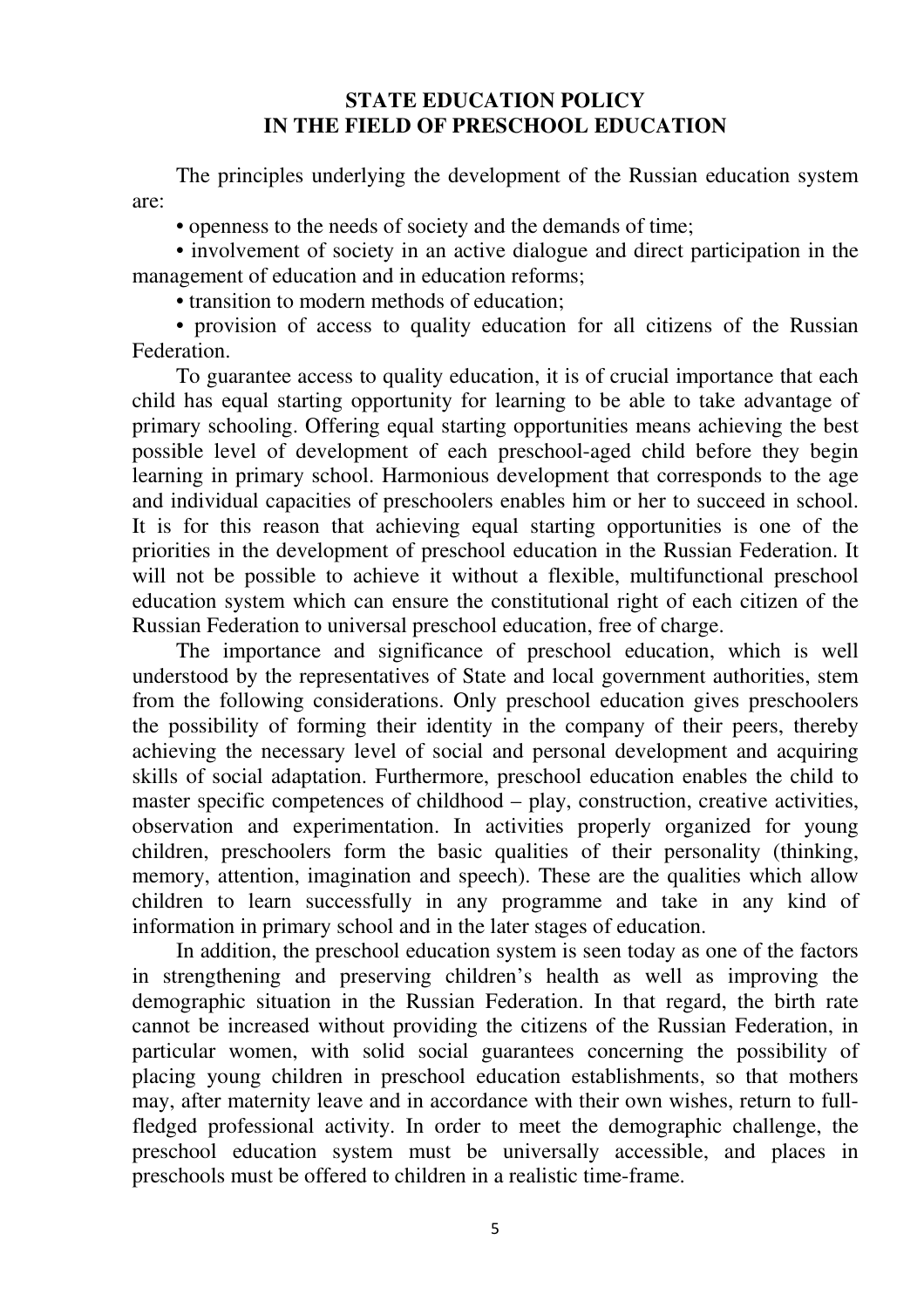In the Russian Federation, according to the distribution of authorities in preschool education, municipalities and local government bodies have the responsibility for organizing universal preschool education.

It is the responsibility of the constituent parts of the Russian Federationto develop regional programmesfor the development of education, including preschool education, and to ensure equal budget provisionfor municipal bodies, so that they may exercise the authority conferred upon them.

At the federal level, the Russian Federationelaborates the development of public policy in the field of preschool education as well as the legal regulatory provisions for the functioning of the education system.

## **I. Ответьте на вопросы:**

1. What principles is the Russian education system based on?

2. What guarantees a preschool education system to each child in Russia?

3. Why is the development of preschool education a matter of great importance for the state and local government authorities?

4. What social guarantees are assured by the state to families with children?

5. Who takes responsibility for organizing universal preschool education in the Russian Federation?

## **II. Переведите на английский язык.**

## **Статья 64. Дошкольное образование (Закон 273-ФЗ «Об образовании в РФ» 2016 (глава VII)**

1. Дошкольное образование направлено на формирование общей культуры, развитие физических, интеллектуальных, нравственных, эстетических и личностных качеств, формирование предпосылок учебной деятельности, сохранение и укрепление здоровья детей дошкольного возраста.

2. Образовательные программы дошкольного образования направлены на разностороннее развитие детей дошкольного возраста с учетом их возрастных и индивидуальных особенностей, в том числе достижение детьми дошкольного возраста уровня развития, необходимого и достаточного для успешного освоения ими образовательных программ начального общего образования, на основе индивидуального подхода к детям дошкольного возраста и специфичных для детей дошкольного возраста видов деятельности. Освоение образовательных программ дошкольного образования не сопровождается проведением промежуточных аттестаций и итоговой аттестации обучающихся.

3. Родители (законные представители) несовершеннолетних обучающихся, обеспечивающие получение детьми дошкольного образования в форме семейного образования, имеют право на получение методической, психолого-педагогической, диагностической и консультативной помощи без взимания платы, в том числе в дошкольных образовательных организациях и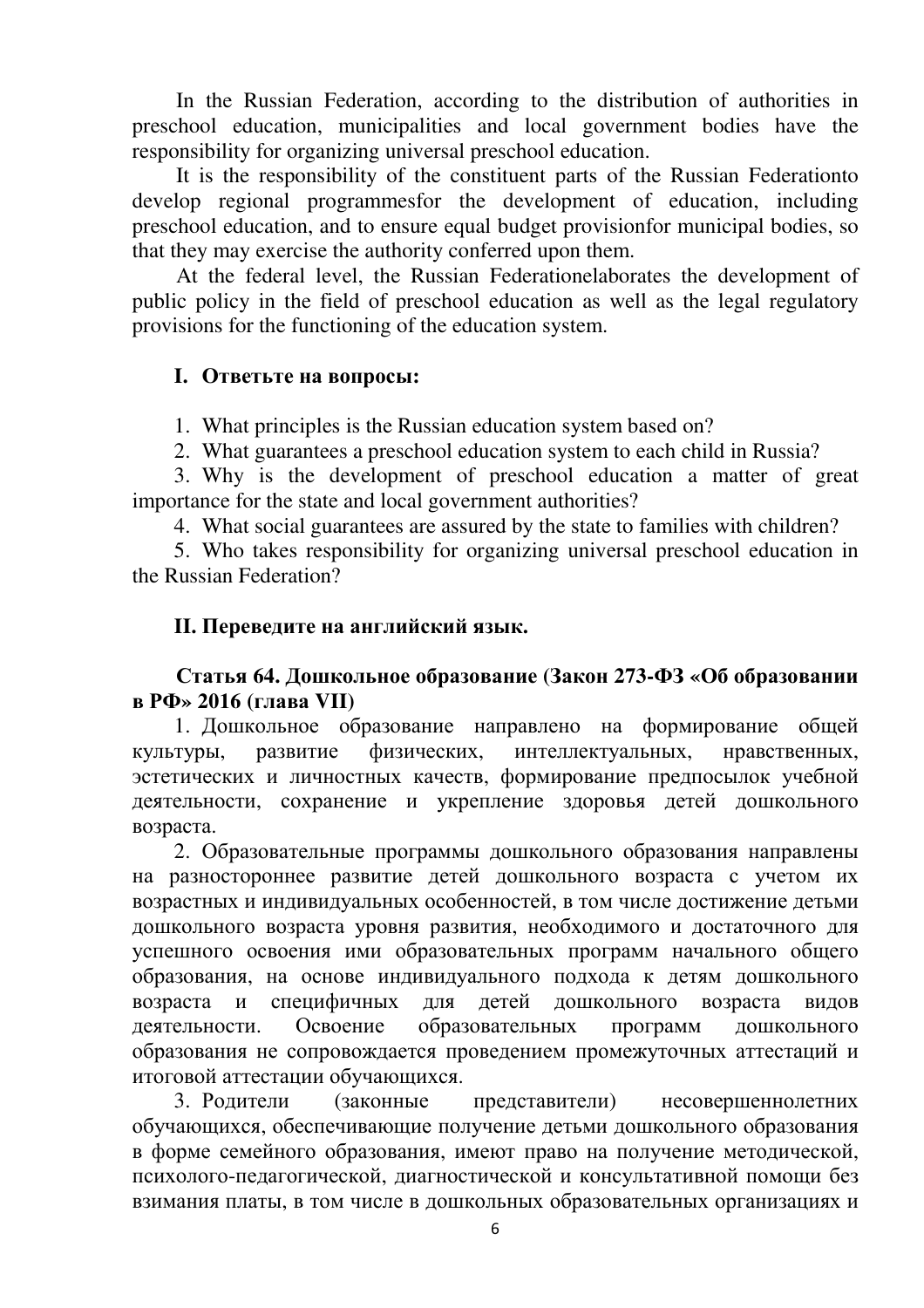общеобразовательных организациях, если в них созданы соответствующие консультационные центры. Обеспечение предоставления таких видов помощи осуществляется органами государственной власти субъектов Российской Федерации.

## **STATUS OF THE PRESCHOOLSYSTEM IN THE RUSSIAN FEDERATION**

The basic feature of the preschool education system in the Russian Federation is that it is composed of a network of education establishments of different types and forms.

In building up the network of preschool establishments, the State, in the form of executive authorities at all levels, endeavours to satisfy to the greatest extent possible the needs of children and the expectations of parents.

The basic structural units in which children receive preschool education are groups of preschool age. The groups have different emphases – General, Compensatory, Combined and Health Improvement – in order to cater for the different needs of children.

The activity of General groups aims at harmonious, all-round development of each child.

Compensatory groups are organized for children with disabilities. The basic aim of the activities of these groups is the skilled correction of shortcomings in physical and/or psychological development, and preschool education for children with such health problems.

Health Improvement groups are formed for children with tuberculosis infections, chronically ill children and other categories of children who need complex specialized health care. In these groups, children receive preschool education and a range of sanitary, preventive and health improvement care and procedures.

In Combined groups, healthy children are taught together with children who have health problems, including children with disabilities.

Preschool groups operate on the basis of different schedules: full-day (10.5-12 hours), shortened (8-10 hours), extended (14 hours) and 24-hour or short-stay (3-5 hours) attendance. Such a varied attendance system is connected to the particular needs of children themselves and the needs of their families. The biggest demand from parents is for all-day kindergartens that provide supervision, care and preschool education for 10 to 12 hours while they work.

During their presence at kindergartens, children are fed three to five times (depending on the length of their attendance), and there are naps and compulsory walks. In accordance with the programme used by the establishments, educators and other specialists teach classes, play with children, walk and lead excursions.

Classes are conducted in a variety of areas covering different branches of education. They are aimed at the child's physical, artistic-aesthetic, cognitive and language development as well as his or her social and individual development.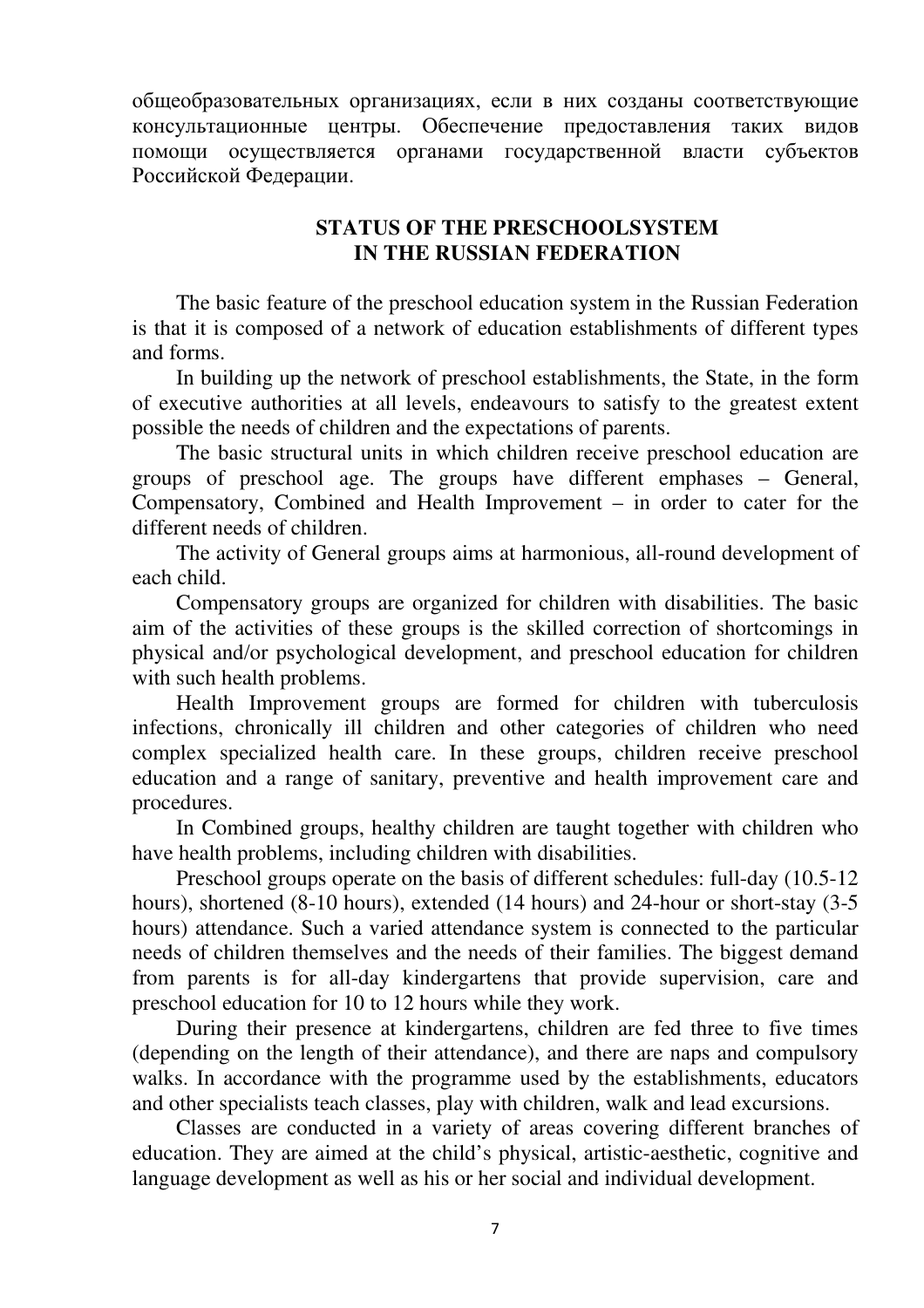Walks in kindergartens are organized so that children may engage in various types of developmental activity – cognitive, physical and artistic. During the walks, educators organize the observation of organic and inorganic natural phenomena, work in the world of nature (for instance, in the vegetable garden and flower bed) and various games. Children build and play with construction materials and building blocks in sand; draw using coloured chalks; model in clay and make different articles out of natural materials. In all walks, particular attention is paid to the physical development of children, and various outdoor games are organized.

Upbringing plays an important role in child development. It is aimed at inculcating cultural and health skills, a positive attitude towards work, a tolerant attitude to the people around and patriotic education.

According to the emphasis of the group and the age of the child, there are eight different types of preschool education establishments: kindergartens, kindergartens for very young children (from two months to three years), kindergartens for children of older preschool age (from five to seven years old), combined kindergartens, compensatory kindergartens, supervision and health improvement kindergartens, general kindergartens with priority activities in one aspect of child development, and child development centre-kindergartens.

Groups for preschool children may be set up in other types of education establishments (besides preschool): in general education establishments, in education establishments for preschoolers and infants, and establishments for the supplementary education of children. When necessary, preschool groups may be set up in cultural institutions and establishments with a social function.

At present, the Russian Federation has some 57,000 preschool establishments of various types and forms, of which 43,300 are kindergartens of various sorts. More than 5.3 million children are currently being educated in preschool establishments.

Another outstanding feature of preschool education in the Russian Federation is that it includes the supervision and care of children. In this regard, one of the most important aspects of child care is the medical care of children in preschool establishments. As physical development and health are closely linked to the intellectual development of children of preschool age, there is a nurse in every preschool establishment whose duties include daily preventive monitoring of the children, preventive vaccinations, as necessary, first aid, monitoring the organization of regular meals, and cooperation with teaching staff and the children's families on matters related to the development of skills for a healthy lifestyle. In addition to the nurses, a doctor from a children's clinic runs check-ups for children in preschool establishments at least once a week, and twice a year there is a preventive check-up by all the specialists from the children's clinic – paediatricians, neuropathologists, speech therapists, orthopaedists, ophthalmologists and so on. For each medical worker in a preschool establishment, there are on average 90 preschool children. By way of comparison, district nurses in children's clinics have some 600 children in their care (from birth to 14 years).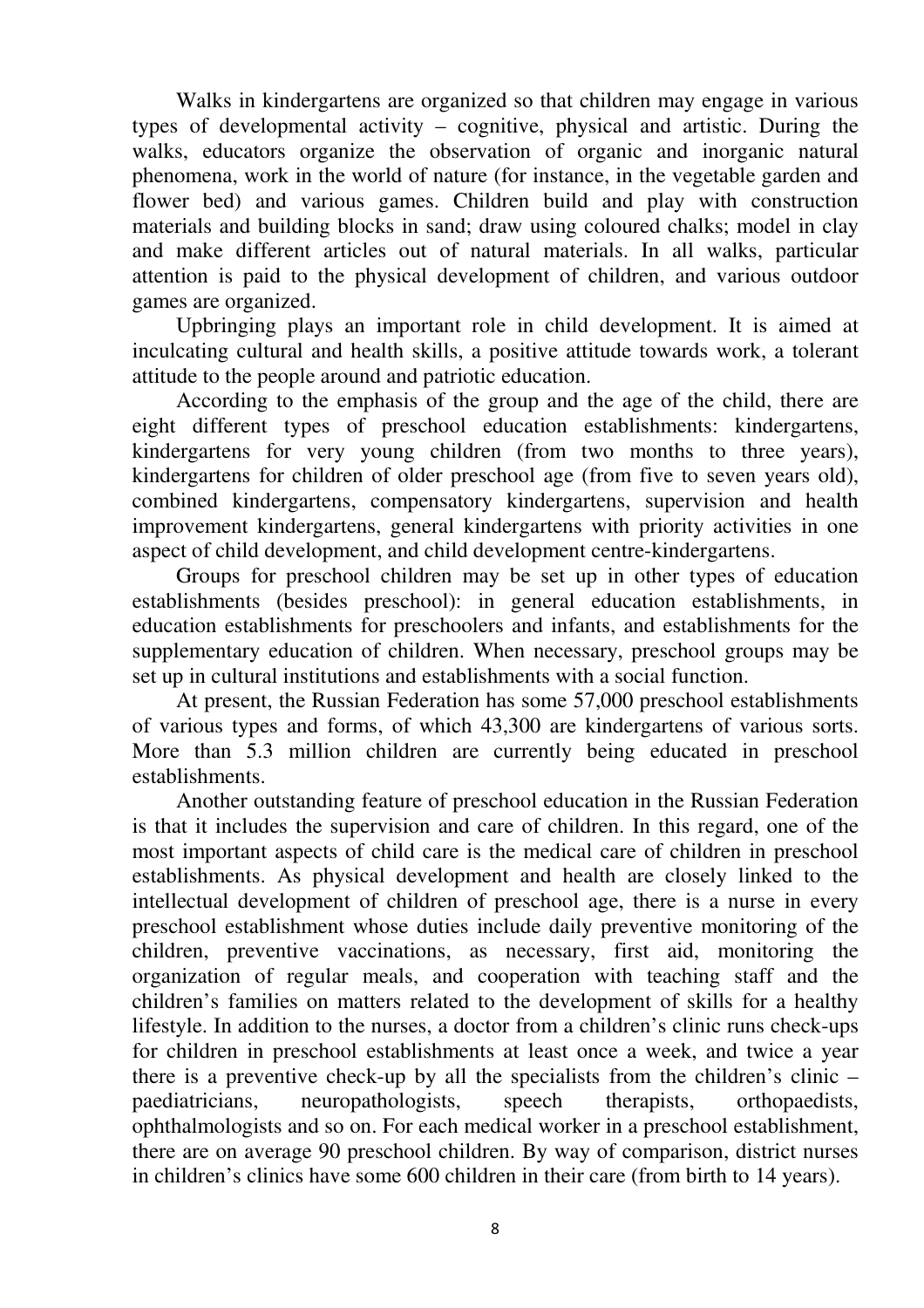The medical care in Compensatory preschool establishments is particularly thorough. One of the functions of these establishments is to provide early medical care to children and to remedy shortcomings in their physical and psychological development. The Russian Federation has kindergartens for children with delayed speech development where, on a daily basis, each child works with qualified speech therapists and psychologists; kindergartens for children with visual impairment in which children receive assistance from specialist teachers for the blind and ophthalmologists; kindergartens for children with problems in the psychomotor system, where children receive medical care from medically qualified orthopaedists, therapeutic massages and daily classes in therapeutic physical education. There are also kindergartens for children with other health problems. In order to carry out the remedial work, these kindergartens have medical staff and the appropriate conditions are provided.

It should be noted that corrective work in preschool establishments is harmoniously coordinated with preschool education. Children receive not only medical care but age-appropriate development which enables them to succeed in their subsequent education.

Education in preschool establishments is provided by some 590,000 educational staff, including educators and senior educators, music teachers, physical education teachers, psychologists, speech therapists and supplementary education specialists. On average, there are 10 children for every member of the teaching staff in preschool establishments. As a rule, teachers have completed vocational education or are combining teaching activity with the completion of vocational education.

The conditions in which preschool education is provided and the supervision and care of children in preschool establishments are regulated by public health and epidemiological regulations and standards, which include requirements regarding the premises, lighting and heating, construction (including requirements regarding children's furniture), playgrounds and the organization of catering for the children. For instance, the standard ground area per child must be no less than 29m2 per child, and no less than one half of the surface area must be grassed over with trees and plants. In addition, there must be one or two areas for physical education on the kindergarten premises.

Playrooms and dormitories must have an area of no less than 50m2. There must also be washrooms and toilets on the group premises. In every preschool establishment there is a music and physical education room, and in those built since the 1990s there must be a pool. Group premises in which children spend more than 50% of their time in kindergarten are divided into the following:

• entrance hall with individual lockers for clothes:

• playroom in which children play and learn;

• dormitory where the daytime nap takes place and, in groups with 24-hour attendance, night-time sleep as well.

All communal rooms, music rooms and sports halls, specialists' offices (psychologists, speech therapists, specialists in mental and physical problems, and so on) have the necessary resources. Furniture (tables, chairs, beds) is chosen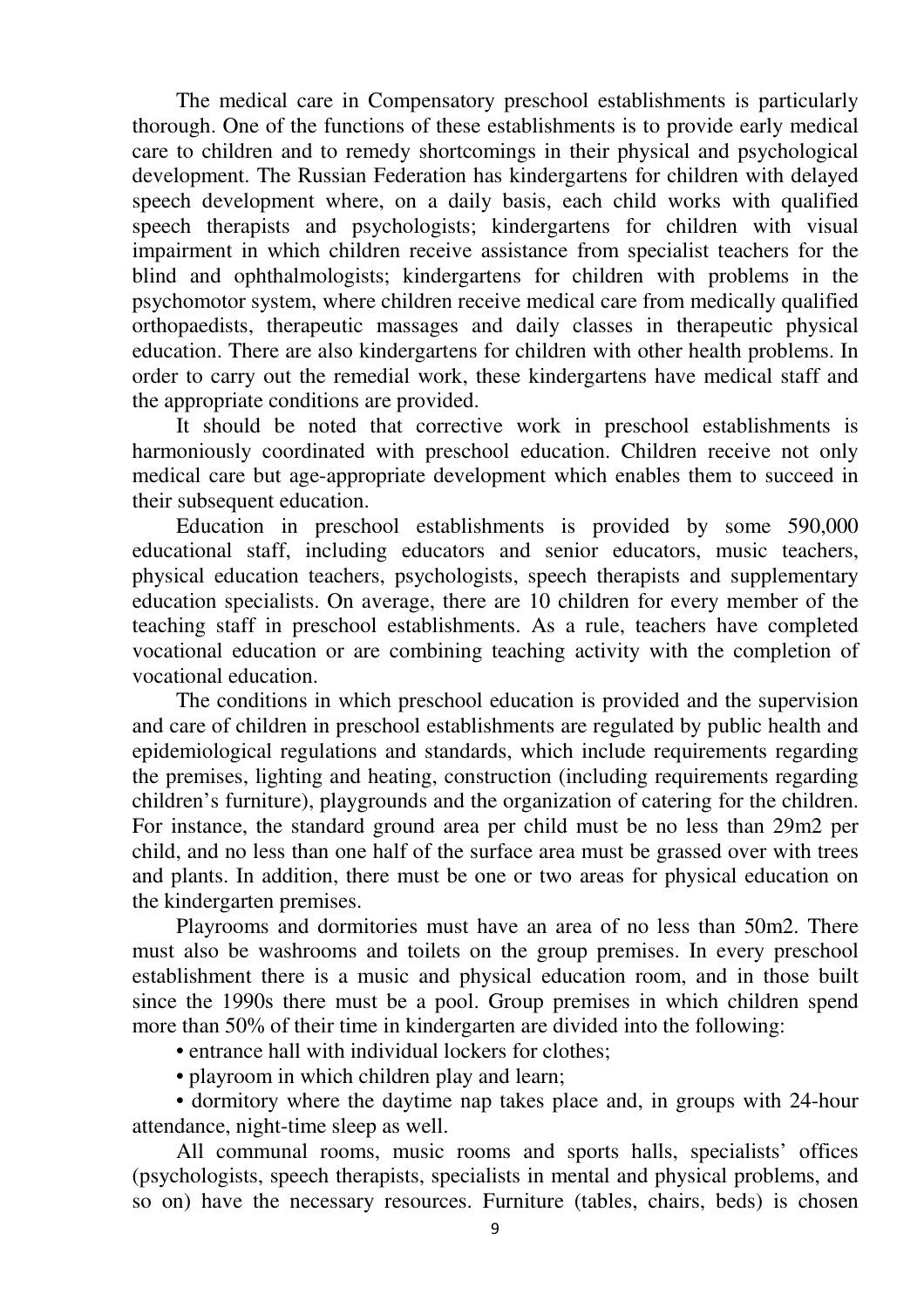according to the number of children, and toys are selected in order to satisfy the interests of both boys and girls so as to develop constructive and artistic activity. Educational and thematic games are also organized.

There is State machinery to ascertain whether the conditions in preschool establishments correspond to the standard requirements, and to determine the State status of preschool establishments, their type and form. This is the machinery for the licensing and State accreditation of education. It ensures quality control of the services provided, in both education and health.

The content of preschool education is defined by basic and supplementary education programmes. The requirements of the basic programme, and the obligatory minimum standards of preschool education, are determined at the federal level. The Ministry of Education and Science of the Russian Federation approves federal State requirements regarding the structure of the basic general education programme of preschool education. Federal requirements stipulate the content to be implemented in all preschool establishments so that all children can achieve the best possible level of development, taking into account the age range and the individual characteristics of children.

According to federal requirements, the content of preschool education must cover all areas of the individual preschool child's development: social and personal, intellectual, physical, artistic and aesthetic.

Educators should endeavour to work constructively with children's families so as to ensure that families and kindergartens take a concerted approach to raising and educating children. Every day, parents receive information about their children's achievements. They may discuss with the educators any problems worrying them and receive qualified advice.

#### **I. Ответьте на вопросы:**

1. What are remarkable features of preschool education in the Russian Federation?

2. What is the network of preschool establishments aimed at?

- 3. What way is the work in the kindergarten regulated?
- 4. Who ensures quality control of preschool establishments?
- 5. What spheres does the content of preschool education cover?
- 6. What demands are there for arranging kindergarten environment?
- 7. What types of preschool education establishments are there in Russia?
- 8. What types of groups are available for children in the kindergartens?
- 9. What are General Groups like?

10.What is the difference between Compensatory and Health Improvement Groups?

11.Who attend Combined Groups?

12.What are classes in the kindergarten aimed at?

13.What are walks in the kindergarten held?

14.How is medical care organized in the kindergarten?

15.Whom does a kindergarten staff consist of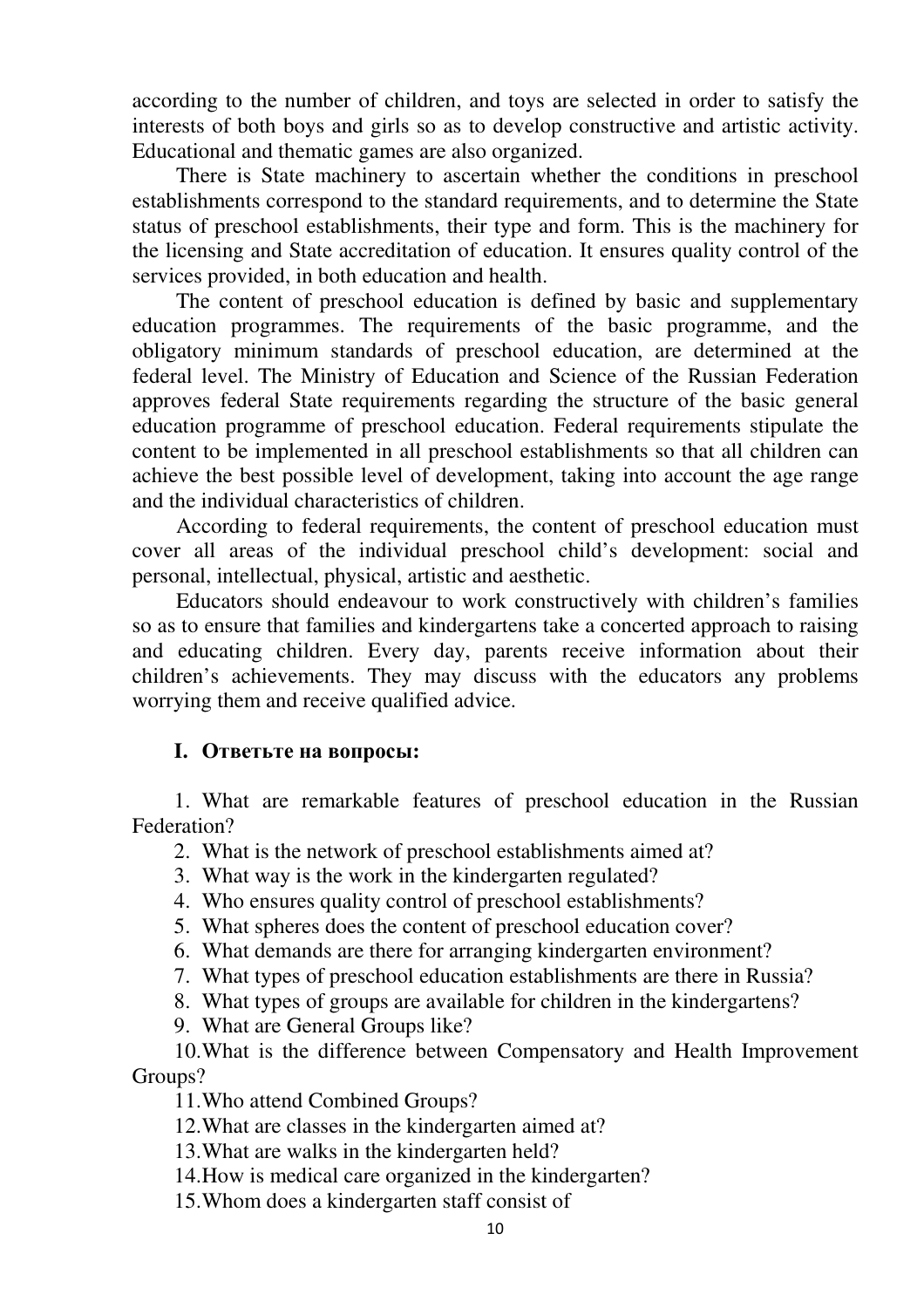#### **II. Закончитепредложения:**

1. Children without any health problems attend … .

2. Children with disabilities are taken to … .

3. Health Improvement Groups are formed for … .

4. Children are taught together in … .

5. Kindergarten classes are aimed at … .

6. Upbringing is aimed at … .

7. There are … different types of preschool establishments in Russia. They

 $are$ ...

8. The medical care is … /

9. The kindergartens for children with delayed speech development … .

10.The kindergartens for children with visual impairment … .

11.The kindergartens for children with problems in the psychomotor system

… .

12.Age-appropriate development enables children to … .

13.Kindergarten education staff are … .

14.Public health and epidemiological regulations and standards include … .

15.The State authorities ascertain … .

16.The Ministry of Education and Science of the Russian Federation approves … .

## **THE UNITED NATIONS CONVENTION ON THE RIGHTS OF THE CHILD**



Human rights apply to all age groups; children have the same general human rights as adults. In 1989, however, world leaders decided that children needed a special convention just for them because people under 18 years old often need special care and protection that adults do not. The leaders also wanted to make sure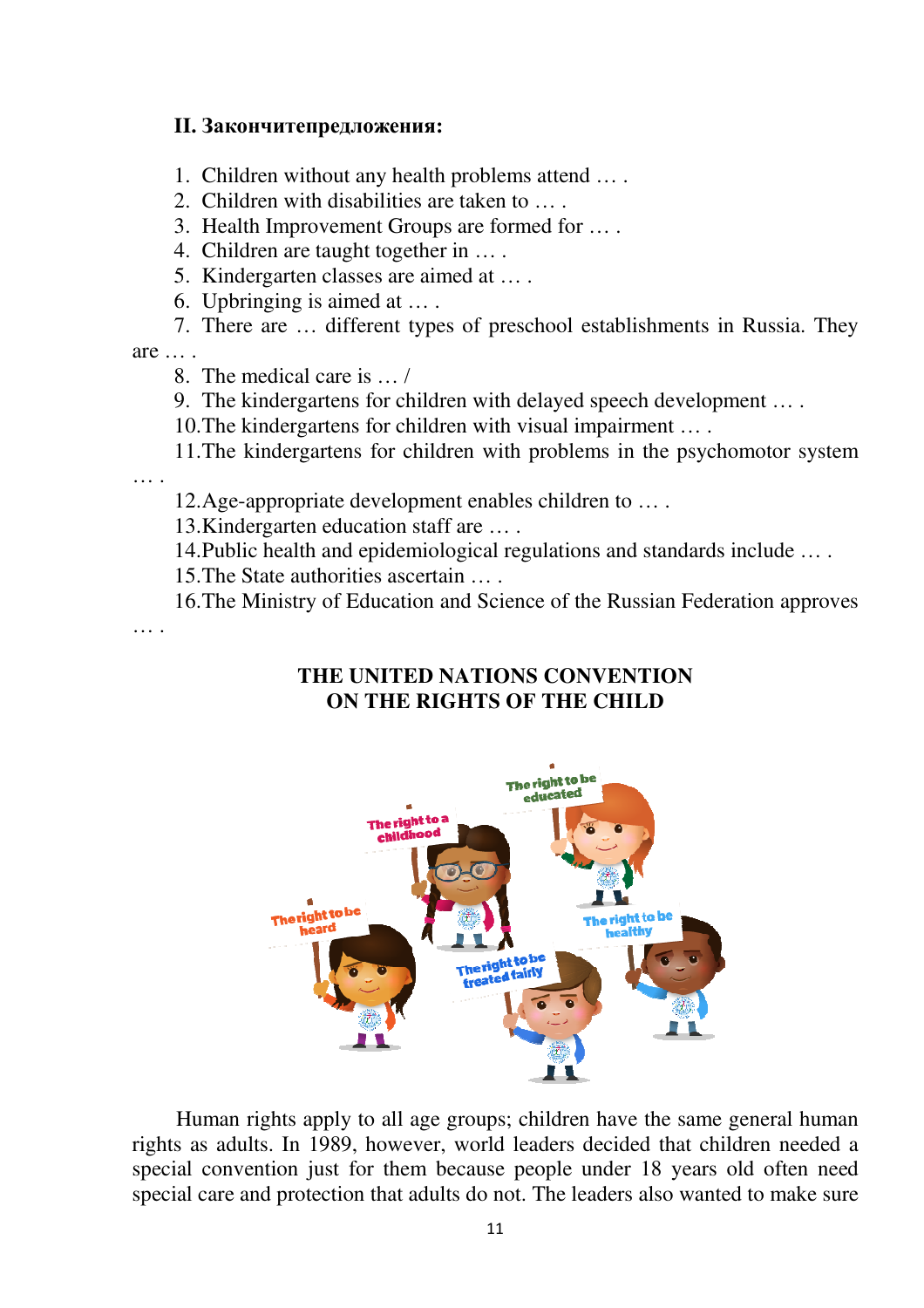that the world recognized that children have human rights too. The Convention on the Rights of the Child is the first legally binding international instrument to incorporate the full range of human rights—including civil, cultural, economic, political and social rights.

The Convention on the Rights of the Child sets out the rights that must be realized for children to develop their full potential, free from hunger and want, neglect and abuse. It reflects a new vision of the child. Children are neither the property of their parents nor are they helpless objects of charity. They are human beings and are the subject of their own rights. The Convention offers a vision of the child as an individual and as a member of a family and community, with rights and responsibilities appropriate to his or her age and stage of development. By recognizing children's rights in this way, the Convention firmly sets the focus on the whole child.

The convention has 54 articles. These articles address almost every aspect of children's lives. They may be grouped in three categories:

• provision: good and free education, good and accessible health care and other forms of care

• protection: freedom from ill-treatment, exploitation, neglect, child labour, acts of war, child trafficking and slavery

• participation: children should be given an opportunity to participate in everything that is related to their lives. This includes the right to freedom of expression and an opportunity to make their views known and take part in decision-making about matters that have a bearing on them.

## **I. Ознакомьтесь с содержанием некоторых глав Конвенции о правах ребенка.**

- **Article 2** The Convention applies to everyone whatever their race, religion, abilities, whatever they think or say, whatever type of family they come from.
- **Article 6** Children have the right to live a full life. Governments should ensure that children survive and develop healthily.
- **Article 7** Children have the right to a legally registered name and nationality. Children also have the right to know their parents and, as far as possible, to be cared for by them.
- **Article 12**  Children have the right to say what they think should happen when adults are making decisions that affect them and to have their opinions taken into account.
- **Article 15**  Children have the right to meet with other children and young people and to join groups and organisations, as long as this does not stop other people from enjoying their rights.
- **Article 16**  Children have the right to privacy. The law should protect them from attacks against their way of life, their good name, their family and their home.
- **Article** Children have the right to reliable information from the media.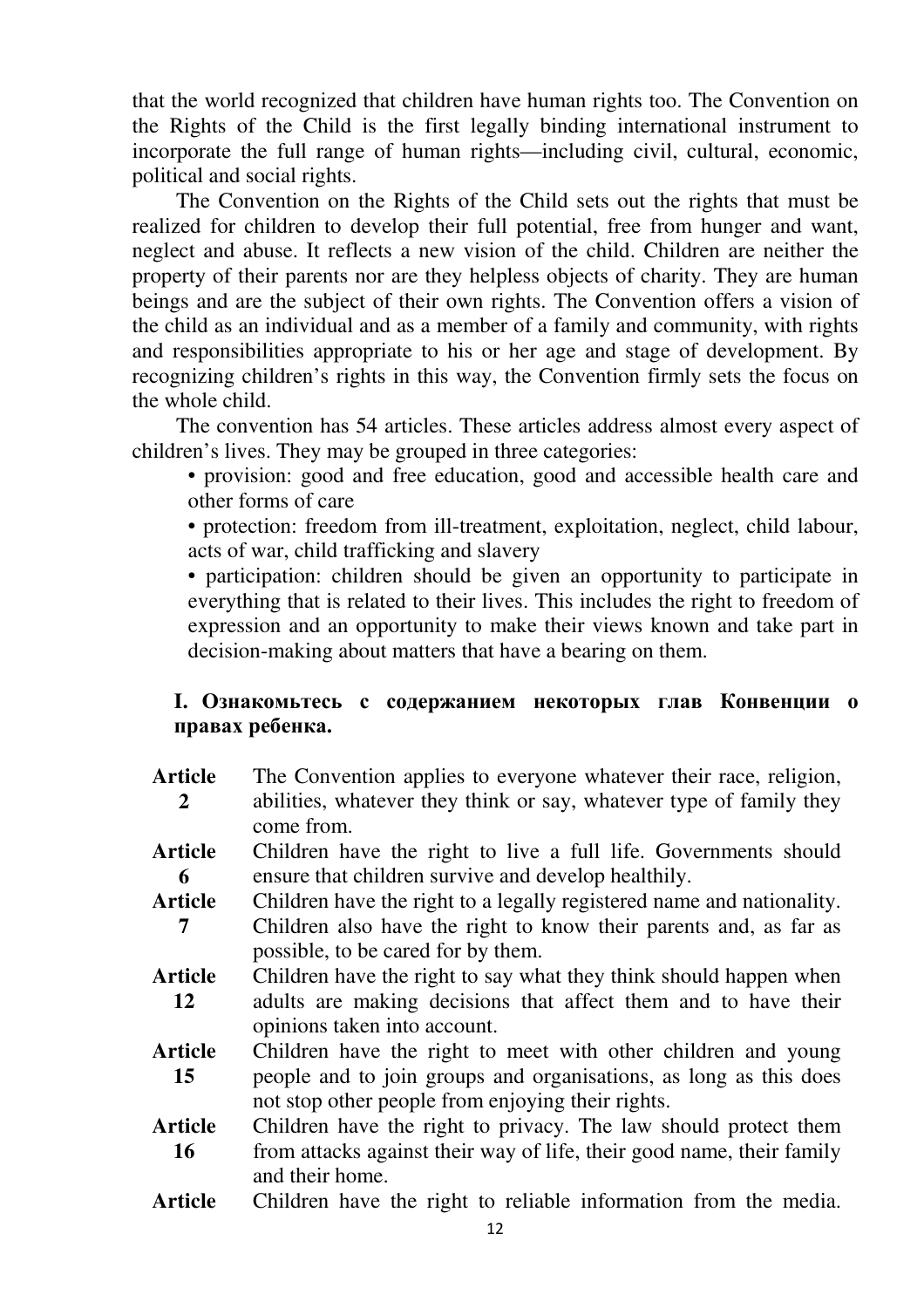- **17** Mass media such as television, radio and newspapers should provide information that children can understand and should not promote materials that could harm children.
- **Articles 19** Governments should ensure that children are properly cared for and protect them from violence, abuse and neglect by their parents, or anyone else who looks after them.
- **Article 23**  Children who have any kind of disability should receive special care and support so that they can live a full and independent life.
- **Article 24**  Children have the right to good quality health care, clean water, nutritious food and a clean environment so that they will stay healthy. Richer countries should help poorer countries achieve this.
- **Articles 28**  Children have the right to an education. Discipline in schools should respect children's human dignity. Primary education should be free. Wealthier countries should help poorer countries achieve this.
- **Articles 29**  Education should develop each child's personality and talents to the full. It should encourage children to respect their parents, their cultures and other cultures.
- **Article 31**  Children have the right to relax, play and to join in a wide range of leisure activities.
- **Article 32**  Governments should protect children from work that is dangerous or that might harm their health or education.

## **II. Сопоставьте следующие утверждения с главами Конвенции о правах ребенка.**

All children must get a name when they are born and become a citizen of a particular country. The Government must give children good medical care and try to reduce the number of deaths in childhood.

All children should have the rights whatever their race, sex, religion, language, disability, opinion or family background.

Children should have a chance to live in a safe and unpolluted environment with good food and clean drinking water. Children with disabilities must be helped to be as independent as possible.

Children should have the best chance to develop their abilities. Every child can go to school. Different kinds of secondary schools should be available for children.

School should help children develop their skills, teach them about their own and people's rights and prepare for adult life. The Government should protect children from harm, cruelty, abuse and dangerous drugs.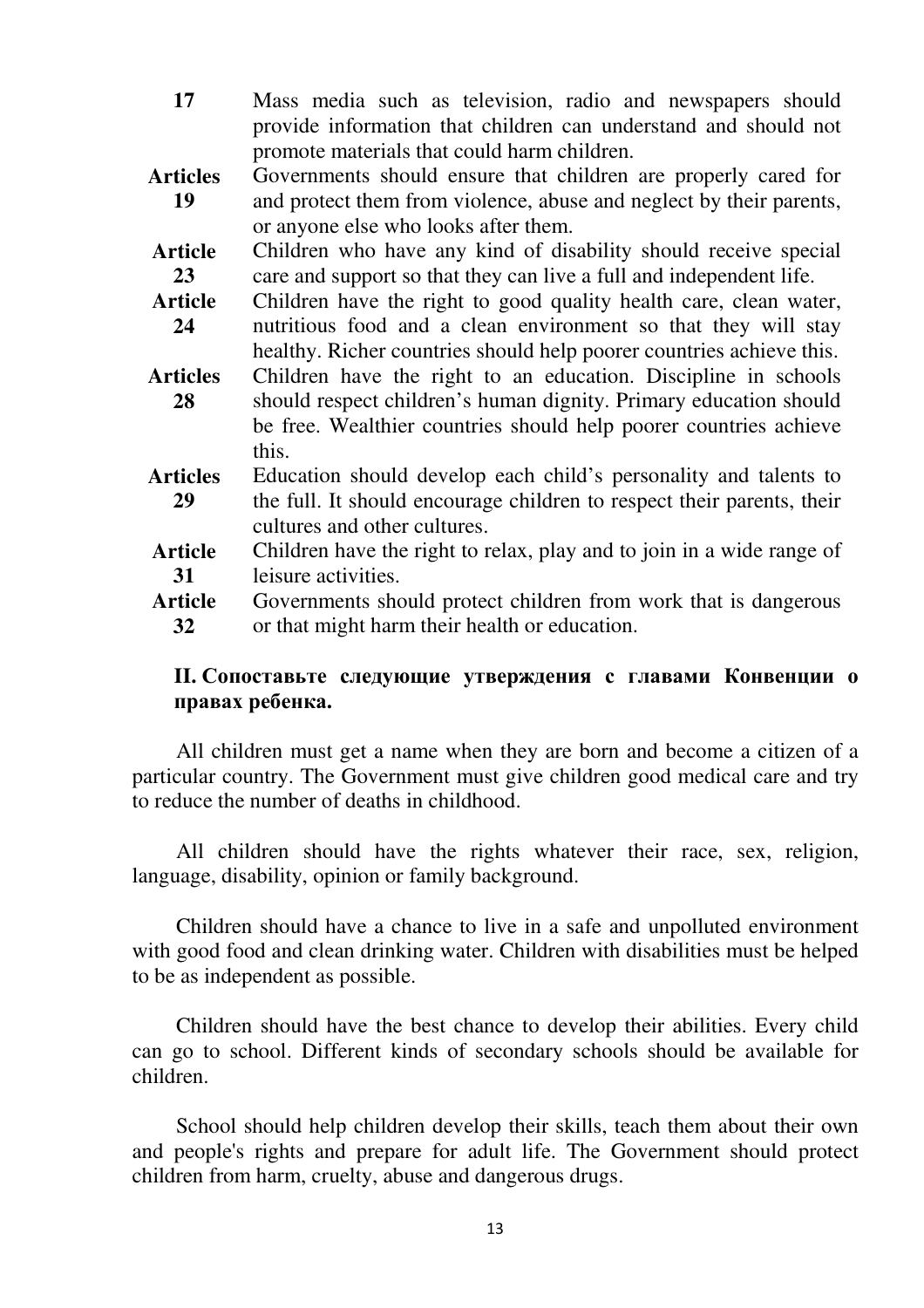Children can join organizations, take part in meetings and peaceful demonstrations which do not affect other people's rights. Every child should have a chance to rest and play. Children can say what they think. What they say must be listened to carefully. The Government must protect children from exploitation and dangerous work which can harm their health or interfere with their education.

Children can get information, especially that would make their life better. Nobody can open children's letters and listen to their phone calls.

## The Convention proclaims the right to… . **III. Составьте устные высказывания, используя образец:**

Article ... says that ... . It means that .... The right to ... also includes ... .

## **DAILY LIFE IN A REGULAR RUSSIAN KINDERGARTEN**

This kindergarten is known as «The Sun». Almost 160 children, ages 2 to 7, make up eight classes of children. Each class is grouped together by age.

In the kindergarten, there are spaces created just for children: an art room, a gym, a music room, a game room, and a "museum" for professionals' and children's paintings. In addition to the regular classrooms, there are bedrooms, cloakrooms, and bathrooms for each group.

The kindergarten opens at 7:00 a.m.; however, the majority of the young children are brought to school by their parents anywhere from 8:00 a.m. until 9:00 a.m. Whenever the child arrives, she or he is always greeted with a smile. From 8:00 a.m. until 9:00 a.m., the children do their morning exercises, then wash their faces and brush their teeth. Next, they eat their breakfast.

Around 9:00 in the morning, the game activities begin. These activities vary – young children have one lesson a day, while older children have two to three lessons. The lessons are designed to develop math and communication skills, and to introduce the children to nature and the world. In addition, the children might pursue ecology, music, theater, drawing, modeling, appliqué work, design, sports, and English lessons. During the winter, children as young as 5 skate and ski. In summer, they ride their bicycles.

As soon as the lessons, which vary during the week, are over, the children go for a walk. They observe nature, play, and go on excursions to theaters, museums, and expositions. Young children have a lunch break at noon; an hour later, the older children have their lunch. The children take a nap after lunch, which usually lasts 2-1/2 to 3 hours for the young children and 1-1/2 hours for the older children.

After the nap, the children do breathing and health-improvement exercises, as well as gymnastics. After these health-improvement exercises, children have their midday meal. They drink milk or juice, and eat stewed fruit. Then, the children play. They can choose from an array of organized activities, such as art class, crafts club, and so on.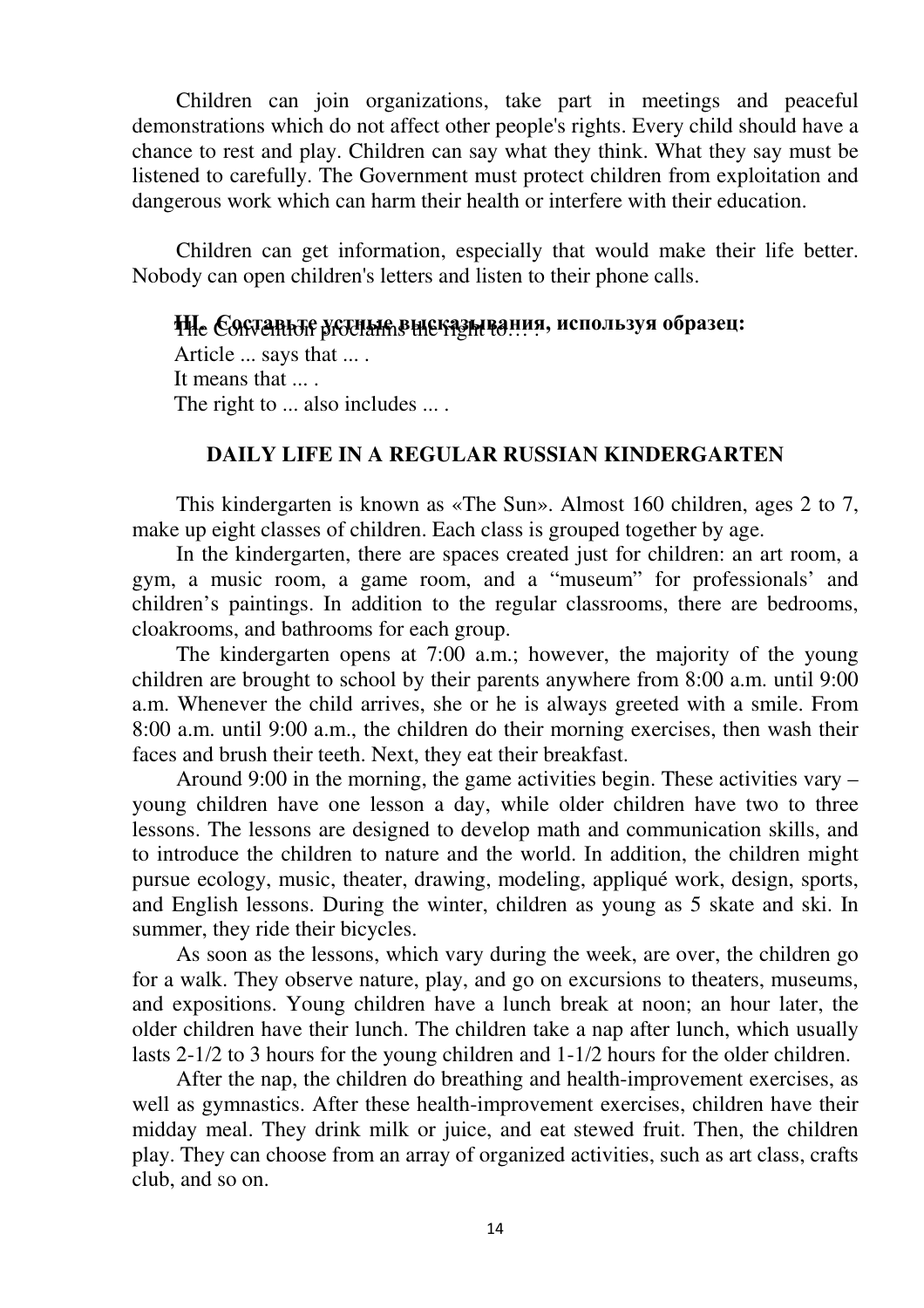Children also eat dinner in the kindergarten. While parents can take the children home at any time, the majority of the children go home between 5:00 p.m. and 6:00 p.m. The kindergarten is open until 6:30 p.m.

The following specialists work in the kindergarten: kindergarten teachers, two for each group; kindergarten teachers' helpers, who are responsible for making all the meals, keeping everything clean, and helping the teachers in the classroom; a psychologist; a teacher who organizes all the sport activities; teachers who develop aesthetic and musical skills; and the English teacher. Once a week, the psychologist gives advice to the parents on child-raising issues.

Each Russian kindergarten has its own unique features and differences, and each day differs from the previous one. But one thing remains unchanged: all the people who work in the kindergartendo their best to help develop healthy, creative, smart, and happy children and to reassure parents that their children are in good hands.

(from*Childhood Education, International Focus Issue,* 2002, Vol. 78, № 6, p. 341)

## **COMPREHENSION**

## **I. Выберите правильный ответ.**

## **1) In the kindergarten there are spaces created just for:**

- a) parents
- b) children
- c) teachers

#### **2) The games activities include:**

- a) making meals
- b) helping the teachers
- c) drawing pictures

#### **3) Older children have a lunch break at:**

- a) half past twelve
- b) noon
- c) one o'clock

#### **4) The children have their midday meal after:**

- a) their nap
- b) their gymnastics
- c) their health-improvement and breathing exercises

#### **5) The game activities lessons are designed:**

- a) to help children to become better
- b) to help parents to bring up their children
- c) to help children to develop communication skills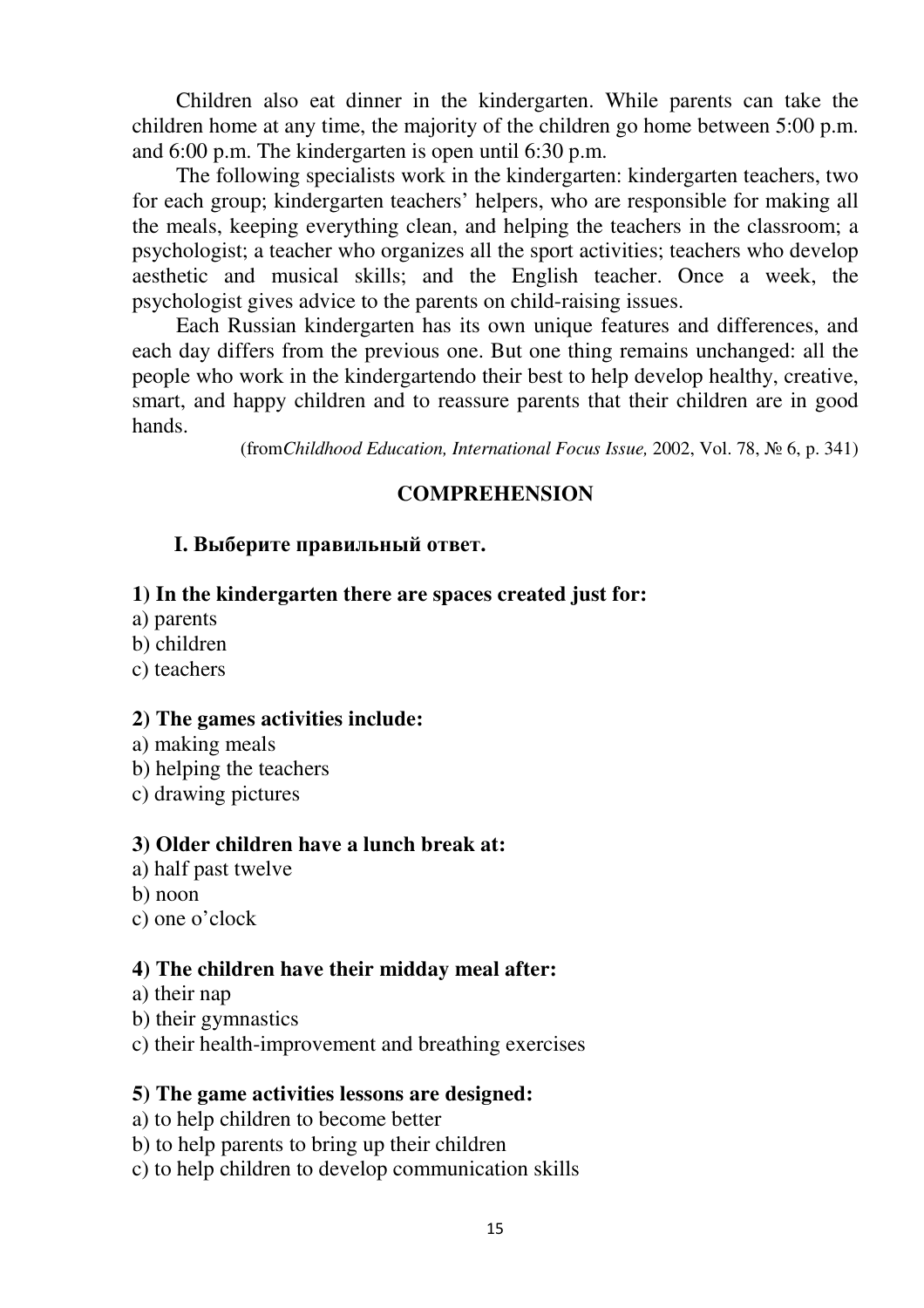## **6) The following specialists work in the kindergarten:**

- a) two psychologists for each group
- b) two epistemologists for each group
- c) two kindergarten teachers for each group

## **7) Each Russian kindergarten has its own:**

- a) building
- b) playground
- c) unique features

## **II. Закончитепредложения:**

- 1. Each class is grouped together …
- 2. There are spaces created just for children …
- 3. The majority of the young children are brought to school by …
- 4. They observe nature …
- 5. The children take a nap after …
- 6. After these health-improvement exercises ….
- 7. They can choose from an array …
- 8. The majority of the children go home …
- 9. The psychologist gives advice to …
- 10. Onethingremainsunchanged …

## **III. Вставьте в пропуски словосочетания из рамочки, подходящие по смыслу:**

are being designed, are grouped, are made, are developed, are given, were greeted, will be designed, was brought, is being kept, was helped

- 1. All the classes … by age.
- 2. The children … with smiles.
- 3. These game activities … by our new colleague.
- 4. Sue … to school yesterday?
- 5. Willy … by his older friend.
- 6. What purposes the lessons … for?
- 7. All the meals … by kindergarten teachers' helpers?
- 8. Musical or aesthetic skills … by kindergarten teachers?
- 9. Everything always … clean by kindergarten teachers' helpers.
- 10. Their parents … good advice once a week.

## **IV. Прочитайте предложения и догадайтесь по контексту, о чем идет речь:**

1. It is a suggestion about what someone should do.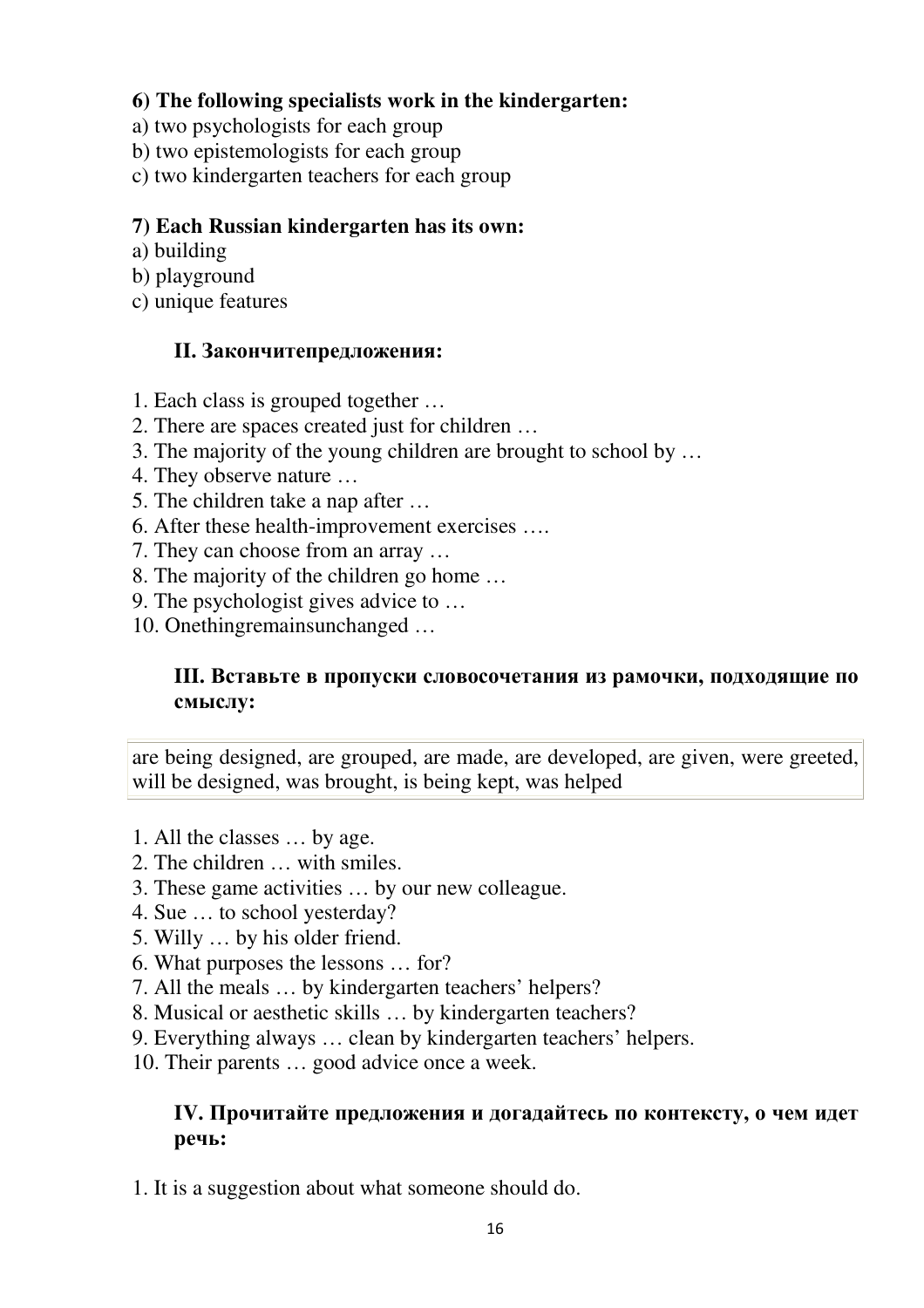2. This is a large room that is used for doing exercises or training.

- 3. It is the pleasant sounds made by voices or by instruments.
- 4. It is a time when you learn things in school.
- 5. It is something you learn to do.

6. It is an activity in which you follow certain rules in order to get points and defeat another person or team.

7. It is a game or competition where you use your body.

8. It is the world and everything in it which people have not made, for example weather, plants, etc.

9. It is the Earth on which we live.

10. It is a father or a mother.

## **V. Ответьтенавопросы:**

- 1. How long does a kindergarten day last?
- 2. Why are the children greeted with a smile at the beginning of each day?
- 3. What is the main purpose of working in the kindergarten?
- 4. What way should kindergarten specialists use in their everyday work?
- 5. What thing remains unchanged in each Russian kindergarten? What for?
- 6. What activities are used in the kindergarten?
- 7. What skills are developed by the kindergarten teachers?
- 8. What lessons can be pursued by children?
- 9. Why do the children do breathing and health-improvement exercises?
- 10. What meals are given to the children?
- 11. Who are kindergarten teachers helped by? What are their duties?
- 12. What time do the children have their midday meal?

13. What time are children taken home? What time can children be taken home? What time should children be taken home?

- 14. What forms of organized activities can be chosen?
- 15. Why do children have a nap in kindergartens? How long does the nap last?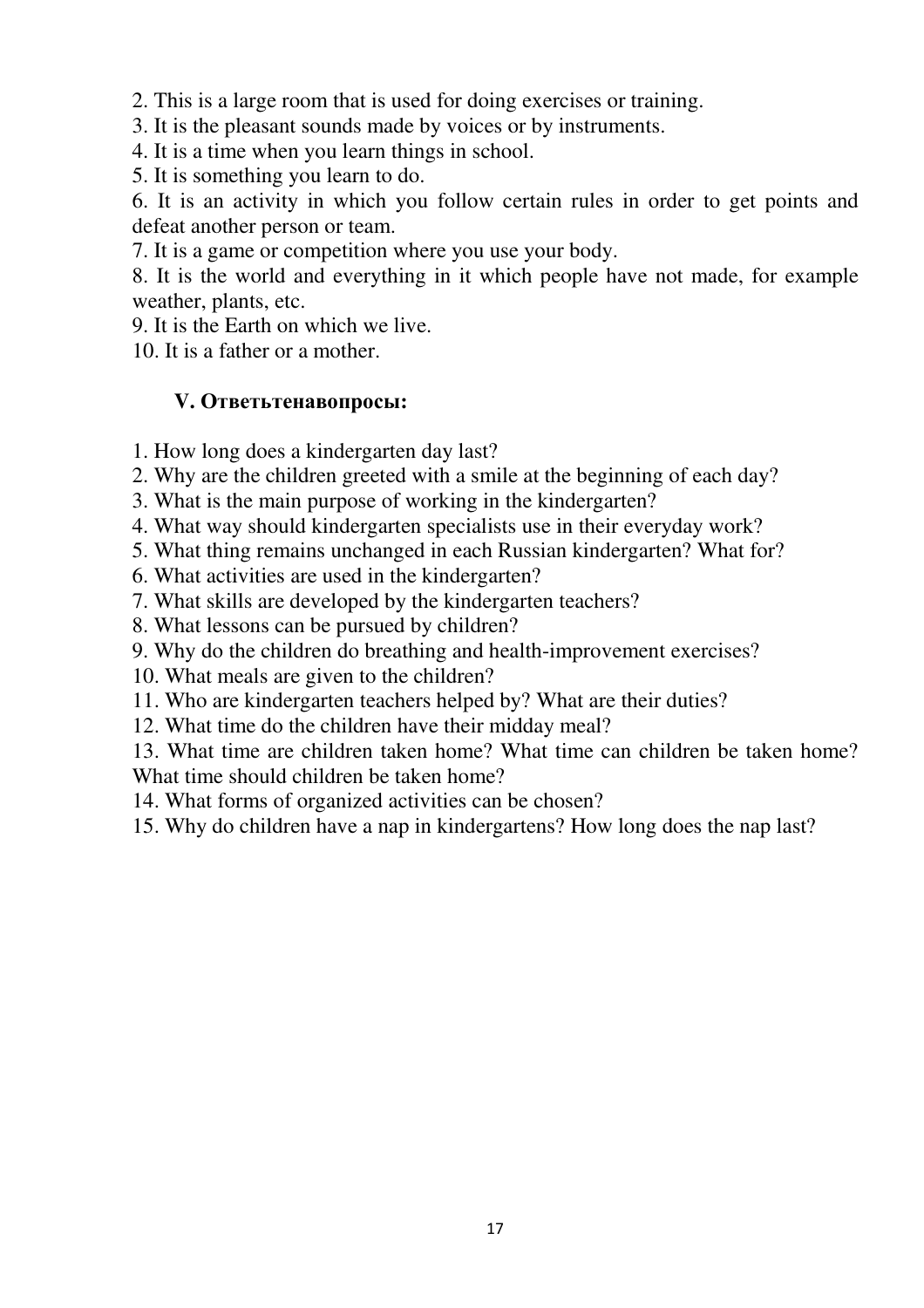### **VI. Составьте развернутый план текста.**

## **THE ROLE OF KINDERGARTEN IN CHILD DEVELOPMENT**



Preschool education lays the foundation of a child's character and cultivates his habits and emotions. Kindergarten is a time which children explore their own feelings, identities, and social relationships with other. The kindergarten is an important time to develop both independence and ability to work cooperatively with others. At this age, children enjoy being trusted with responsibility, such as doing errands, bringing things from home, and helping solve practical problems. Although they may still see things from their own perspective, they are learning how to share, take turns, help one another, and show empathy towards others. In other words, they are developing a sense of social responsibility. Good programs feature a wide variety of fun activities — including singing, dancing, arts and crafts, storytelling, free play, and both indoor and outdoor games and projects designed to teach children different skills. Preschool teachers help their young learners learn mainly through play and interactive activities, capitalizing on children`s play to further language and vocabulary development. They explain reading, writing, science, and other subjects in a way that young children can understand.

Kindergarten introduces young children to a school environment. It teaches them to sit and listen, to obey teachers, and to cooperate with other children. Young children's brains are developing rapidly, and each experience leaves its mark on their mental pathways. However, studies have shown that children who attend kindergarten derive many benefits from the experience. Kindergarten is important for children success and adjustment to elementary school as well as their success in later years. The kindergarten environment include physical, social and organizational attributes. In the kindergarten children develop the following skills and abilities:

•spatial and logical skills;

•boosts problem-solving skills;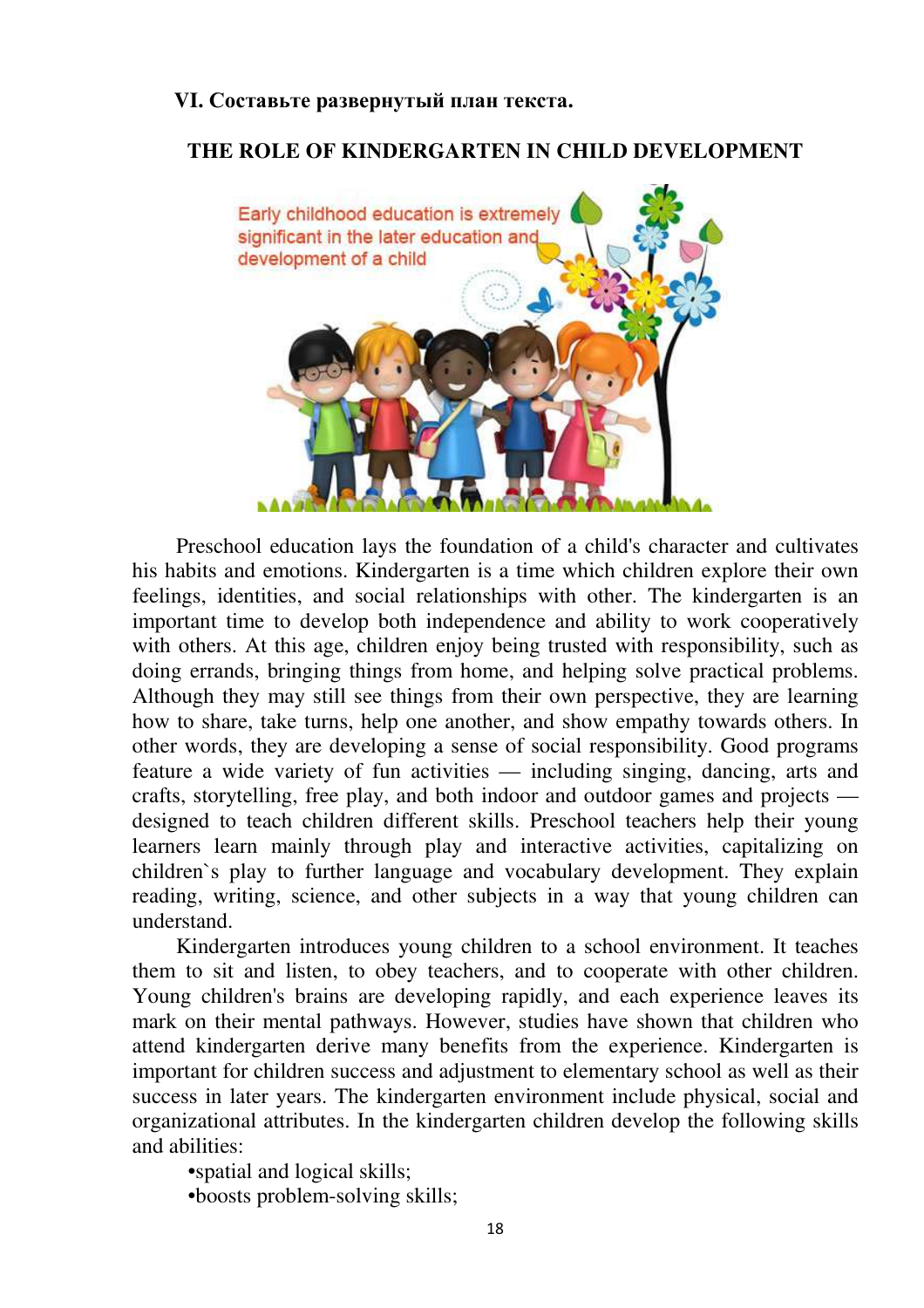•cooperate with others children, •follows a simple direction; •motor skills, language skills, reading skills, writing skills; •mathematics skills, creative arts and music.

## **I. Ответьте на вопросы:**

- 1. Why is kindergarten so important in child development?
- 2. What do children learn in kindergartens?
- 3. What activities do programs provide?
- 4. How are children inthe kindergarten introduced to a school environment?
- 5. What benefits do kindergarteners show?
- 6. What skills are developed in the kindergarten?

## **II. Закончите предложения:**

- 1. Preschool education lays the foundation of… .
- 2. The kindergarten is an important time … .
- 3. Good programs feature a wide variety of… .
- 4. Preschool teachers help their young learners … .
- 5. The kindergarten environment include … .
- 6. In the kindergarten children develop the following skills and abilities:… .

## **III. Подготовьте на основе текстов презентацию для родителей о детском саде.**

## **KINDERGARTEN TEACHER**



Kindergarten is the bridge between early childhood care and elementary school; it is a very important period for children and requires some special knowledge from a kindergarten teacher. It is true to say they are one of the most important educators a child will have during their school years.

Kindergarten teachers have a lot of the same responsibilities as other teachers. They must teach children basic skills in reading and writing in addition to showing them how to behave in the classroom and play nicely with others, whether it's in a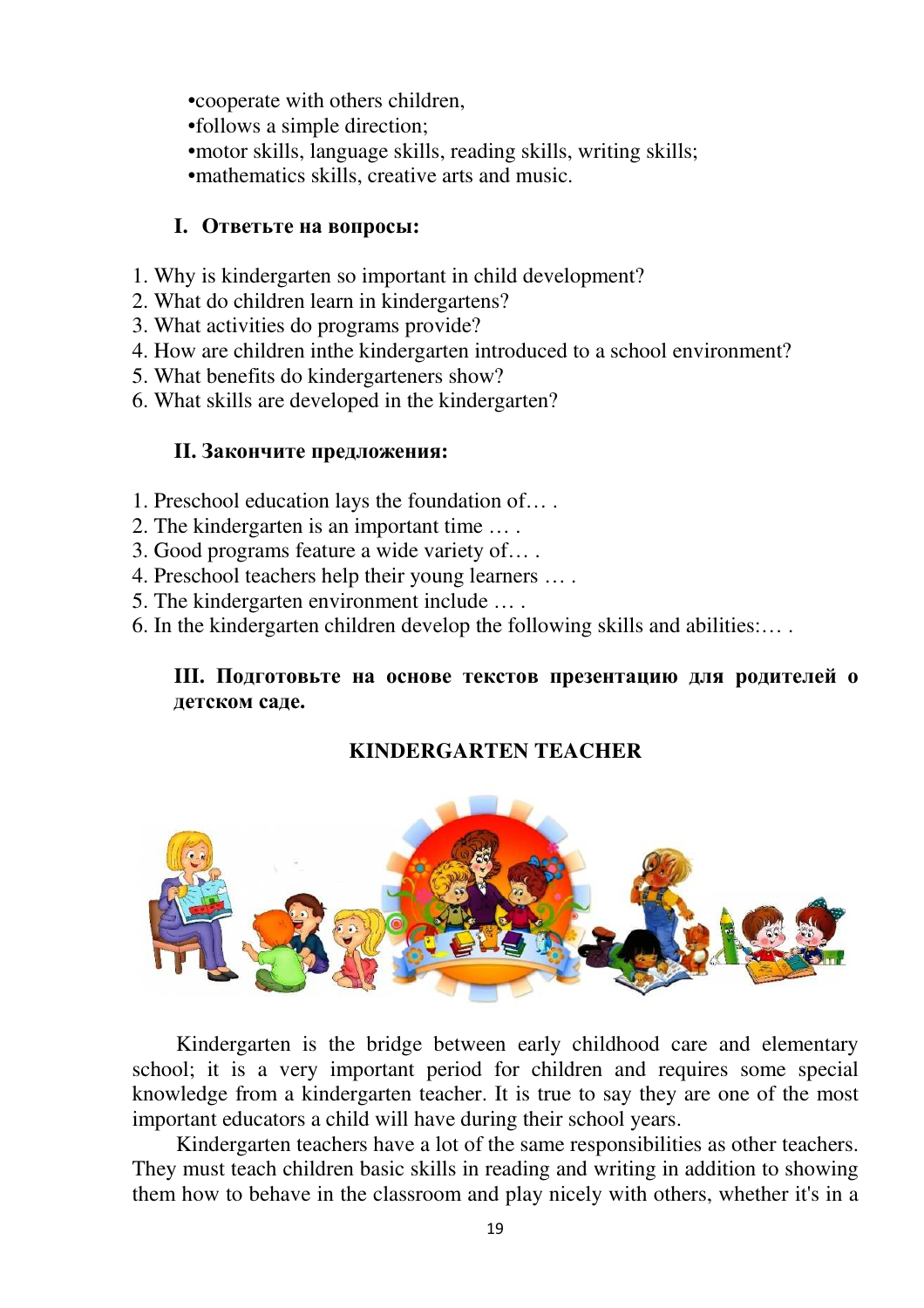group setting or doing artwork quietly on their own. The teacher's methods of educating will have to be changed to meet the needs of eachchild.

A kindergarten teacher is responsible for planning the curriculum for each day and for the collective school year. Teachers must allow the children to observe an activity while also giving them the opportunity to ask questions and look for the answers. Instructions need to be very precise yet easy to understand. By using hands-on lessons and creative play, they lay the foundation for future learning. Different shapes and coloursare taught, as well as how to recognize different letters of the alphabet, and basic numbers - at least one through ten. This prepares children for grade one and further grades in elementary school, where they learn advanced concepts within these areas.

Kindergarten teachers are also responsible for grading papers and conducting parent-teacher conferences as well. They report to parents the areas in which their child is succeeding as well as where the child could use more help. After these areas are determined, the teacher must work with the parents to come up with a plan that will bring the child to the same level as the rest of the class. If a child has developmental or emotional problems, kindergarten teachers should be able to recognize this and help the parents put together a plan of action to ensure their child is given the same educational opportunities as other children.

#### **SKILLS AND STRENGHS**

Besides having a diploma, in order to be a kindergarten teacher, there are certain characteristics one must have. The love for children, patience, empathy, creativity, and a desire to mold and shape young minds. Kindergarten teachers must be able to have good classroom management skills. This requires being able to retain the attention span of multiple young children at once. They must also be able to develop and implement lesson plans and ensure each child in their room is receiving a quality education. Here are some essential qualities which a kindergarten teacher should have:

**•A love for working with small children:** This one seems obvious, but it is so critical it is worth mentioning. You spend each day by yourself with a room full of little kids, singing, dancing, playing games, and reading stories. If hanging out with toddlers and little tikes isnot your idea of a great time, you might want to reconsider.

**•Classroom management:** It is important that you are able to hold the attention of the young learners. You should be able to work and teach in a manner that keeps the room from devolving into chaos.

**•Interest in childhood development and psychology:** Teaching kindergarten isnot just about ABC's and story time. Young parents are anxious to know that their kids develop as they should. Are they sharing, making friends, learning about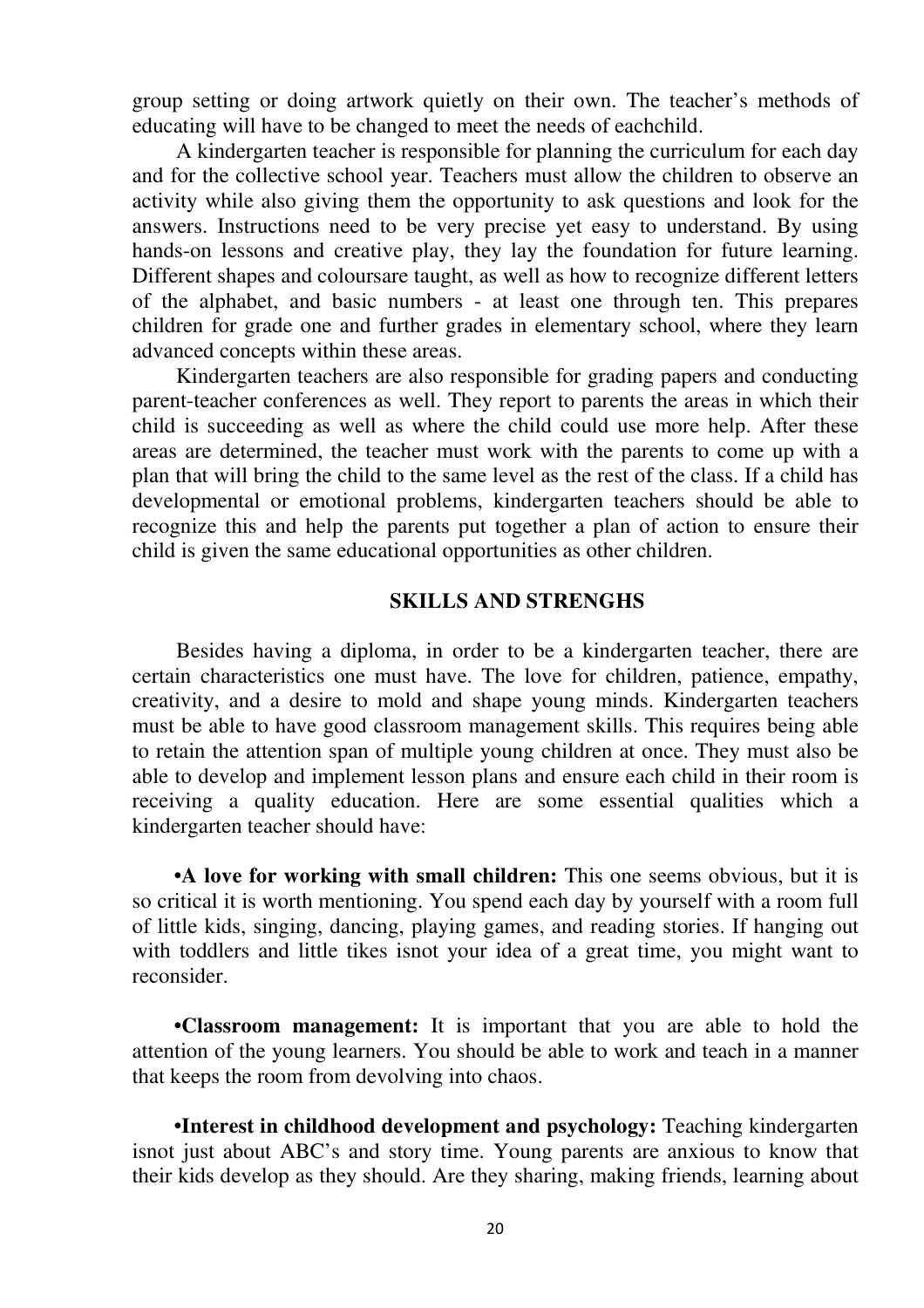autonomy and responsibility? Be prepared to give plenty of feedback to parents on what you are doing with each kid and why what you are doing matters.

**•Energy:**Kindergartners have a lot of energy, so you need to have enough to keep up. You will be on your feet for most of the day and constantly speaking, singing, and monitoring. After your first day teaching, it will be clear how much one day of work can wipe you out.

**•A love for your work, not the money:** Any teacher will tell you, elementary education is no easy gig. You will be exhausted at the end of the day and still have to plan lessons and complete evaluations. All for a median salary.But loving your workcan make such a job well worth it.

## **JOB DESCRIPTION**

Kindergarten teachers are a key component of helping children experience a head start in school so that they can grow up to become successful individuals. The kindergarten classroom is a child-centered play-based class in which students are largely self-directed. The typical role of the kindergarten teacher looks like this:

•Provide young children with a fully-integrated learning day;

•Invite parents to share information;

•Teach kindergartnersskills of self-regulation and communication;

•Teach kindergartnersthrough active engagement;

•Model investigative mindsets through play;

•Engage kindergartnersin lines of inquiry to enhance their play and learning;

•Evaluate child's achievement of the overall kindergarten expectations;

•Make observations of kindergartnersand parents to inform a child's learning style;

•Communicate with parents and kindergartnersoften;

•Help kindergartnersdevelop imagination throughout various learning centers in the classroom;

•Help kindergartners develop better coordination through gross and fine motor activities;

•Help kindergartners develop a healthy body and body image;

•Teach kindergartnersabout nature through experiences with the world;

•Help kindergarteners master new motor skills through modeling and arts;

•Model emotional regulation for kindergartners;

•Teach appropriate behaviors in a particular school setting;

•Model understanding and response for behavior;

•Model clear rules in the classroom and for the outside world;

•Model consistent expectations for the classroom;

•Use positive discipline tactics that are developmentally appropriate;

•Help kindergartners develop positive relationships with each other and other people in their lives;

•Undergo pretend play with kindergartners to help them synthesize the world;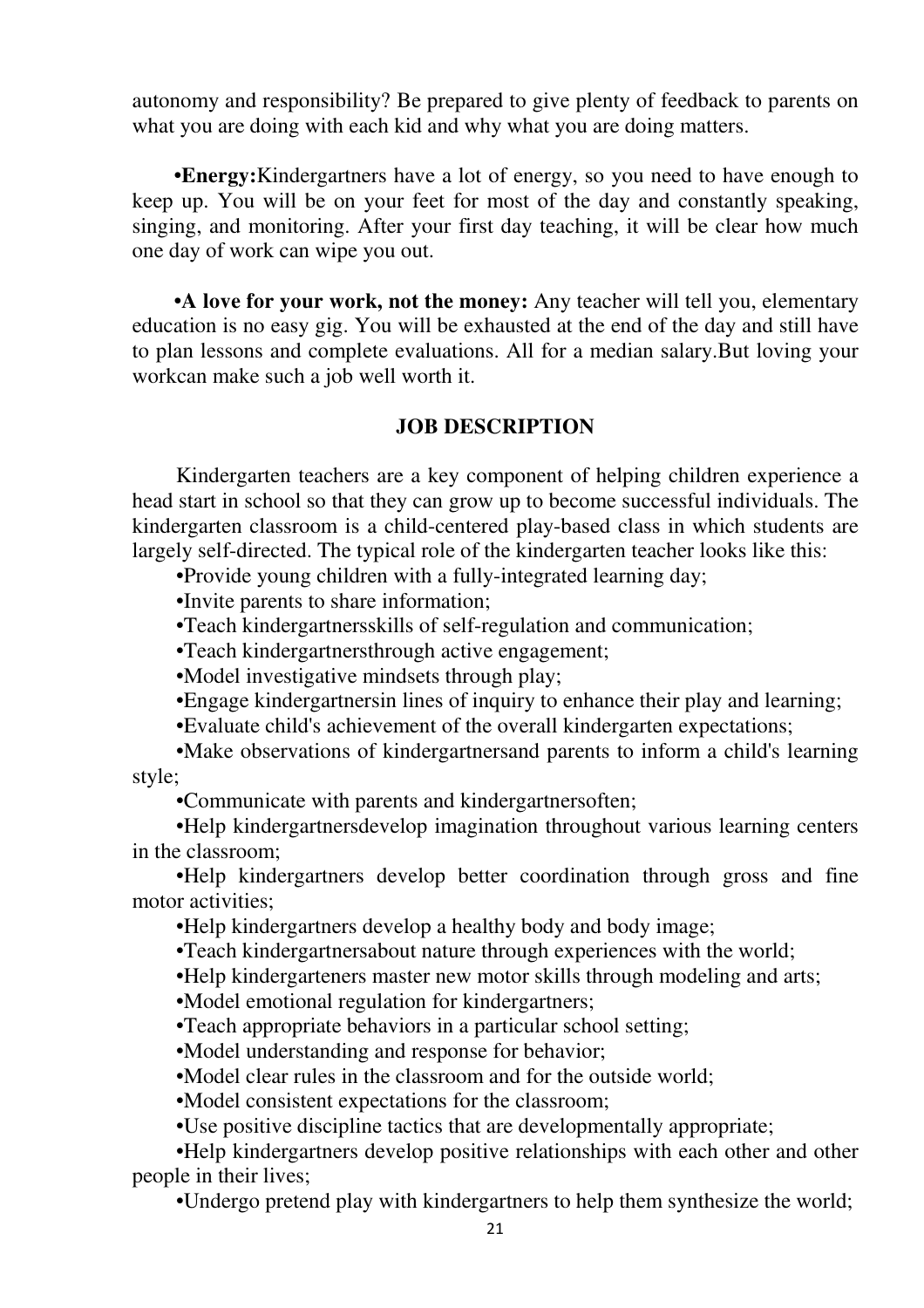•Teach emotional intelligence in a way that is practical and relevant;

•Teach and model behavior of strong readers and listeners to encourage development;

•Show kindergarten students that reading is fun;

•Teach kindergartners how to make hypotheses about a story development;

•Teach kindergartners about cause and effect in a story;

•Model how kindergartners should listen and concentrate in a classroom;

•Teach kindergarteners how to use words to express increasingly sophisticated feelings;

•Teach kindergartners about routines and activities about the school day;

•Teach kindergartners the foundations of literacy and numeracy;

•Help families identify potential strengths and areas of need;

•Help families access resources and supports for child development and emergent academics;

•Undertake professional development whenever possible; share professional resources and observations;

•Advocate for appropriate freedom and autonomy for kindergartners at home and in the classroom;

•Praise kindergartners in order to acknowledge their development and achievements using appropriate words and body language;

•Conduct all work activities in a timely and professional manner reflecting best educational practices.

## **I. Ответьте на вопросы анкеты при приеме на работу в детский сад. Проверьте, готовы ли Вы к работе воспитателя в детском саду.**



•What does your daily routine in the kindergarten comprise?

•What method do you exercise to maintain discipline in the group?

• Cite a method you would use to help children maintain personal hygiene, recognize numbers, colors, shapes, sizes, etc.

• Do you have any curriculum in place for your kindergarteners?

• Do you have any child behavior modification plan in mind?

• Have you developed any different or unique way to help kids with their learning?

• Are there any changes you would like to introduce in the generic style of the method of teaching in the kindergarten?

• What difference do you see between kindergarten and other grade levels?

- What pacifying skills have you developed for difficult kids?
- What made you choose this particular institution?
- What are your views on including parents in the educational process?

• Do you think learning should only be theoretical or does it need practical examples too?

• Are you able to determine the feeling which a child might have for you and the class as a whole?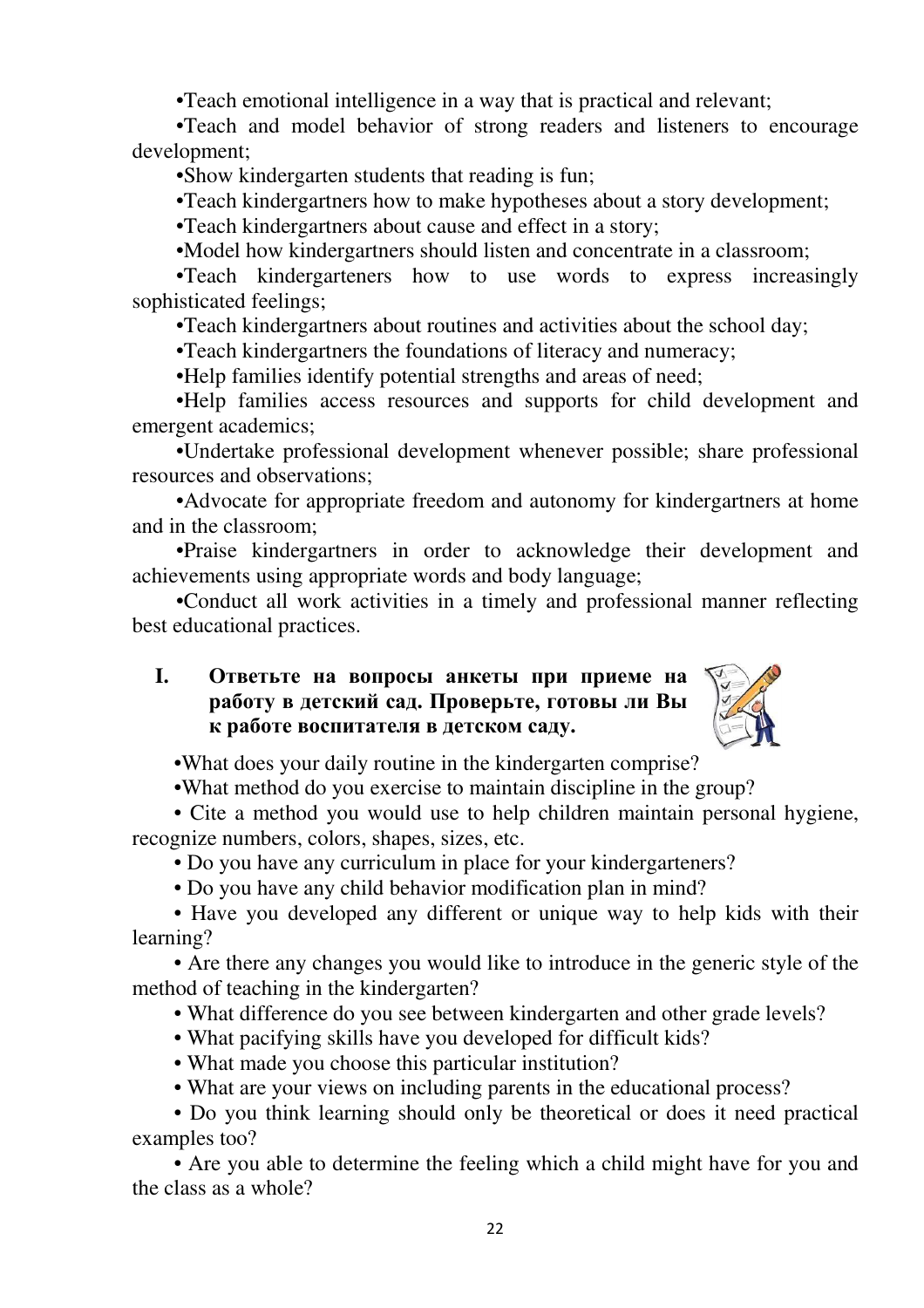• How do you judge the potential of each child?

• What should someone (a parent or anyone as a matter of fact) expect to see, when they walk into your classroom without prior notice?

• What sets of rules and regulations do you want your kindergarteners to follow in the classroom?

• How do you improve the grasping skills of children who are poor in it?

• How do you resolve conflicts between children?

• Can you explain the difference between forcing a child and persuading a child?

• How do you deal with introvert children?

• How helpful could be feedback sessions for kindergarteners?

• Is it important to determine if a child is a visual learner, an auditory learner or a kinesthetic learner?

• How do you deal with irate parents of a child who is not doing well under you?

• Tell me about an exercise that would help kids get along with one another.

• How do you react to negative behavior in kids?

• Give me some good examples of positive and negative reinforcement.

- How do you deal with children with behavioral problems?
- When do you think positive reinforcement is most effective for a child?
- What classroom materials do you think are best suited for a kindergarten?

• Should children be made aware of the objective of what they are learning or going to learn?

• How important is communicating with parents about their child's progress?

• Are you willing to invest time in individual kindergarteners to help them hone their skills and overcome their weaknesses?

• Do you think it is important to supervise your children even during recess or lunchtime?

• What methods do you have in place to help your children grasp abstract concepts, and develop critical thinking skills?

• How important are computers and up-to-date textbooks in present time, and especially for a kindergarten?

## **II. Напишите свое резюме для приема на работу в детский сад.**

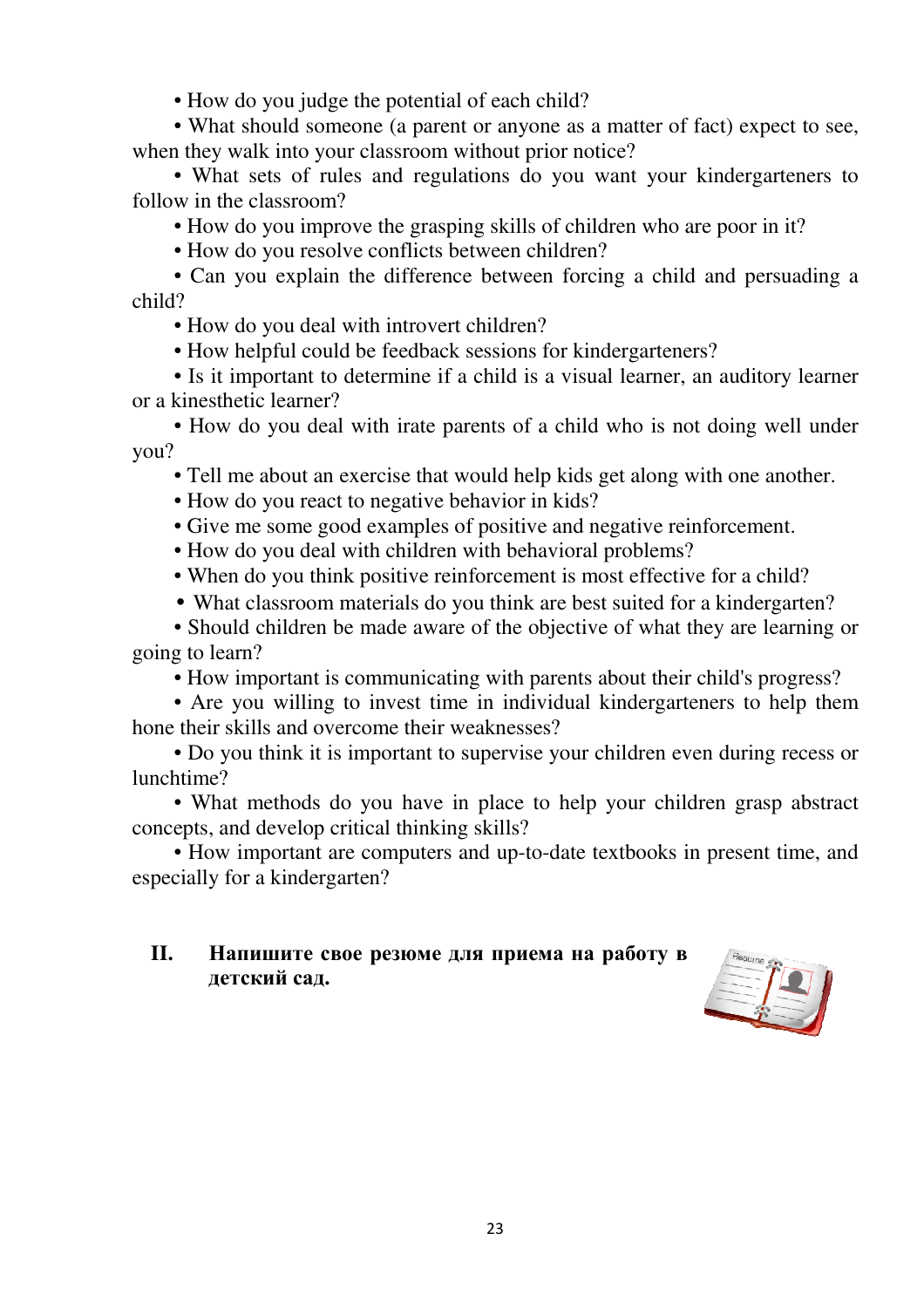#### **AGE CHARACTERISTICS OF YOUNG LEARNERS**



#### **The Three-Year-OldCharacteristics of theChild**

•Walks and runs, but is still uncoordinated. Likes doing things with his or her hands but does them awkwardly.

•Has more language skills. Likes to talk and learn new words. Has a short attention span. Is curious and inquisitive. Often misunderstands and makes comments that seem off the subject. Enjoys pretending. Likes finger plays, stories, and musicalactivities. Is unable to distinguish fantasy from reality.

•Enjoys working alone. Does not engage in much cooperative play with others, but likes to have friends around. Is self-centered. Has difficulty sharing. Prefers to be close to adults, particularly family, because they provide security.

•Wants to please adults. Needs their approval, love, and praise. Strikes out emotionally when afraid or anxious. Cries easily. Is sensitive to others' feelings. Is developingsome independence. Has intense, short-lived emotions.

•Is interested in simple concepts.

#### **Suggestions for Parents and Teachers**

•Use simple activities such as pasting, molding clay, and coloring. Avoid activities that require refined skills and coordination, such as tying or cutting. Be prepared to clean up messes.

•Teach ideas in a simple, clear way. Use summaries and visual materials to reinforce ideas. Encourage questions and responses to the discussion, but have the child take turns with other children. Use a variety of teaching methods such as stories, songs, discussions, dramatizations, finger plays, and simple games. Alternate between quiet and lively activities.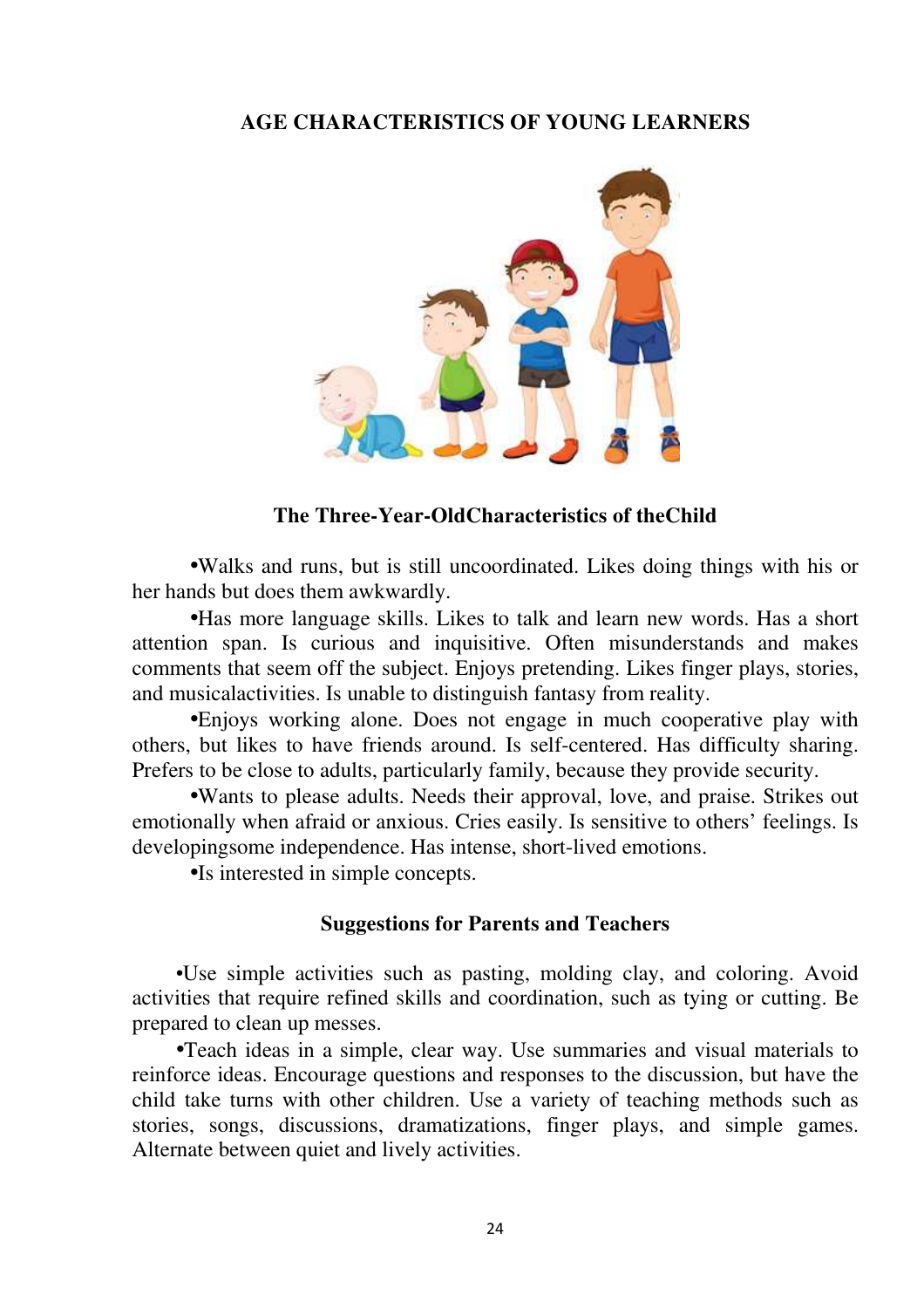•Show approval and confidence in the child. Avoid criticism. Help the child understand others' feelings and solve conflicts. Encourage the child to be selfsufficient.

#### **The Four-Year-OldCharacteristics of the Child**

•Is very active. Moves quickly. Likes to skip, jump, race, climb, and throw.

•Enjoys talking and learning new words. Asks many questions. Is able to reason a little, but still has many misconceptions. Has trouble separating fact from fantasy. Has a short attention span. Uses artwork to express feelings. Enjoys pretending and role playing.

•Plays more cooperatively with others. Is sometimes physically aggressive, bossy,impolite, and stubborn, but can also be friendly. Is learning to share, accept rules, and take turns. Responds to sincere praise.

•Often tests people's limits. Is boastful, especially about self and family. May be agreeable one moment and quarrelsome the next. Has more self-confidence. May have fears andfeelings of insecurity.

•Is becoming aware of right and wrong, and usually desires to do right. May blame others for his or her wrongdoing.

#### **Suggestions for Parents and Teachers**

•Alternate between quiet and lively activities. Modelappropriate ways to express emotions.

•Use discussions and activities that will encourage thinking, such as simple riddles and guessing games. Clarify misunderstandings. Use pictures, objects, and actual experiences. Introduce new words. Have the child draw pictures that relate to lessons. Accept and encourage the child's creative efforts. Allow the child to explore his or her surroundings. Use role-playing activities.

•Provide opportunities for the child to play and work cooperatively with others. Teach kindness, patience, and politeness. Help the child follow simple rules such as taking turns.

•Establish and firmly follow limits.

#### **The Five-Year-OldCharacteristics of the Child**

•Is very active. Has a good sense of balance, and is becoming more coordinated. Can kick a ball, walk in a straight line, hop, skip, and march. Enjoys drawing, coloring, and participating in activities and games. Is learning to lace and tie shoes and button and zip clothing.

•Recognizes some letters, numbers, and words. Likes to pretend to read and write. May be learning to read. Is talkative. Asks questions, makes comments, and gives answers that show increased understanding. Is good at problem solving. Is curious and eager for facts. Is beginning to distinguish truth from fantasy. Has a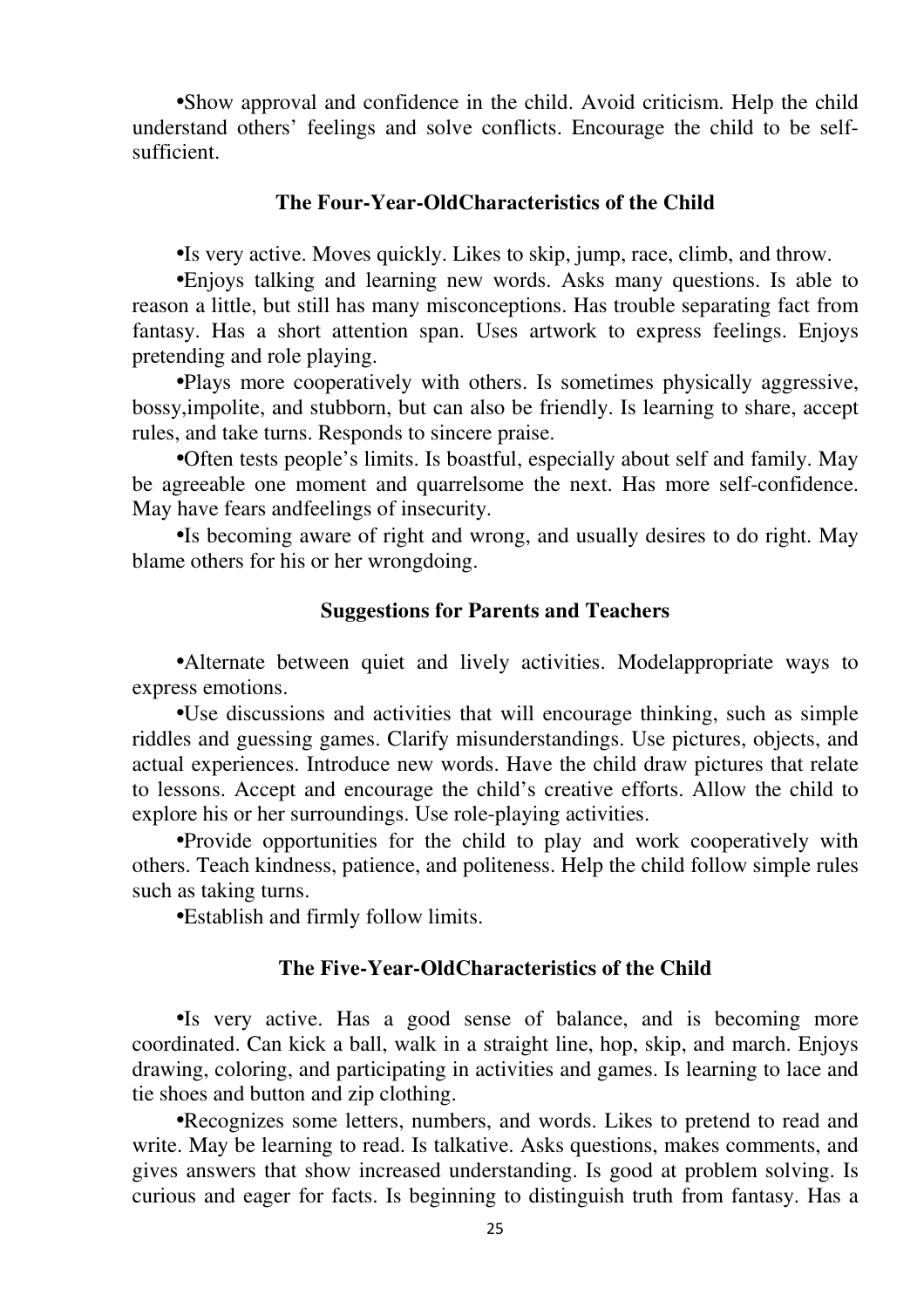short but increasing attention span. Likes definite tasks. Enjoys jokes and tricks, but cannot laugh at himself or herself. Likes stories, singing, poetry, and dramatizations.

•Is friendly and eager to please and cooperate. Is beginning to prefer being in small groups of children, but may prefer a best friend. Creates less conflict in group play. Is beginning to want to conform, and is critical of those who do not. Is beginning to understand rules, but often tries to change them for his or her benefit.

•Centers interests on home and family. Is affectionate toward adults, and wants to please them. Gets embarrassed easily, especially by his or her own mistakes.

•Wants to be good. Is learning the difference between right and wrong. Sometimes tells untruths or blames others for his or her own wrongdoings because of an intense desire to please adults and do what is right.

#### **Suggestions for Parents and Teachers**

•Engage the child in physical activities. Use simple games and other activities. Allow the child to cut and paste and to put puzzles together. Allow for independence. Express confidence in the child. Accept and encourage the child's efforts.

•Allow the child to talk and ask questions. Allow him or her to read simple words and phrases. Use wordstrips for simple words. Assign simple tasks and responsibilities. Use drawing activities, true-to-life stories, and visual materials. Vary activities, using pictures, games, songs, and discussions. Use problemsolving activities such as riddles and discussion questions. Allow the child to pretend, dramatize, and use puppets. Laugh with the child.

•Help the child learn the value of individual differences.

•Frequently teach the value and importance of the family. Give the child an opportunity to share feelings about his or her family.

Give specific praise for positive behavior. Avoid activities or expressions that might embarrass the child.

•Model appropriate behavior. Do not be shocked if the child says something that is untrue or inappropriate.

#### **The Six-Year-OldCharacteristics of the Child**

•Is very active. Is often noisy, restless, and exuberant. Likes to participate in activities and perform small tasks, though they still may be difficult to do. Dislikes being a spectator.

•Needs concepts taught in concrete ways. Has improving memory. Is talkative, and asks many questions. Is learning to make decisions, but often is indecisive. Has an increasing attention span. Likes reading, writing, singing, hearing stories, and pretending.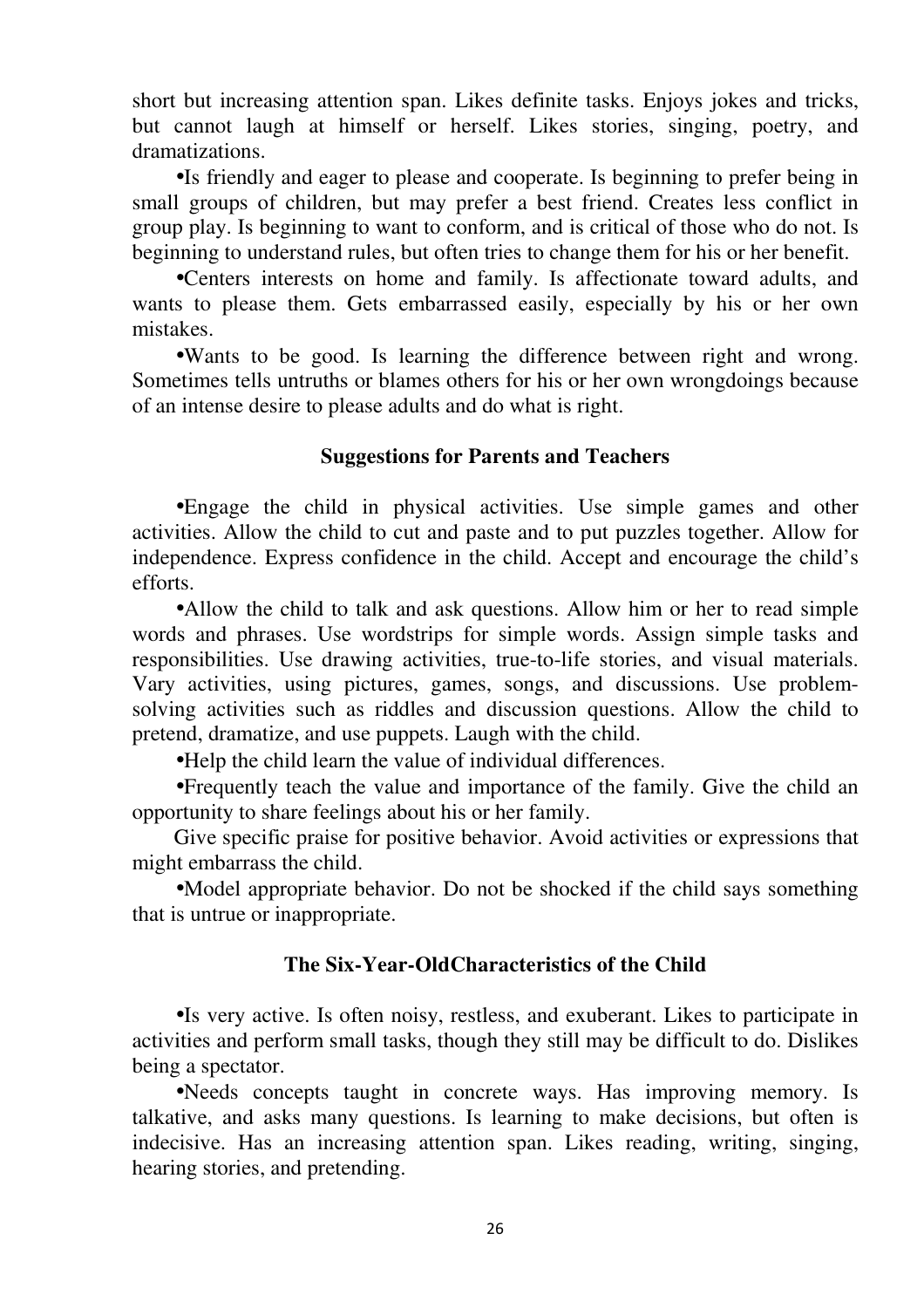•Is more interested in group activities and interacting with playmates, but is still self-centered. Is sometimes bossy, aggressive, and unkind to peers. Is concerned

with how others treat him or her. Is eager for social approval.

•Is boastful. Exaggerates and criticizes. Is easily excited, silly, and giggly. Can be

generous, affectionate, and compatible, but mood can change easily.

•Is concerned with good and bad behavior, particularly as it affects family and friends. Sometimes blames others for wrongdoings. Likes scripture stories, especially those about Jesus.

#### **Suggestions for Parents and Teachers**

•Be patient with the child's abundant energy and restlessness. Use activities such as writing, coloring, cutting, pasting, and molding clay. Use games that allow the child to use his or her energy.

•Use problem-solving activities such as riddles, reviews, and open-ended stories. Use pictures, flannel cutouts, and other visual materials. Introduce new words. Ask questions. Allow the child to make decisions. Discuss the importance of choosing the right, and allow the child to practice making decisions with limited choices. Provide opportunities for reading, writing, singing, hearingstories, and role- playing.

•Encourage sharing and participation with others. Provideopportunities for group activities. Give specific praise and approval.

•Praise the child's specific efforts so he or she feels less need to boast. Praise honesty. Do not criticize. Laugh with him or her, but do not laugh at him or her.

## **I. На основе текста составьте психологический портрет детей разного возраста.**

**II. Поделитесь своим опытом работы с детьми в разных возрастных группах во время прохождения педагогической практики в ДОУ.** 

## **PRE-SCHOOL ACTIVITIES**

Most kindergarteners want to learn all about the world and how it works. Kindergarten teachers often build on this enthusiasm by offering projects that encourage children to delve deeper into the areas that interest them. Children may make life-size tracings of themselves as they learn about the human body, or study animal habitats by researching information about the class pet.

Many kindergarten classrooms offer more formal learning and traditional school experiences than preschool. But kindergarten is still intended to stimulate children's curiosity to learn more about the world around them. It is the job of the kindergarten teacher to help children become comfortable working in a classroom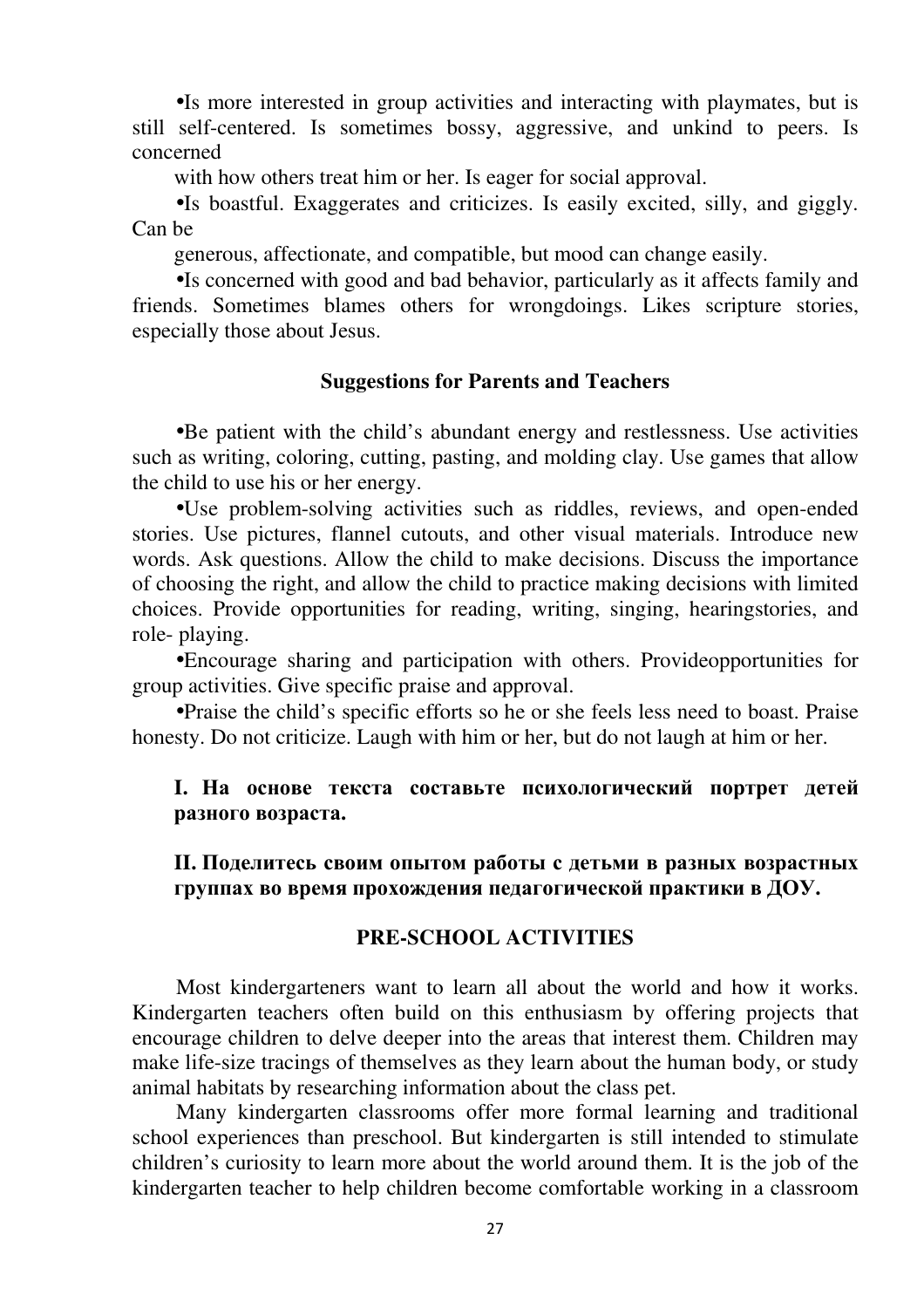setting and to introduce some basic literacy and math-related skills in the midst of their important discoveries.



## **Language and Literacy**

Kindergarten children notice that words are all around  $-$  in books, at the supermarket, at the bus stop and in their homes. They play with language by creating silly rhymes and nonsense words. While this is usually great fun, it is also a very important step in learning to read.

Teachers read a variety of poems, stories, and non-fiction books aloud to children. Kindergarten children learn that letters and sounds go together to form words, and how to identify alphabet letters and their sounds. Many kindergarten children are expected to read words by the end of the year.

Parents may receive their child's first poem, as kindergartners will be asked to do more writing than preschoolers. Your kindergartener's journal may look like a combination of letter strings and scribbles to most people, but it carries a most important message — that he can write to create his own stories, to tell about his experiences, and to share information.

**Math** 



Counting cubes, number rods, and other math materials help kindergartners work with a larger set of numbers. Children also begin to use physical materials to solve simple addition and subtraction problems, like how many cookies they'll have left after they've shared some with a friend. They'll learn about time, using tools like clocks and calendars regularly in the classroom. While they're not fully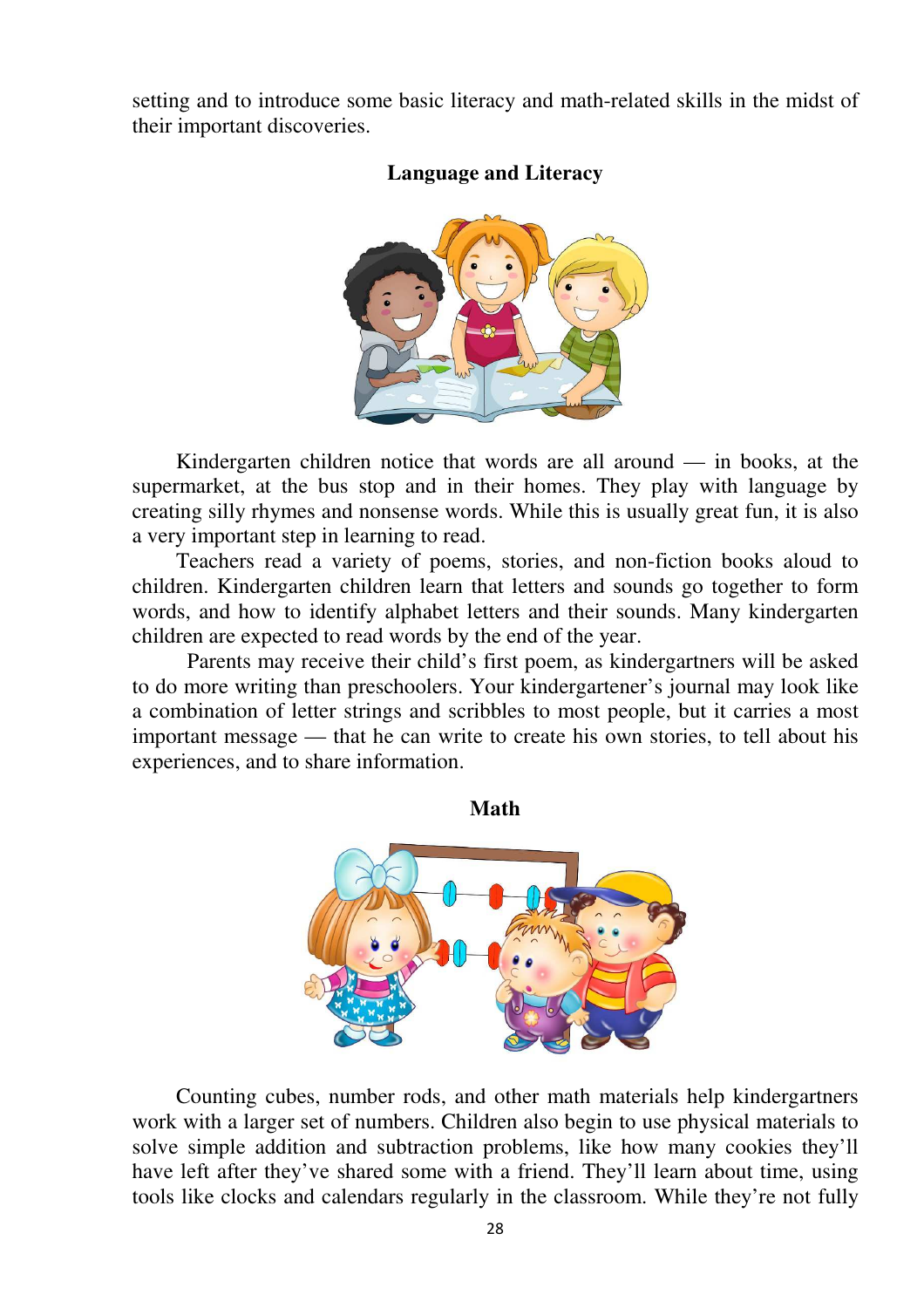able to tell time or even realize exactly what a month or a second is, they'll begin to understand that one measures a longer amount of time, and the other a short amount.

#### **Science**



In kindergarten, children learn about plants and animals and explore the weather and seasons. Teachers use simple science experiments to introduce children to the process of scientific inquiry. Kindergarteners are now capable of remembering more information and using it to make connections between things. They can separate toy animals into groups, such as those that are found on the land, sea, or sky; or animals that hatch from eggs and animals that do not.

#### **Social Studies**



Kindergarteners are ready to expand their world beyond their homes and classrooms to the larger neighborhood or community. They learn more about the rules that help people get along with each other. They may begin to form opinions on issues and understand that others may have different points of view — noticing that a classmate didn't get a turn during a game and letting the teacher know by saying, "That's not fair!"

## **I. На основе текста составьте перечень занятий и мероприятий, необходимых для обеспечения предметно-развивающей среды в группе.**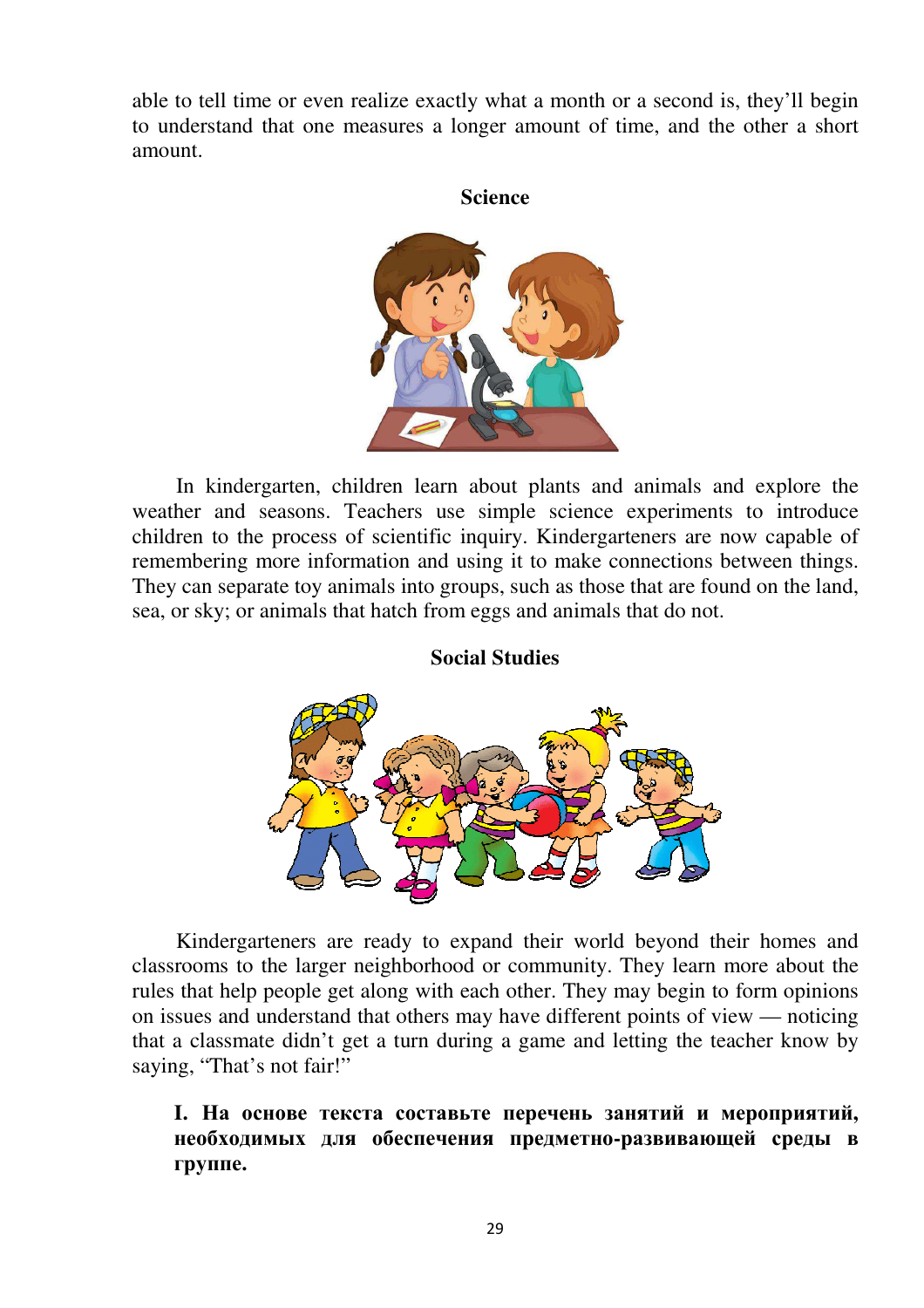## **II. Проанализируйте предметно-развивающую среду в ДОУ, в котором Вы проходите педагогическую практику.**

#### **III. Вставьте вместо пропусков подходящие по смыслу слова:**

| A) opportunities     | $\bf{D}$ ) nap | G) accommodate | J) experiences        |
|----------------------|----------------|----------------|-----------------------|
| <b>B</b> ) knowledge | E) recognize   | H) promote     | <b>K</b> ) activities |
| $C$ ) impairments    | F) transfer    | I) familiar    |                       |

1**.** Children wash hands to prevent … germs.

2. A doctor should be able to … symptoms of illnesses and know how to treat them.

3. Students should be … with some methods of teaching young children.

4. In Russian kindergartens teachers provide daily … for young children to exercise both outdoor and indoor whether or not a large space is available.

5. An early childhood educator prepares young children to take medical examinations through preliminary classroom … set by a health specialist.

6. Children can be taught good food habits through their everyday … with food.

7. Through careful planning with his parents and health specialists you can … this child in the classroom.

8. Some young children have no longer … during their day in the kindergarten.

9. If you want to become a professional in the field of early childhood education, you will have to learn how to recognize symptoms of such health … as AIDS, allergies, asthma, attention-deficit disorder, physical and mental disabilities.

10. To set up a healthy classroom means to … good health and nutrition.

### **IV. Составьте распорядок дня для разных возрастных групп в детском саду.**

#### **ROUTINES AND HEALTH (by Louise Bates Ames, Frances L. Ilg)**

(1) By the time a child is five, one might suppose that he should know how to eat. And of course he does, as far as actually getting food into himself goes. But if a household has exacting standards, the child of this age may still fall short. He dawdles, talks too much, may even toward the end of a meal ask to be fed. He wriggles in his chair, though he doesn't as a rule have to leave the table to go to the bathroom as he did at Four. And most do not fall out of their chairs as they may at Six.

(2) Appetite has usually improved. In fact it is usually quite adequate, though some meals may be better than others. Not all eat three "good" meals a day. But with their interest in finishing things, their normal perseverance, and their wish to do what other people want them to, Fives often manage to clean up their plates, even though it may seem to you as if it is taking forever.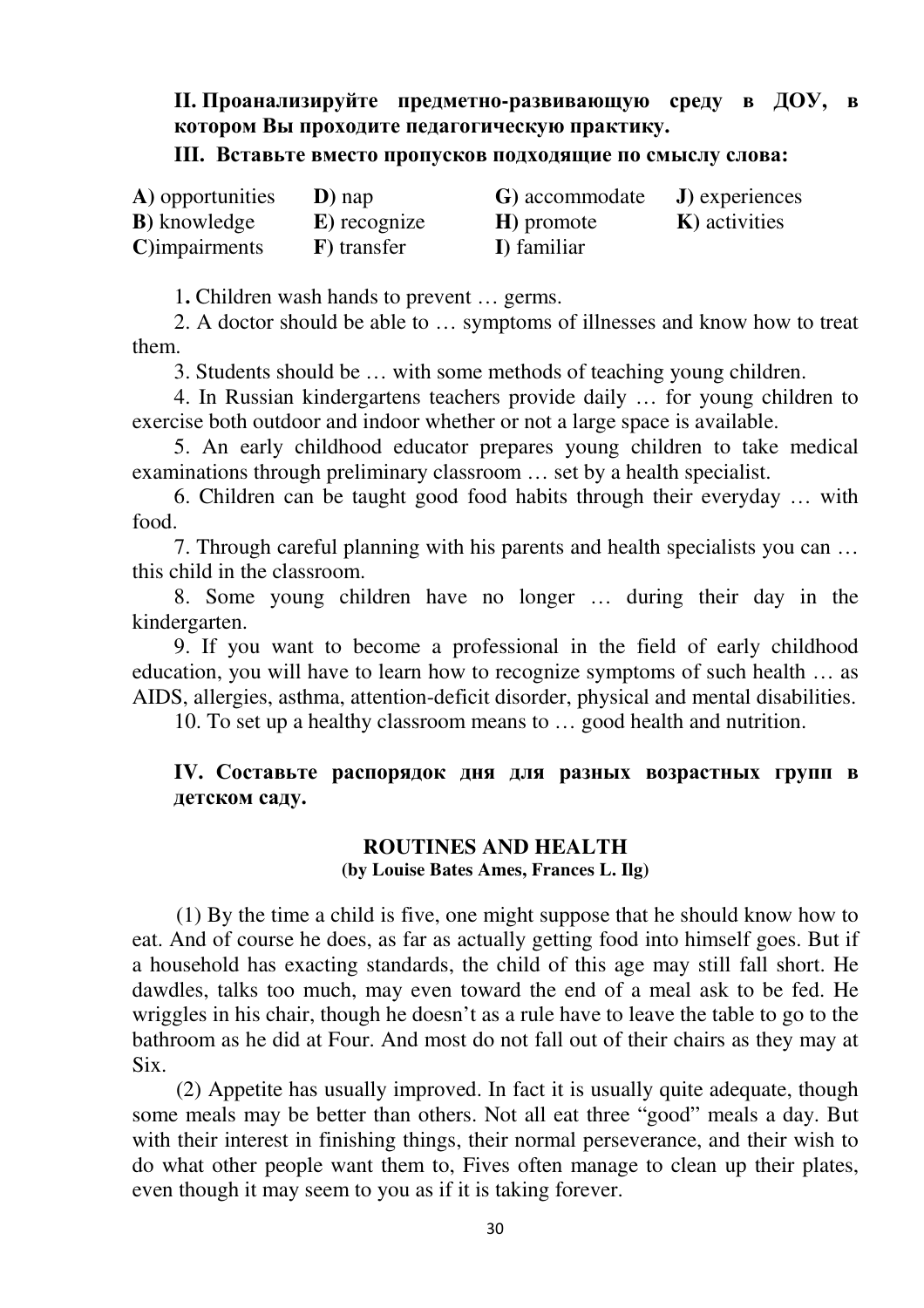(3) Food preferences are still rather marked. Five likes plain, simple cooking, and may thus like best meat, potatoes, a raw vegetable, milk, and fruit. Gravies, casseroles, puddings, cooked root vegetables, anything complicated or with a strong taste, may be refused. The child especially dislikes stringy and lumpy foods.

(4) Most Fives need little help, unless they are tired or it is the end of a long meal. Most can use a knife for spreading even though they are not yet ready to cut their meat.

(5) Five's table manners are not yet too polished, but fortunately many parents still do not expect as much as they may in another year. So, often a meal with the whole family can go quite happily. Five still does tend to talk too much and also to talk with his mouth full. There is some spilling. Some at this age will still wear a bib though most prefer a napkin tucked in at the neck. But in general, mealtimes go reasonably well. Five really likes to do what is expected of him, at the table as well as everywhere else.

(6) The typical five-year-old is pretty good about washing his hands before meals, especially if reminded. That is, he does not as a rule think of it himself; on the other hand, he makes no major objectio7) A total bath is something else again. He likes his bath and will participate as much as he can, but his abilities are limited.

(8) In fact, the child may be best at cleaning his hands and knees, and he will probably need quite a bit of help with other parts of his body. He may get stuck on one knee, washing it over and over and needing encouragement to shift even to his second knee. Of course, mother still needs to draw the bath water.

(9) So it cannot be said that Five is an accomplished bather, but he is cooperative and enthusiastic, and bath for many can be a pleasant, relaxing occasion. (10) Mothers of Five-year-olds tend to report, "He can but doesn't." That is, he has most of the abilities needed, expect for tying shoelaces or buttoning difficult buttons, but he often fails to use even the abilities he has.

(11) Some mothers find that it helps if clothes are laid out singly, in the right order, or on the floor. Otherwise the child is apt to get them on backward.

(12) How much help the mother gives depends, of course, on how skillful the child is, and some Fives do take on quite a bit of responsibility. Some are able to choose two or three days of the week when they will be (mostly) responsible for dressing. Others really prefer to leave much of it up to Mother. Undressing is still easier than dressing.

(13) Regardless of how much responsibility they themselves show about getting garments on and off, few take very good care of their clothes. Even those girls who are clothes-conscious and want to look nice do not yet take good care of their dresses.

(14) For the most part, assuming that your child is of a relatively healthy temperament, his health at this age will be pretty good, except for the communicable diseases he or she may catch. Whooping cough and chicken pox take the lead. Measles, once very prevalent, is now under better control.

(15) Some Fives have only one or two colds a winter in contrast to their greater prevalence at Four and especially at Six. Stomachaches, which are fairly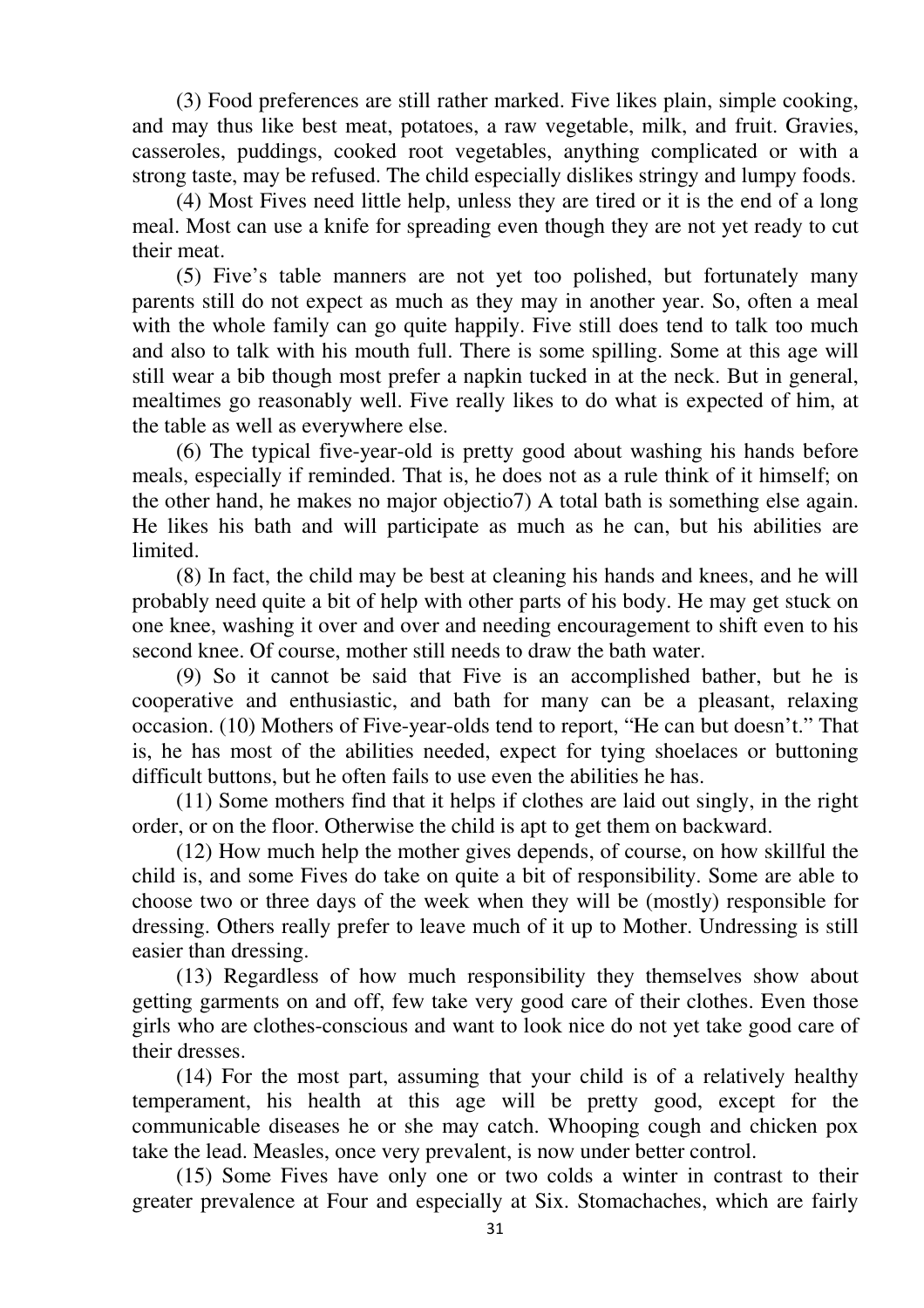common, may be related to either the too-speedy intake diseases a bib of food or to the need to have a bowel movement, a need that may have been put off too long.

(from*"Your Five-year-Old. Sunny and Serene"*, Chapter III, pp.18-26)

# Health (paragraphs **I. Подберите**№…) **соответствующие заголовки к каждой части текста:**

Bath (paragraphs  $N_2$ …) Eating (paragraphs  $N_2$ ...) Dressing (paragraphs  $N_2$ ...) Speaking (paragraphs  $N_2...$ )

## **II. Найдите в тексте абзацы, которые позволяют ответить на следующие вопросы:**

- 1. What kind of cooking does Five like?
- 2. What food do children especially dislike?
- 3. Can Five use a knife for spreading and cutting their meat?
- 4. Why will some children at this age still wear a bib?
- 5. Are Five good at cleaning their hands and other parts of their bodies?
- 6. Five like their bath, don't they?
- 7. Shall we remind our Five-year-olds to wash their hands before meals?
- 8. What is easier for Fives dressing or undressing?
- 9. Do girls of this age take good care of their dresses?
- 10. What communicable diseases may Fives catch?

## **III. Подтвердите или опровергните следующие утверждения:**

1. Fives often manage to clean up their plates, even though it may seem to you as if it is taking forever.

2. Five does tend to talk too much and also to talk with his mouth full.

- 3. Five doesn't like plain, simple cooking.
- 4. Most Fives need help, unless they are tired or it is the end of a long meal.

5. In general, mealtimes go reasonable well.

6. It can be said that Five is an accomplished bather.

7. The typical Five-year-old is pretty good about washing his hands before meals, especially if reminded.

8. Some Fives have only one or two colds a winter.

## **GENERAL INTERESTS (by Louise Bates Ames, Frances L. Ilg)**

When your child is an infant, each new accomplishment or ability can be the occasion for excitement and rejoicing. That first word, that first step, that first tooth tend to be greeted as if no such thing had ever happened before.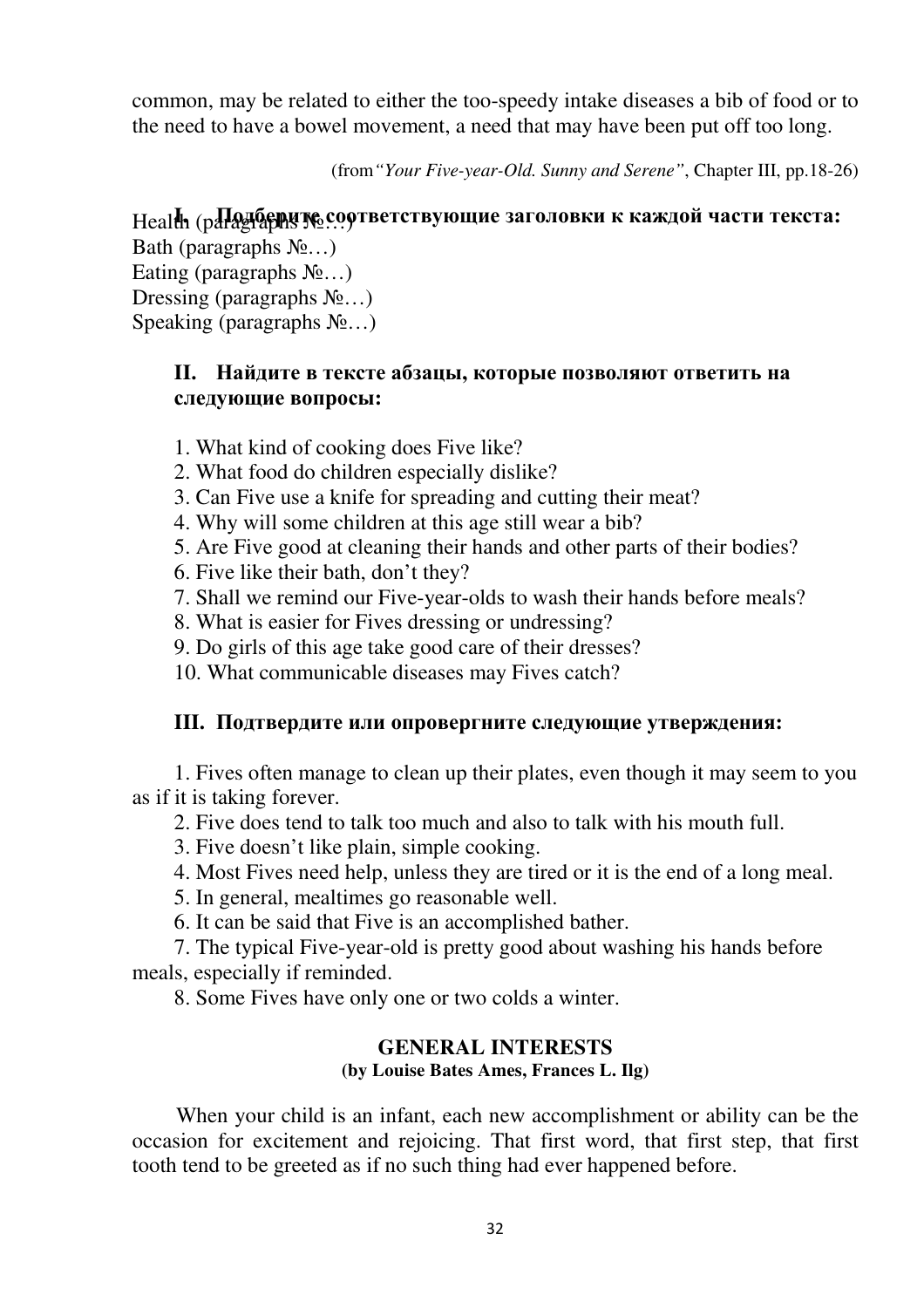By the time he is five, chances are you have become more accustomed to the fact that he has continued to do remarkable things and add new abilities to his repertoire. You enjoy his enjoyment in these new abilities, but you are a little less anxious if they are late, a little less proud if they are early.

By five the usual boy or girl has arrived at a good balance between what he would like to do and what he can do. And what he likes most of all to do is play. Most Fives play very well indeed. The body is now under a more smooth and skillful control, and therefore most Fives can play without too much adult help or guidance.

Five fits well into the usual kindergarten because he loves the usual kindergarten activities. Cutting, tracing, drawing, pasting stringing beads, making things with small pieces of paper and cloth – all activities that leave quite a clutter of little snips and pieces – give the Five-year-old a chance to practice his increasing constructive and creative abilities.

Both girls and boys love blocks – little blocks and big blocks – though they tend to use them in somewhat different ways. Girls build houses for their dolls, whereas boys are more likely to build roads, tracks, bridges, tunnels, trucks, planes, and fire engines.

However, both sexes like to build big houses with big blocks, or tent houses made of chairs draped with blankets, and then they love to snuggle inside these structures. Often they do not do much once inside, except perhaps talk about how they are now "nice and safe" from whatever they may imagine threatens them on outside.

Dolls, too, are of great interest to Fives. Naturally they pretend these dolls are babies, and both boys and girls like to play house with their dolls, dressing them, feeding them, putting them to bed or taking them for rides in their carriage. All of this fits into their general love of playing "house," with one or the other of the supposed parents going out to work, the other staying at home to take care of the "housework."

Hospital or doctor play is not as strong as it was at Four, and playing school usually waits till Six.

Both boys and girls enjoy all sorts of gross motor play, with tricycle-riding a general favorite. And five loves to swing, climb, skip, roller-skate, and jump from heights. If climbable trees are available, he loves to climb. Jump rope is coming in as well as attempted acrobatics, trapeze tricks, or even walking on stilts. Roller skates and ice skates are favorites with many.

Most play activities are enjoyed by both boys and girls, though girls are likely to prefer sewing, boys, and carpentry. Jigsaw puzzles are fun for both, and those children who are spatially well oriented can sometimes master rather complicated patterns.

Others enjoy use of such simple science materials as the magnet, magnifying glass, flashlight, and stethoscope. And still others spend a lot of time with games in which they match pictures or forms, or greatly enjoy copying letters and numbers.

Imaginative play, especially playing house, as mentioned, is still very strong, but Five is a factual age and many Five-year-olds like best of all to work with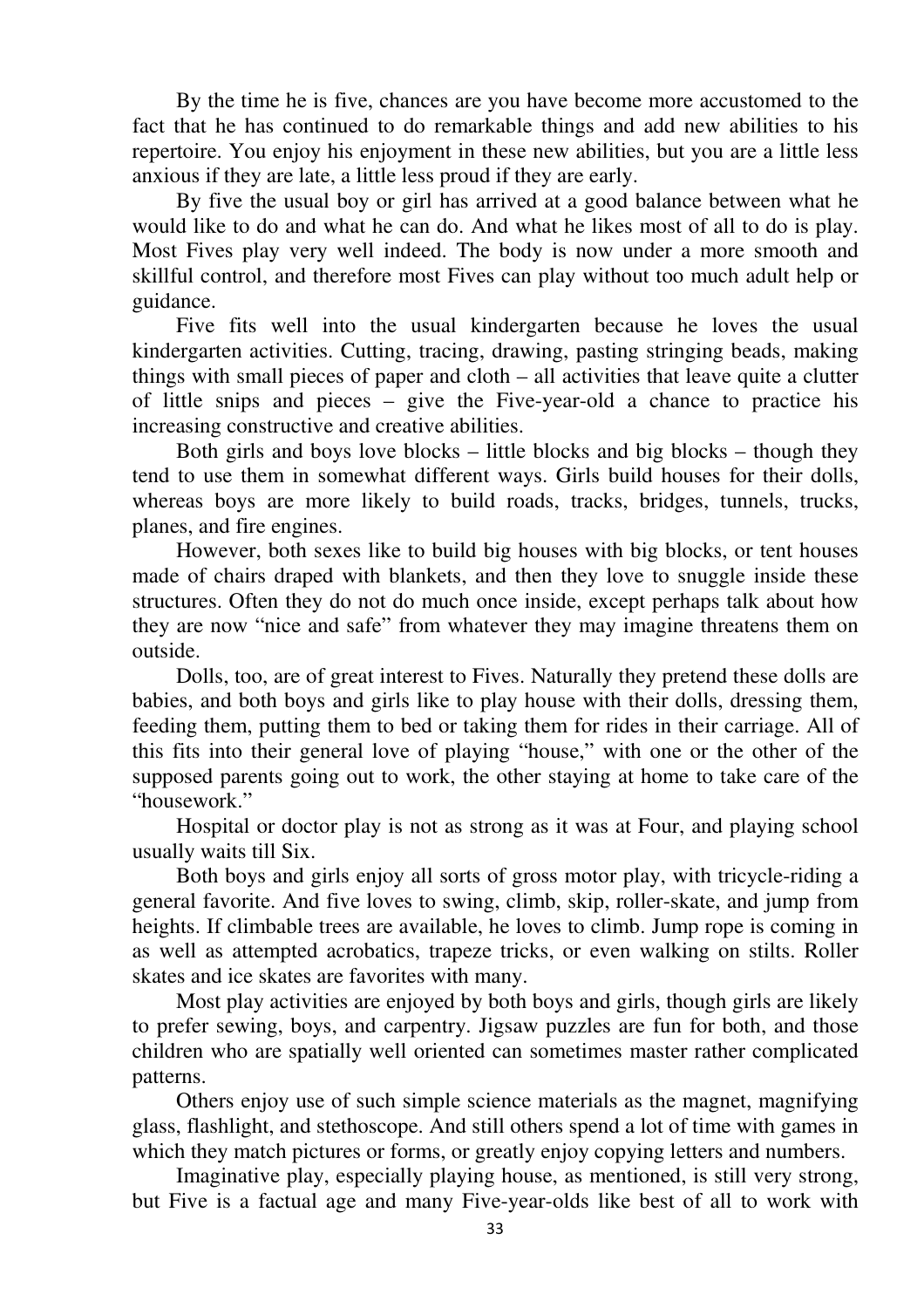materials, to actually make things, solve puzzles, play games that require a certain application of the intellect. Five is growing up.

*(*from *"Your Five-year-Old. Sunny and Serene."* Chapter V, pp.32-35*)* 

## **I.** What esters **has been assembly** most of all to do?

2. Why does Five fit well into the usual kindergarten?

3. What sorts of motor play do boys and girls enjoy?

4. What activities give Five-year-olds a chance to practice his increasing constructive and creative abilities?

5. What materials do Five-year-olds like best of all to work with?

#### **II. Опровергните данные утверждения:**

1. By Five the usual boy or girl has never arrived at a good balance between what he would like to do and what he can do.

2. Most Fives cannot play without too much adult help or guidance.

3. Neither girls nor boys love to play with blocks very much.

4. Girls don't like to build houses for their dolls; they are more likely to build roads, tracks, bridges, tunnels, trucks, planes and fire engines.

5. Boys like to play house with dolls, dressing them, feeding them, putting them to bed or taking them for rides in their carriage.

6. Doll is not of great interest to Five.

7. Hospital or doctor play is as strong as it was at four.

8. Fives also like best of all playing school.

9. Five enjoy matching pictures and coping letters but they don't like to swing and skip.

#### **III. Составьте перечень игр, в которые играют пятилетние дети.**

## **IV. Прочитайте список игрушек, с которыми любят играть дети пятилетнего возраста. Какие игрушки следует покупать пятилетним девочкам, а какие пятилетним мальчикам. Объясните свою точку зрения.**

Blocks, board games, card games, cooking equipment, crayons, doctor kits, dollhouse with furniture, dolls with accessories, drawing materials, dress-up materials for particular occupations (nurse, policeman, astronaut, fireman, doctor, carpenter), skates, roller skates, jigsaw puzzles, jump rope, kites, modeling materials that dry or bake to a permanent finish, paints, picture lotto, science materials (magnets, magnifying glass, stethoscope), skipping rope, trains and tricycle.

#### **PHYSICAL EDUCATION OF A CHILD IN A KINDERGARTEN**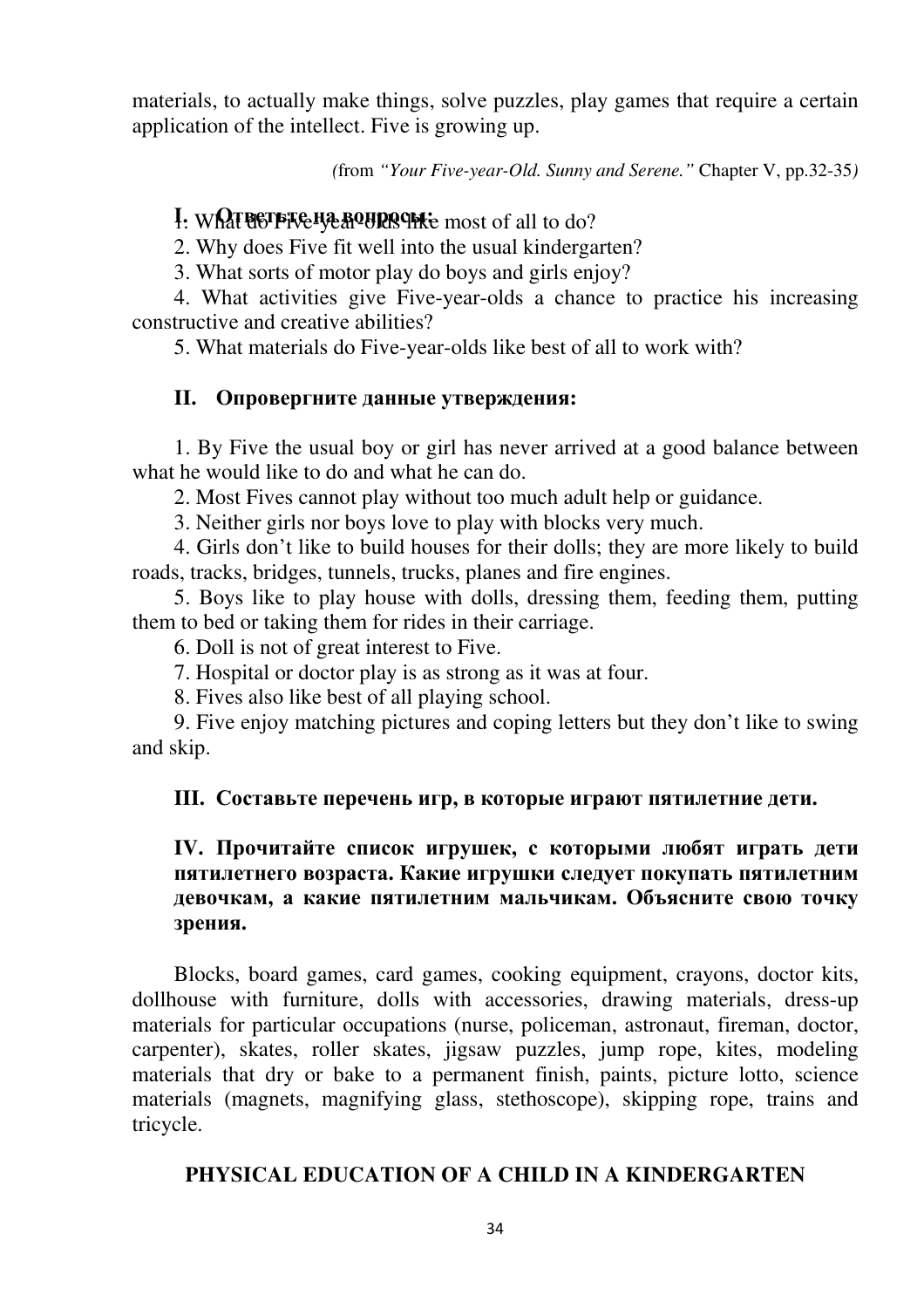

Physical education is an integral part of the holistic education system, which focused on the development aspects of physical fitness, movement skills, critical thinking skills, emotional stability, social skills, reasoning and moral action through physical activity. No education is complete without the existence of physical education, because the motion as a physical activity is the basis for man to know the world and himself that naturally grow in line with the times. Physical education is a means to encourage the development of motor skills, physical abilities, knowledge and reasoning, appreciation of values (attitudes, mentalemotional-spiritual-social), and habituation for healthy lifestyle that leads to stimulate growth and balanced development.

At an early age, physical education is needed to assist the growth and development of his time and prepare development for further time. The characteristics of preschool age children are: 1) In connection with the physical development, the child is very active in various activities. This is very useful to develop the small and large muscles. 2) The development of language is also getting better. Children are understanding for speech and able to express thoughts within certain limits. 3) The development of cognitive (thinking power) is growing rapidly, indicated by curiosity exceptional children to the neighborhood. This can be seen from the frequency of child asks everything in sight.

The physical development of individuals cover four aspects, namely: a) the nervous system, which greatly affect an emotional intelligence. b) The muscles that greatly influence the development of strength and motor skills. c) Endocrine gland, which causes the emergence of patterns of new behavior, such as in adolescence growing sense of excitement to be active in an activity, which some members of the opposite sex. d) The physical structure / body, which includes height, weight, and proportion.

Preschoolers begin to have an awareness of themselves as male or female, can arrange themselves in waste water (toilet training), know a few things that are considered dangerous. Physical development is the basis for subsequent development progress. The development of the central nervous system provides the child's readiness to further increase understanding and mastery of his body. A child's physical development is also marked by the development of skills or motor skills, both rough and smooth.

In preschool years, stable growth takes place. Development occurs with the increasing of physical activity, skills, and thinking process. When entering the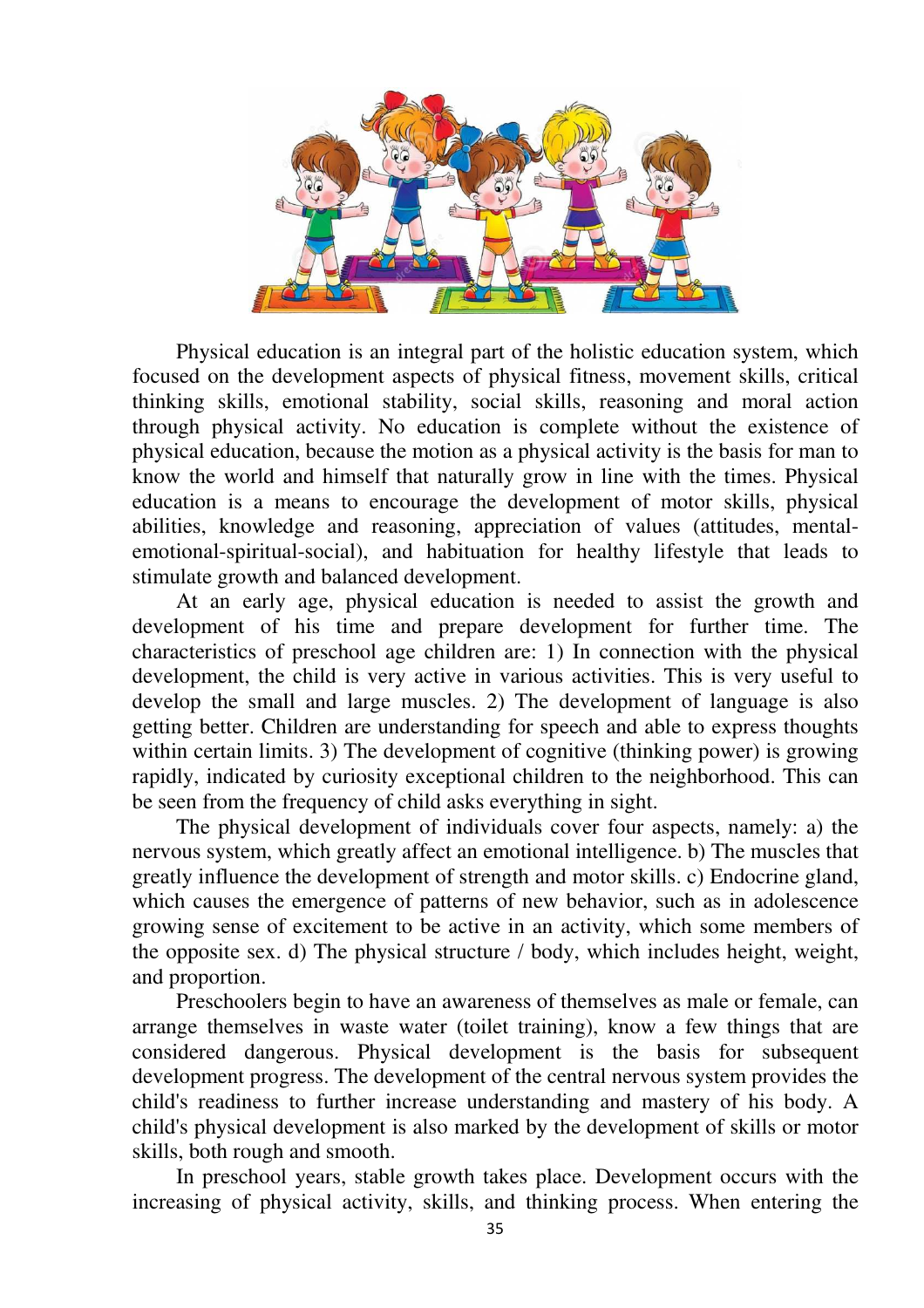preschool, children begin to show the desire, along with the growth and development. Besides that, it is necessary to introduce the environment inside or outside. Children begin to love playing outside and making friends, even many families let most children playing outside by bringing children to the park, playground, or to places that provide play facilities for children. The more the playground build for children, the better to support the needs of children. 4-6 years of age is a sensitive period for children. Children begin receiving sensitive responses to development efforts throughout the child's potential. Maturation of the physical functions and psychic happen and get ready to give responses provided by the environment. Also this period is the time to lay the first foundation in developing the physical, cognitive, language, socio-emotional abilities. Therefore, it is necessary to create conditions and stimulation that appropriate to the needs of child for growth and development achievement at an optimum level.

Development of children aged 4-6 years should be done through play activities, while they learn or learn while playing. By playing children have the opportunity to explore, discover, express feelings, creating, learning fun thing. Playing also helps children to know themselves, others and their environment.Learning environment must be created in interesting and fun ways so that children are always actively participated at kindergarten environment both inside and outside the room. Physical environment should consider the safety and comfort of children in play.

Basic competencies and learning outcomes are as follows:

• the child can do physical activities in a coordinated manner within the framework of flexibility, and as preparation for writing, balance, agility, and train courage;

• the child can move his fingers for flexibility, muscle strength and coordination;

• the child can move his arms for flexibility, muscle strength and coordination;

• the child can move the legs in order to balance of the body, strength, coordination and train courage.

## **I. Заполните пропуски, используя необходимую часть речи, образованную от слов, данных в колонке:**

## **Physical development**

| During the primary years, children's physical ______ tends          | grow     |  |  |  |
|---------------------------------------------------------------------|----------|--|--|--|
| to slow down as compared to the <u>equilibration</u> rapid physical | extreme  |  |  |  |
|                                                                     | one      |  |  |  |
| Children gain greater control over their ______ and are able        | body     |  |  |  |
| to sit for longer periods of time. But primary-age children         |          |  |  |  |
| need to be ______.Physical _______ is essential for these           | act, act |  |  |  |
| children for developing their skills.                               |          |  |  |  |

#### **Cognitive development**

Between 6 and 9 years of age, begin to acquire the child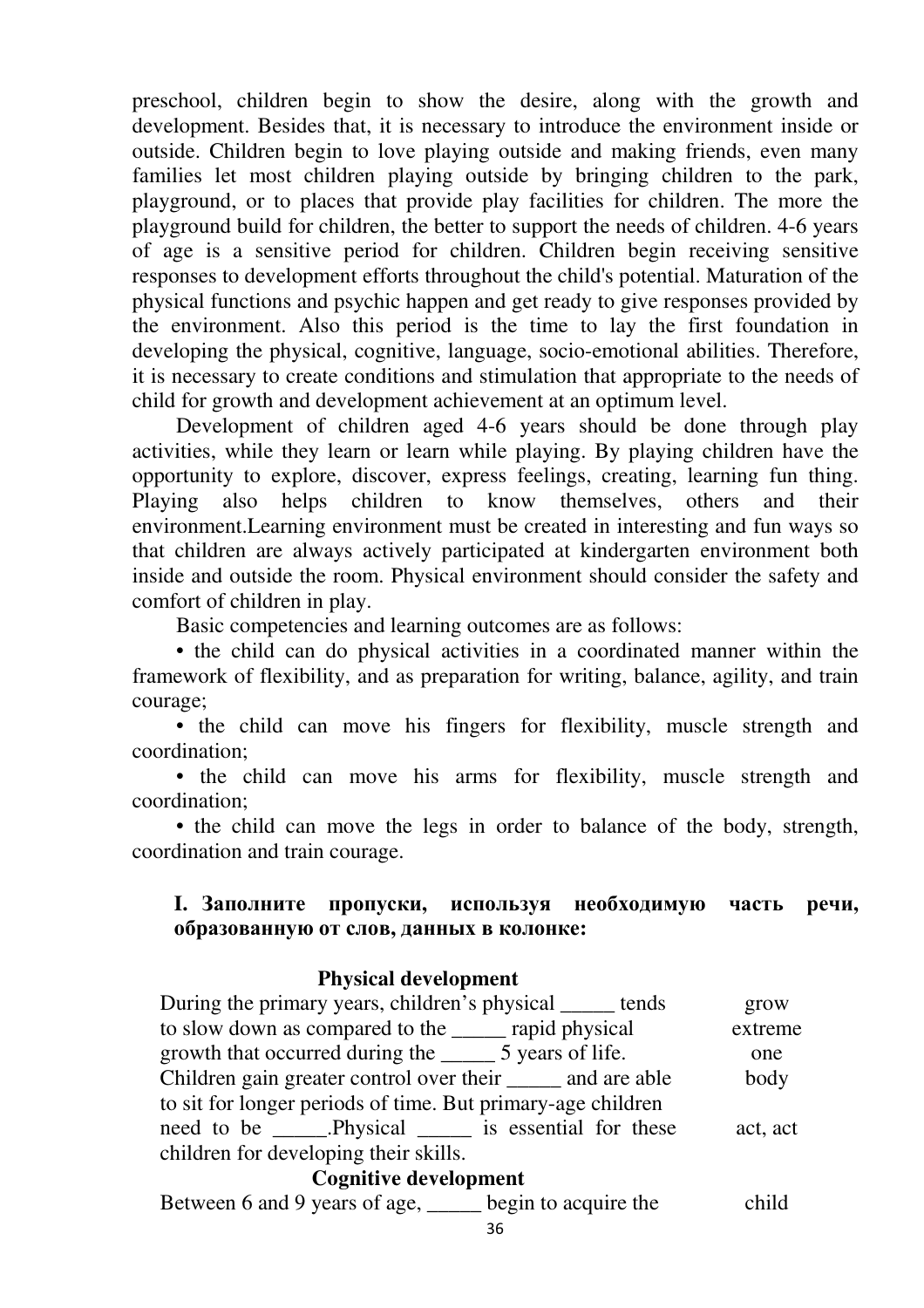mental to think about and solve problems in their able heads because they can manipulate objects \_\_\_\_\_\_\_. This symbol Is a major cognitive for children. But they yet achieve cannot manipulate symbols to solve problems. mental, Math Young children construct their own from know experience. Some \_\_\_\_\_\_ skills, such as understanding think "borrowing" in \_\_\_\_\_, are beyond the cognitive capacity of children until they are 8 or 9 years old. subtract

**II. Проанализируйте организацию физического воспитания в ДОУ, в котором Вы проходите педагогическую практику.** 

**III. На основе прочитанных текстов выскажите свое мнение о развитии и обучении ребенка в детском саду.** 



Maria Montessori (1870-1952)

#### **MONTESSORI EDUCATION**

The Montessori approach to education was developed by Dr. Maria Montessori at the beginning of the  $20<sup>th</sup>$  century. She was an Italian physician, psychiatrist and anthropologist. She achieved great success, having created a unique method of early childhood development. Her ideas influenced the education of young children all over the world.

The Montessori approach is fundamentally child centric while other systems of education we know are teacher centric. In the traditional education systems, the children usually learn more passively and irrespectively of the diversity of their abilities and interests.

The Montessori method is founded on the belief

that children possess an inherent love of learning. She discovered that children could teach themselves when they were given the appropriate materials, guidance and freedom to explore in a properly prepared environment.

Montessori classrooms are known as "Prepared Environments" with specially designed materials and learning tools developed by Dr. Montessori herself. In Montessori classrooms, children work independently, exploring learning materials at their own pace, often with their hands, under the careful observation and direction of specially-trained guides. Multi-age classrooms mean that children learn from each other and get a chance to be role models for younger children.

Areas of the prepared environment support the following categories of activities:

Practical Life – to develop concentration and coordination;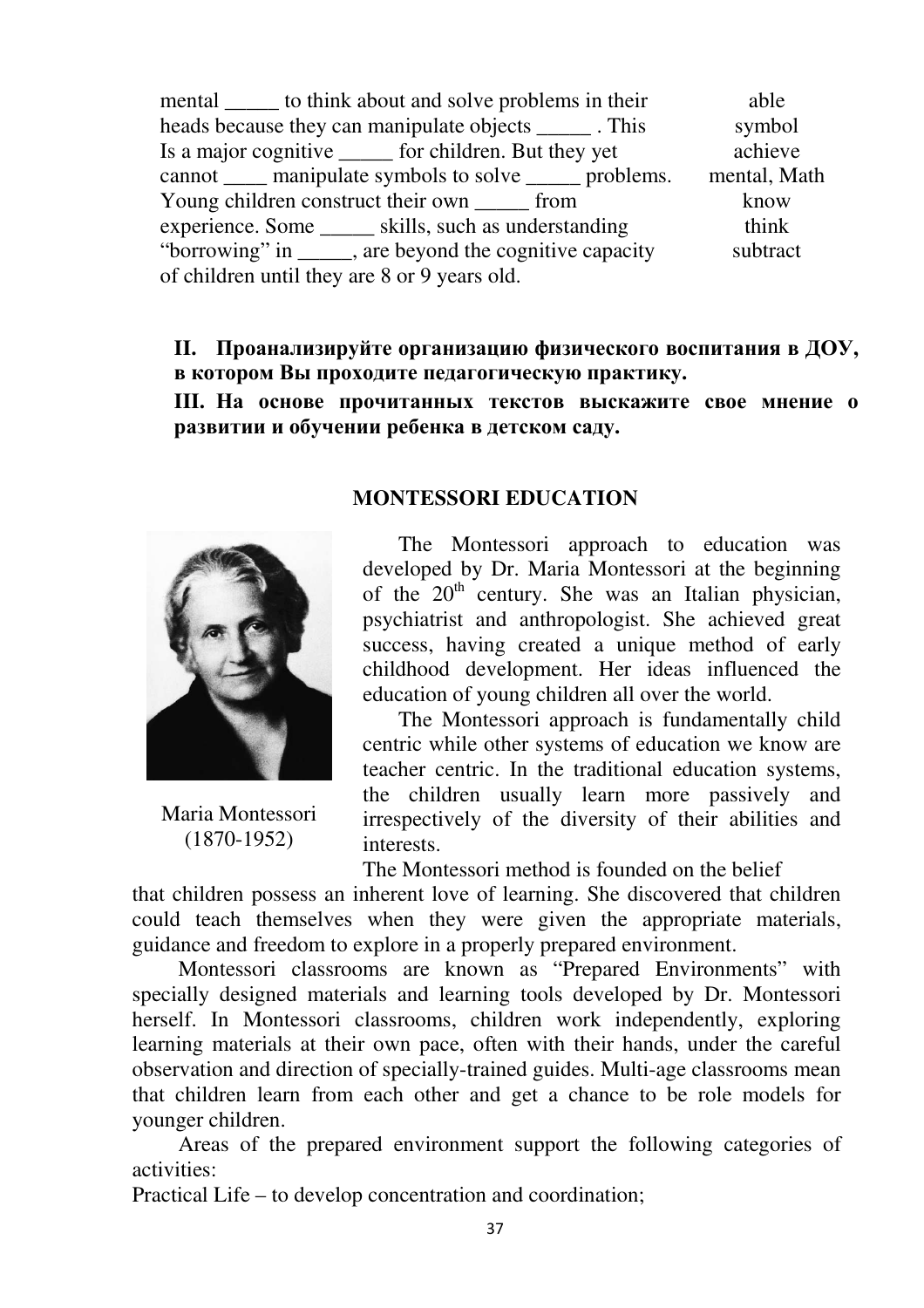Sensorial – to develop and refine the senses;

Math – to develop the logical mind;

Language – to interact with society;

Science (Nature) – to learn about the wonders of the world from botany to zoology;

Geography and Culture – to study the physical forms of the earth and civilizations;

Arts – to express the inner self;

Physical Education – to develop and refine control over the body and practice co-operation.

## **I. Составьте развернутый план текста. Перескажите текст по плану.**

**II.Ознакомьтесь с преимуществами и недостатками системы образования Монтессори. Выскажите свое согласие или несогласие со следующими утверждениями.** 

## **Pros of Maria Montessori Educational Method**

•Children develop at their own pace, avoiding comparison with their peers, which is not always favorable. •This educational method does not involve "very early" development, which may lead to neuroses and frustrations. For example, Maria Montessori believed that reading could be taught at 4-5 years, but not at the age of eight months, as proposed by Glenn Doman. At the same time, Montessori method is suitable for educating children at a very young age of a few months.

•Parents are accustomed to the fact that their child does not need to be praised and rewarded for his achievements. An enthusiastic child allegedly does not need praise. It is a debatable issue, but such an opinion protects the baby from being the subject of parental ambition.

•The child can do what he/she finds interesting at the moment.

•Even the most loving parents

## **Cons of Maria Montessori Educational Method**

•This method is somewhat one-sided: first, it is oriented at the child's sensory development and fostering the qualities required for perception and processing of information from the environment (for the development of attention and logic). At the same time, it is not aimed at disclosing the emotional sphere of the child and his communication skills, at stimulating imagination. In a Montessori group, many extrovert children usually feel bored, since by temperament they are more focused on the interaction not with the "environment", but with other children. This is one of the main disadvantages of Montessori pedagogy.

•This method can be used more successfully to teach pre-school children than older children. Because mastering the way of pouring water from one cup into another one is not the same thing as a course of algebra.

It is focused mainly on children's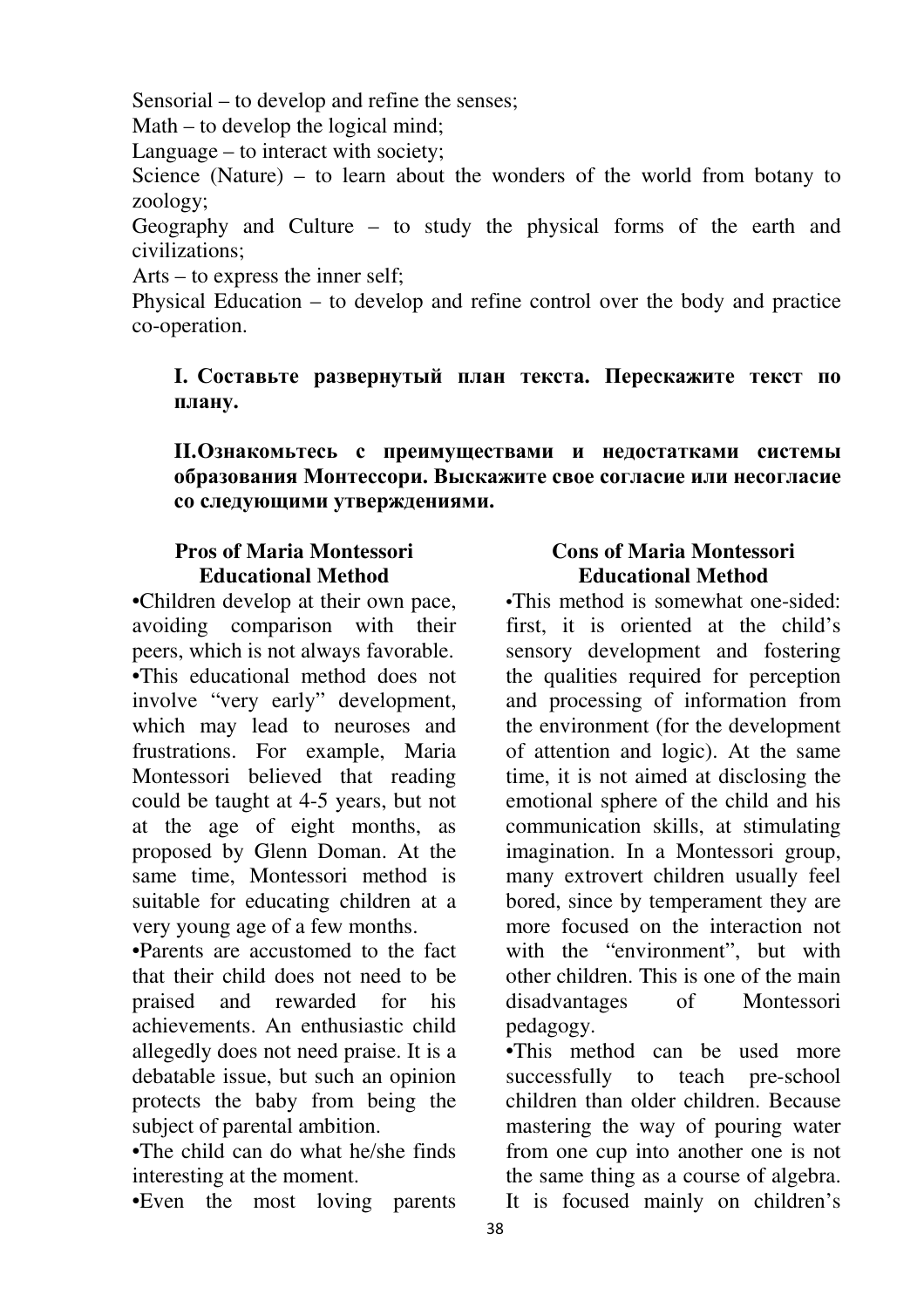cannot afford buying as many books as any Montessori kindergarten has. A lot of materials are unique, and it is difficult to buy them in a store.

•Moreover, there is no problem of making a naughty child sit at a desk for at least 20 minutes. Fascinated by an interesting activity, even the most hyperactive child will demonstrate miracles of perseverance. And if he cannot sit at a desk, he can comfortably sit on a mat.

•The Montessori method promotes independence in children.

short-term interests.

**•**The method is characterized by a complete lack of the concept of "competition". Comparing one child to another is believed to make no sense: each person is different and has his/her own way of development. Butin some spheres comparison is commonly needed: it allows the child to understand in which areas of knowledge he/she can achieve perfection, and what he should deal with for the sake of getting a general idea.

## **III. Подготовьте выступление перед родителями об особенностях организации работы с детьми по методу Монтессори.**

## **WALDORF EDUCATION**

Founded in Germany in the early 20th century, Waldorf education is an independent and inclusive pedagogy based on the insights and teachings of Rudolf Steiner. Based on a profound understanding of the human spirit and human development, Waldorf education has been successful in different cultures and regions, and has grown to include hundreds of schools worldwide.Waldorf education is now practiced in over 950 established independent Waldorf schools and 1400 independent Waldorf kindergartens located in approximately sixty countries throughout the world, making up one of the world's largest independent educational systems, as well as in "Waldorf-method" government-funded schools and in homeschooling environments.

For the Waldorf student, music, dance, and theater, writing, literature, legends and myths are not simply dry subjects to be read about, ingested, and tested. Rather, they are fully experienced. And through these experiences, Waldorf students cultivate a lifelong love of learning as well as the intellectual, emotional, physical and spiritual capacities to be individuals certain of their paths and to be of service to the world.

Kindergarten children learn primarily through imitation and imagination. The goal of the kindergarten is to develop a sense of wonder in the young child and reverence for all living things. This creates an eagerness for the academics that follow in the grades. Kindergarten activities include:

storytelling, puppetry, creative play;

singing, eurythmy (movement);

games and finger plays;

painting, drawing and beeswax modeling;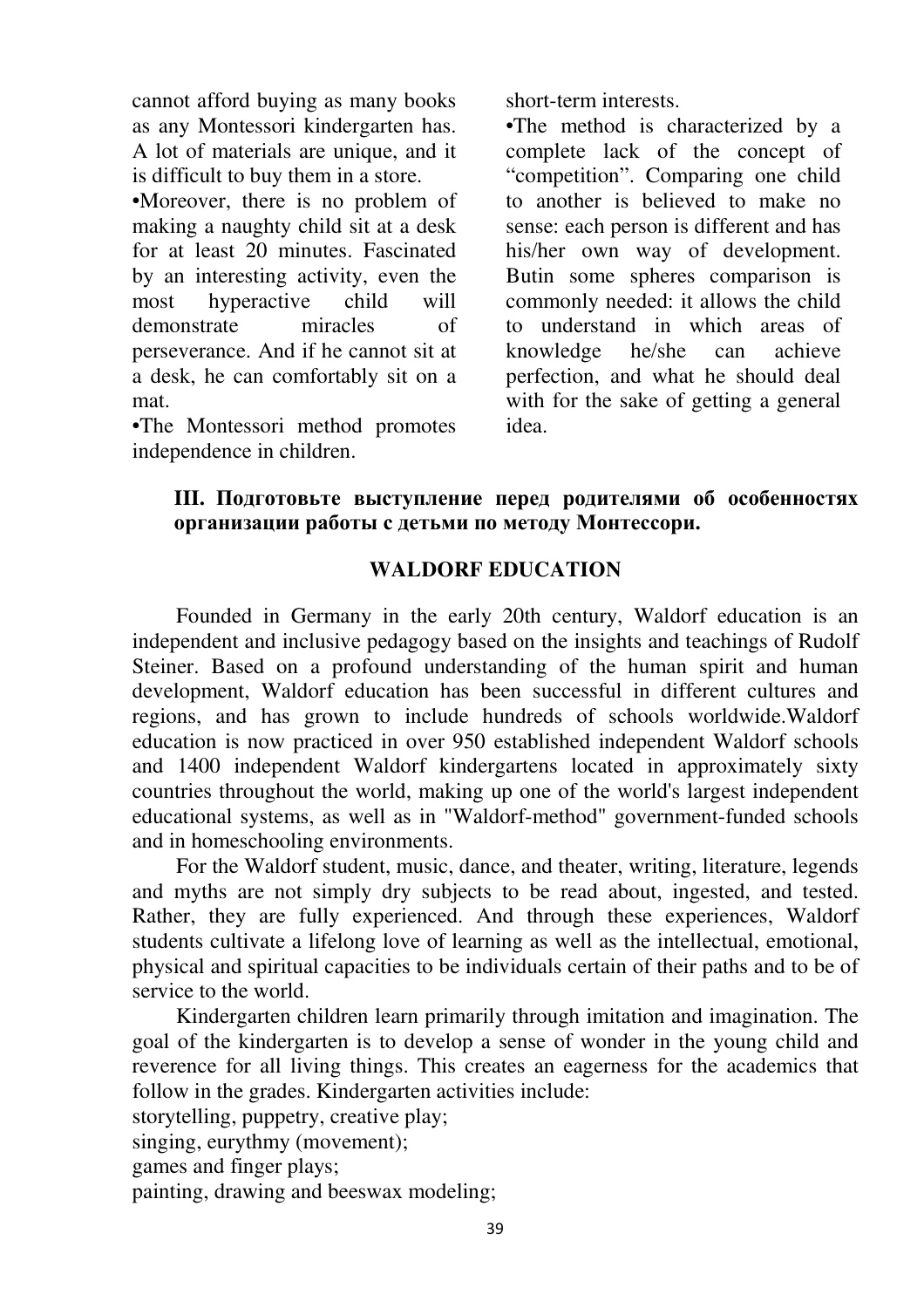baking and cooking; nature walks; circle time for festival and seasonal celebrations.

In Waldorf schools oral language development is addressed through songs, poems and movement games. These include daily story time when a teacher usually tells a fairytale, often "by heart." Extensive time is given for guided free play in a classroom environment that is homelike and includes natural materials; such an environment is considered by Waldorf pedagogues as supportive of the physical, emotional and intellectual growth of the child through assimilative learning.

Waldorf kindergartens and lower grades discourage exposure to media influences such as television, computers and recorded music, as they believe these to be harmful to cognitive development.

Waldorf schooling educates and inspires children to think, feel, and act with depth, imagination, and purpose. Children develop critical thinking, creativity, and intellectual awareness through a rich and rigorous curriculum.

## **I. Назовите преимущества и недостатки Вальдорфской системы образования.**

|           | <b>Pros of WaldorfEducational</b><br><b>Method</b> | <b>Cons of Waldorf</b>                                        |  |
|-----------|----------------------------------------------------|---------------------------------------------------------------|--|
|           |                                                    | <b>Educational Method</b>                                     |  |
| $\bullet$ |                                                    |                                                               |  |
| $\bullet$ |                                                    |                                                               |  |
| $\bullet$ |                                                    |                                                               |  |
|           |                                                    | II. ПрочитайтерекламныепроспектыRathgarMontessoriKindergarten |  |

**иTheBrooklynWaldorfSchool. Помогите родителямвыбратьдошкольноеучреждениевсоответствиисихпожела ниямииспособностямиребенка.** 

## **Rathgar Montessori Kindergarten**

Rathgar Montessori has a long-lasting, successful tradition. We were established in Kenilworth Square in 1987 and have celebrated our 27th birthday this year. As the longest established Montessori School in the Rathgar area we cater for children aged 1 to 5 in age specific rooms.

The school is open from 8am to 6pm five days a week. Our school runs a Nursery, Montessori and Advanced Montessori classes on a full or part-time basis. We have great child ratios and a limited number of children. We are a St. Nicholas Accredited School as well as members of Early Childhood Ireland and are Eastern Health Board Approved.

As we are a small school we have a limited number of children and thus excellent staff to child ratio. We strive to provide a safe, secure and loving environment in which your child will grow and learn in. Rathgar Montessori Kindergarten is located in a Georgian house in Kenilworth Square, Rathgar, Dublin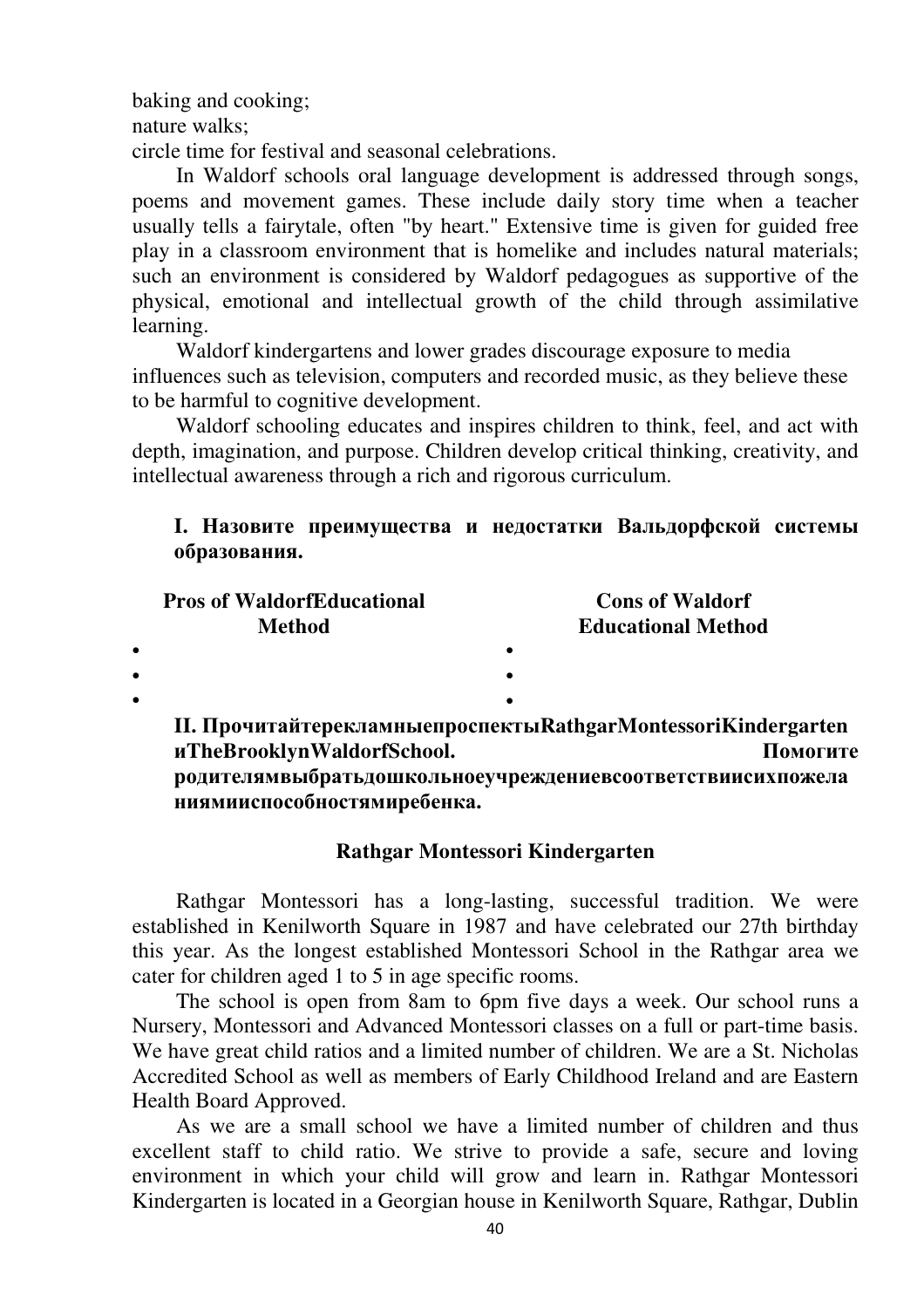6. It is a very quiet residential area, and in the middle of the square is a fantastic park which the residents and children have use of during the opening hours of the park.

In Kenilworth Square the staff and children have rugby, cricket, sports day, teddy bears picnics etc. We also have camping. The children love to have plenty of space to run and play games. CCTV cameras are in operation at all times.

Montessori education practice helps children develop creativity, problem solving and social skills

Montessori respects each child's choice of research and work without pressure or bias.

The aim of our school is to give children the best possible start to the most important school years. We want the children to be happy, and content to progress without pressure, and most importantly to enjoy their days at school as much as we do.

The Montessori method offers a structured system that allows the children to develop at their own pace, using their own abilities under guidance of a trained Montessori Directressand the use of the specially designed Montessori materials. We like the children to be independent and to share. We want them to have freedom within structure and to learn how to take care of each other, to take care of the materials, and to learn from them.

Our qualified language staff can teach your child either Irish or French. We offer a variety of dance musical activities ranging from ballet to modern hip-hop. A wide range of sporting activities is available to your child, including cricket and rugby. Our qualified staff work on the plays with the children, developing and enhancing their skill in the art of drama and acting. Health and relaxation activity are also an offer, a popular one for children is yoga, under professional supervision. Your child can also engage in basic cookery activities which are always fun as well as educational. For the more tech-savy children, there are computer facilities which they can use. A healthy keep-fit regime is followed.

#### **The Brooklyn Waldorf School**

The Brooklyn Waldorf School mixed-age kindergartens are warm, joyful and family-like with experienced teachers who support and guide each child's imaginative capacities, practical skills, social development and emerging intellect.

The Brooklyn Waldorf School kindergarten programs are pre-academic and provide children with the strong foundations they will need for elementary-age learning. Circle time and story-telling provide a foundation for language arts; rhythmic games, songs, and guided movement help children develop a relationship to space, numbers, and mathematics; exposure to the natural world provides the foundation for the life sciences; creative play lays the foundation for self-motivated learning and artistic activity fosters creative problem solving and the development of integrated life skills.

Kindergarten children continue to refine their self-care skills and their expanding ability to help each other forms a close-knit class community.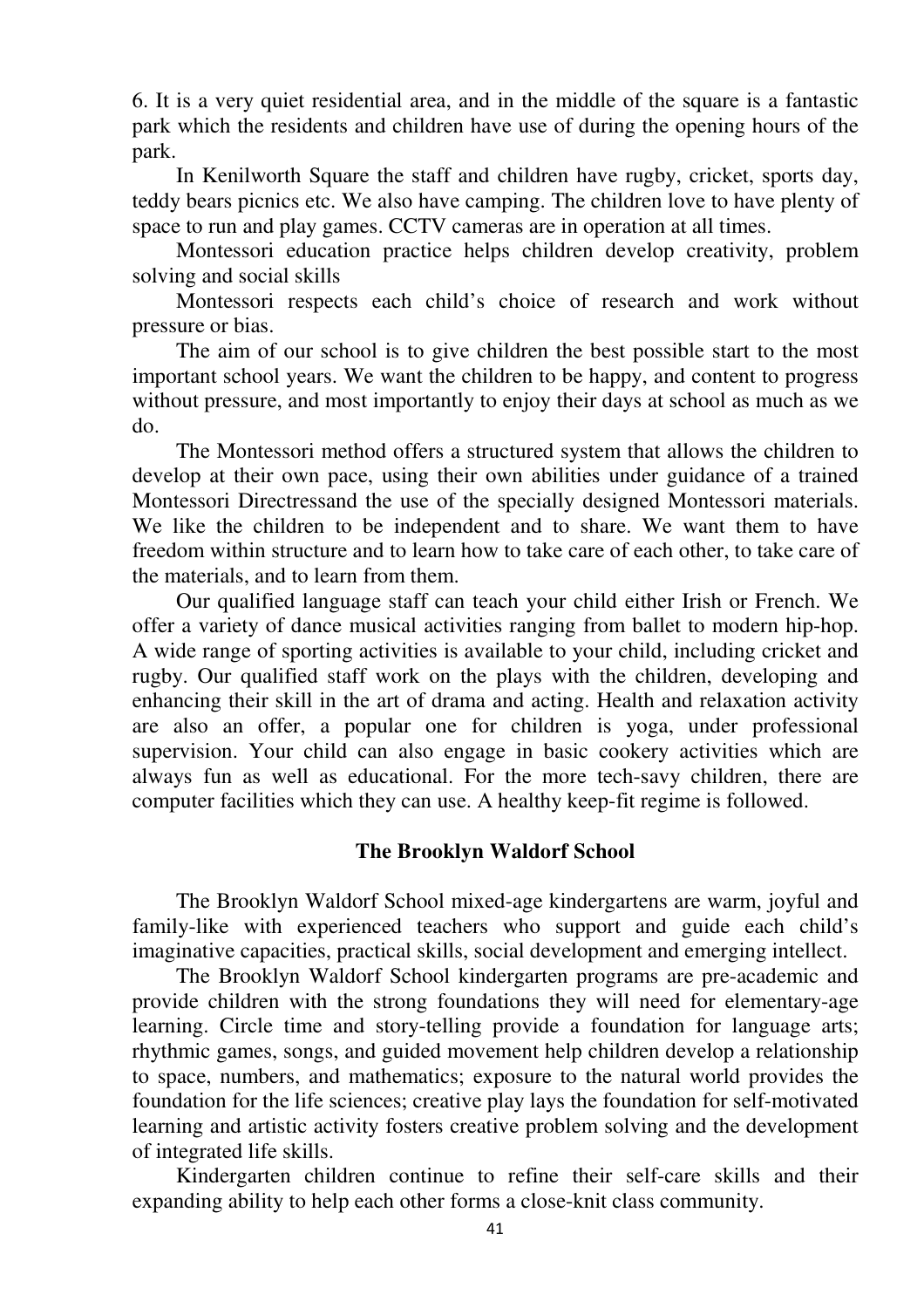Older children help youngerchildren and are given greater classroom responsibilities withdaily activities tailored to their increasing capacities.Activities for the older kindergarten child are also specifically designed to prepare them for the challenges of first grade.

The younger children learn from the older children by watching and begin to learn some of the steps, skills and expectations.

The Brooklyn Waldorf School currently offers three mixed-age kindergarten classes for children ages  $4 - 6$ . Each class is grouped based upon the particular constellation of ages and developmental needs of the enrolled children in any given year.

Kindergartens are heldfrom Monday to Friday from 8:30 a.m. until 1:00 p.m. Children are four before the start of the program.

The Kindergarten Extended Day Program is available to families who need care until 3 p.m. or 5 p.m.

## **III. Подготовьте презентацию для родителей о сходстве и различиях Монтенссори и Вальдорфской программ дошкольного образования.**

## **QUOTATION ABOUT EARLY LEARNING**

## **I. Переведите на русский язык следующие цитаты:**

«The greatness of the human personality begins at the hour of birth».

Maria Montessori

«Play is the highest form of research».

Albert Einstein

«You can discover more about a person in an hour of play than in a year of conversation».

Plato

«Play is often talked about as if it were a relief from serious learning. But for children, play is serious learning. Play is really the work of childhood».

Fred Rogers

«Good teaching is one-fourth preparation and three-fourths pure theatre».

Gail Godwin

«The wider the range of possibilities we offer children, the more intense will be their motivations and the richer their experiences».

Loris Malaguzzi

«Children must be taught how to think not what to think».

Margaret Mead

«What we learn with pleasure, we never forget».

Alfred Mercier

«When educating the minds of our youth, we must not forget to educate their hearts».

Dalai Lama